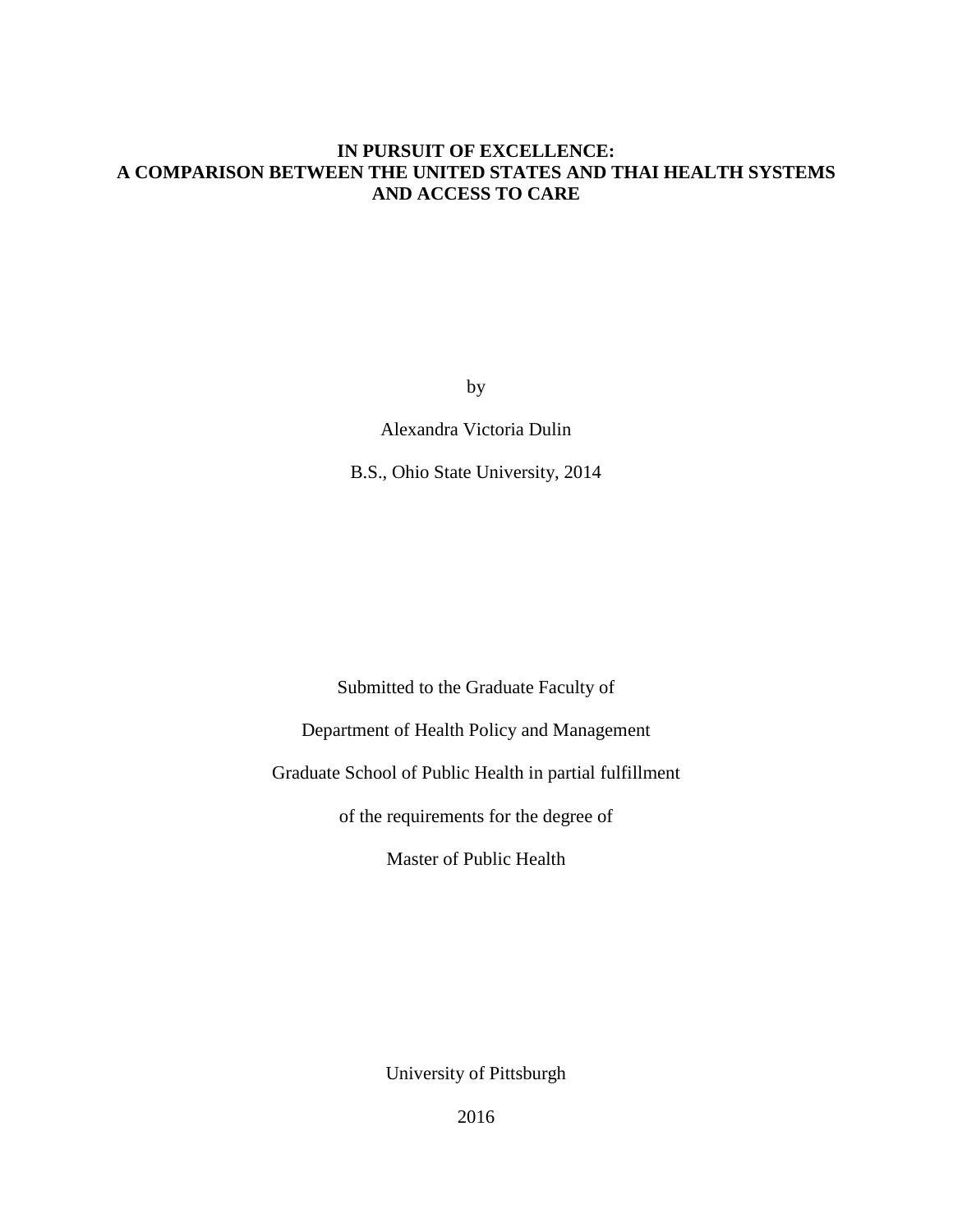#### UNIVERSITY OF PITTSBURGH

# GRADUATE SCHOOL OF PUBLIC HEALTH

This essay is submitted

#### by

# Alexandra Victoria Dulin

on

April 20, 2016

and approved by

Essay Advisor: Wesley M Rohrer, III, MBA, PhD Assistant Professor Assistant Professor, Vice Chair of Education and Director of MHA Program Behavioral and Community Health Sciences, Health Policy and Management Graduate School of Public Health University of Pittsburgh

Essay Reader: Joanne Russell, MPPM \_\_\_\_\_\_\_\_\_\_\_\_\_\_\_\_\_\_\_\_\_\_\_\_\_\_\_\_\_\_\_\_\_\_\_\_\_\_ Assistant Professor Assistant Dean Behavioral and Community Health Sciences, Global Health Programs Graduate School of Public Health University of Pittsburgh

Essay Reader: Beaufort B Longest, MHA, PhD Professor Health Policy and Management Graduate School of Public Health University of Pittsburgh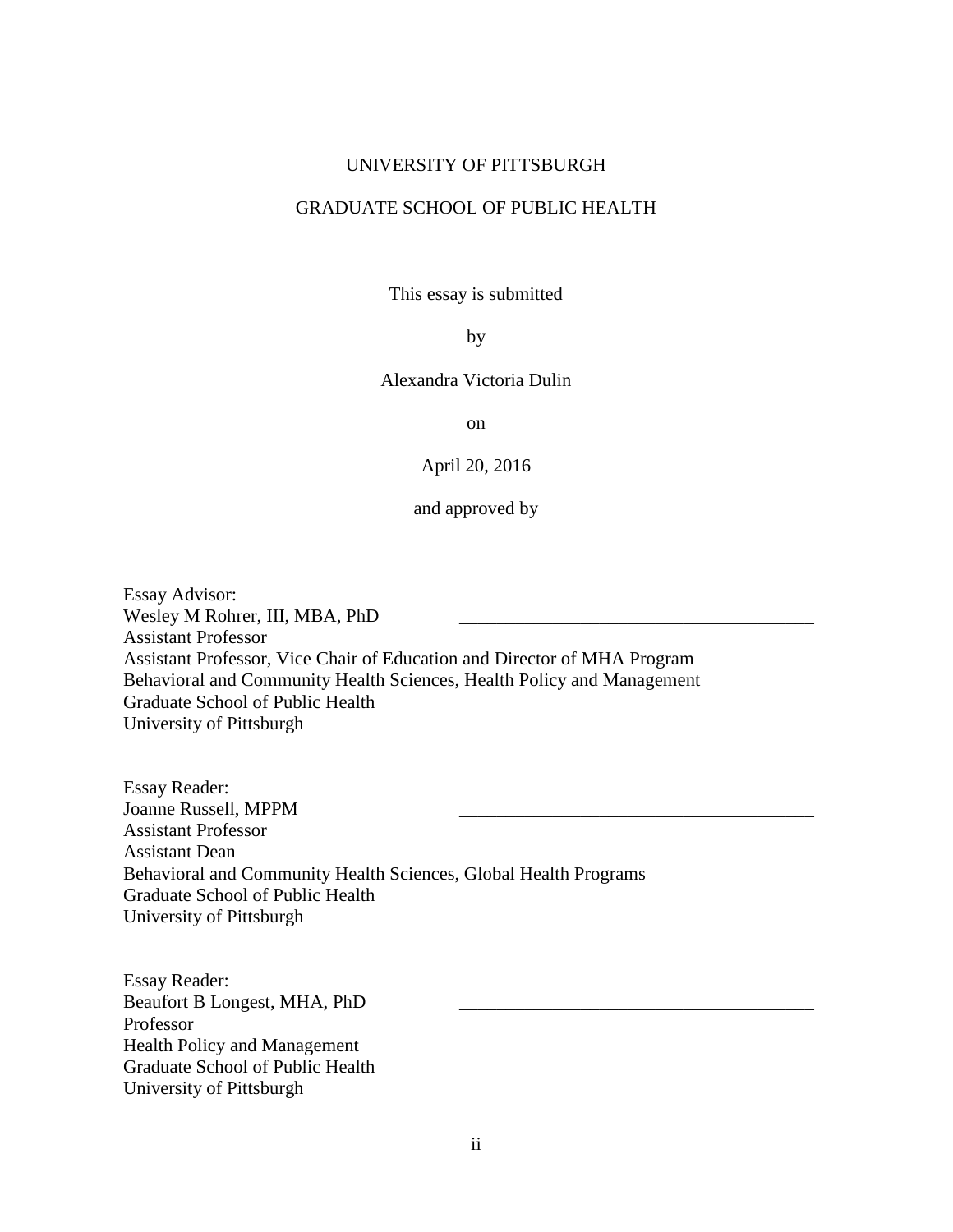Copyright © by Alexandra Victoria Dulin

2016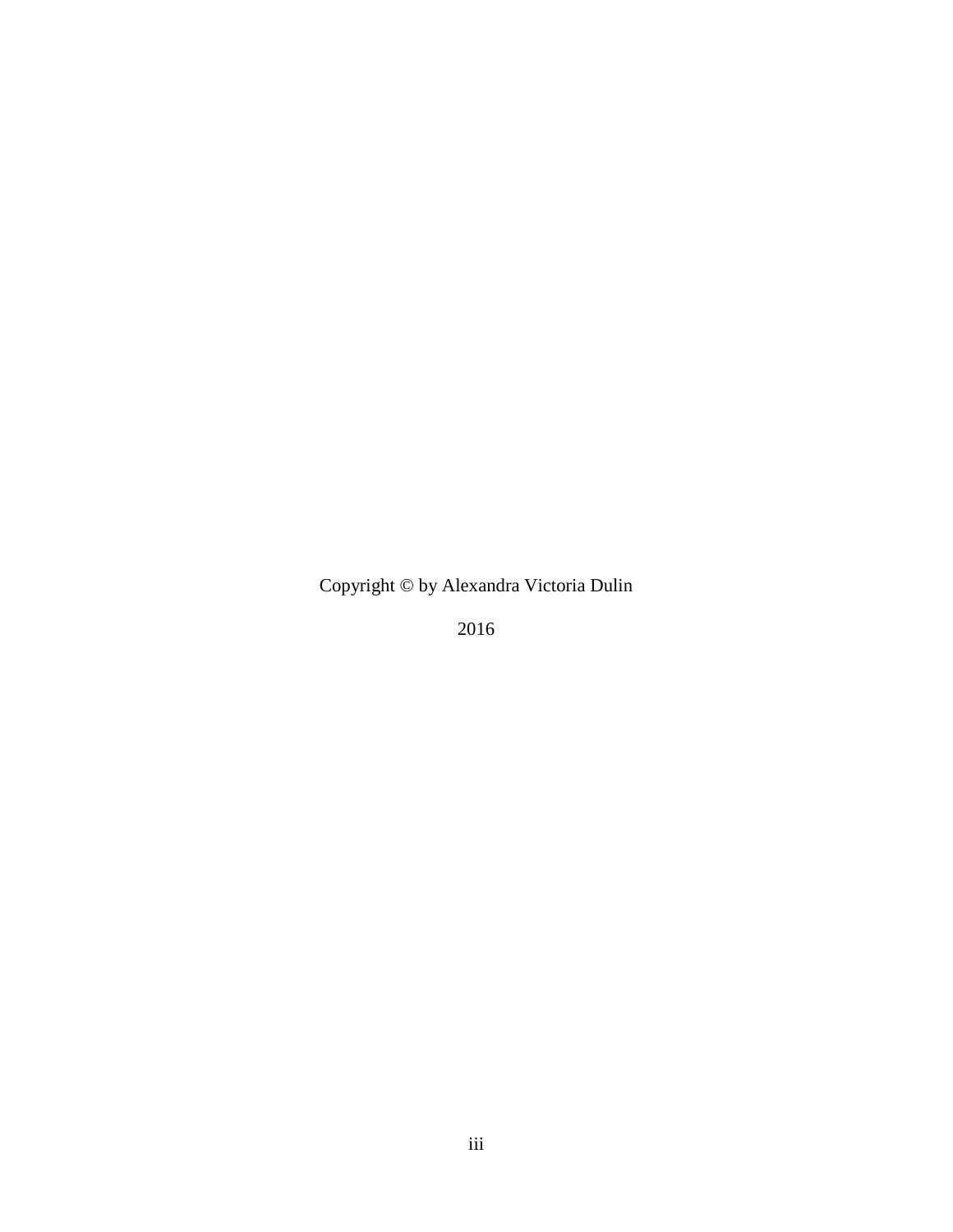# **IN PURSUIT OF EXCELLENCE: A COMPARISON BETWEEN THE UNITED STATES AND THAI HEALTH SYSTEMS AND ACCESS TO CARE**

Alexandra Victoria Dulin, MPH

University of Pittsburgh, 2016

#### **ABSTRACT**

Globally, the notion of health as a human right has a variety of interpretations. The interpretation of this ideal leads to how healthcare systems are organized, specifically in terms of an individual's *true access* to healthcare services. In this comparative analysis of healthcare systems in the Kingdom of Thailand and the United States of America, healthcare access is evaluated using the Lovett-Scott and Prather model, in which systems are broken into eight categories: historical reference; structure; finance; interventional services; preventative services; resources; major health issues; and health disparities. When viewed superficially, the nations' healthcare systems appear to be vastly different; however, an exhaustive comparison identifies several similarities as well as areas for further development. Additionally, this study emphasizes the need for health promotion, preventative services and the adoption of universal healthcare coverage.

In an ever expanding world, comparing global healthcare delivery strategies can lead to improved systems and increased access to healthcare services. This comparison has public health relevance as healthcare reform that results in increased access to preventative and interventional services can produce healthier individuals and communities. Nations with healthier populations are able to not only divert national spending on healthcare towards preventative services, thus decreasing costs, but also improve the economy by investing in citizens who contribute to the workforce.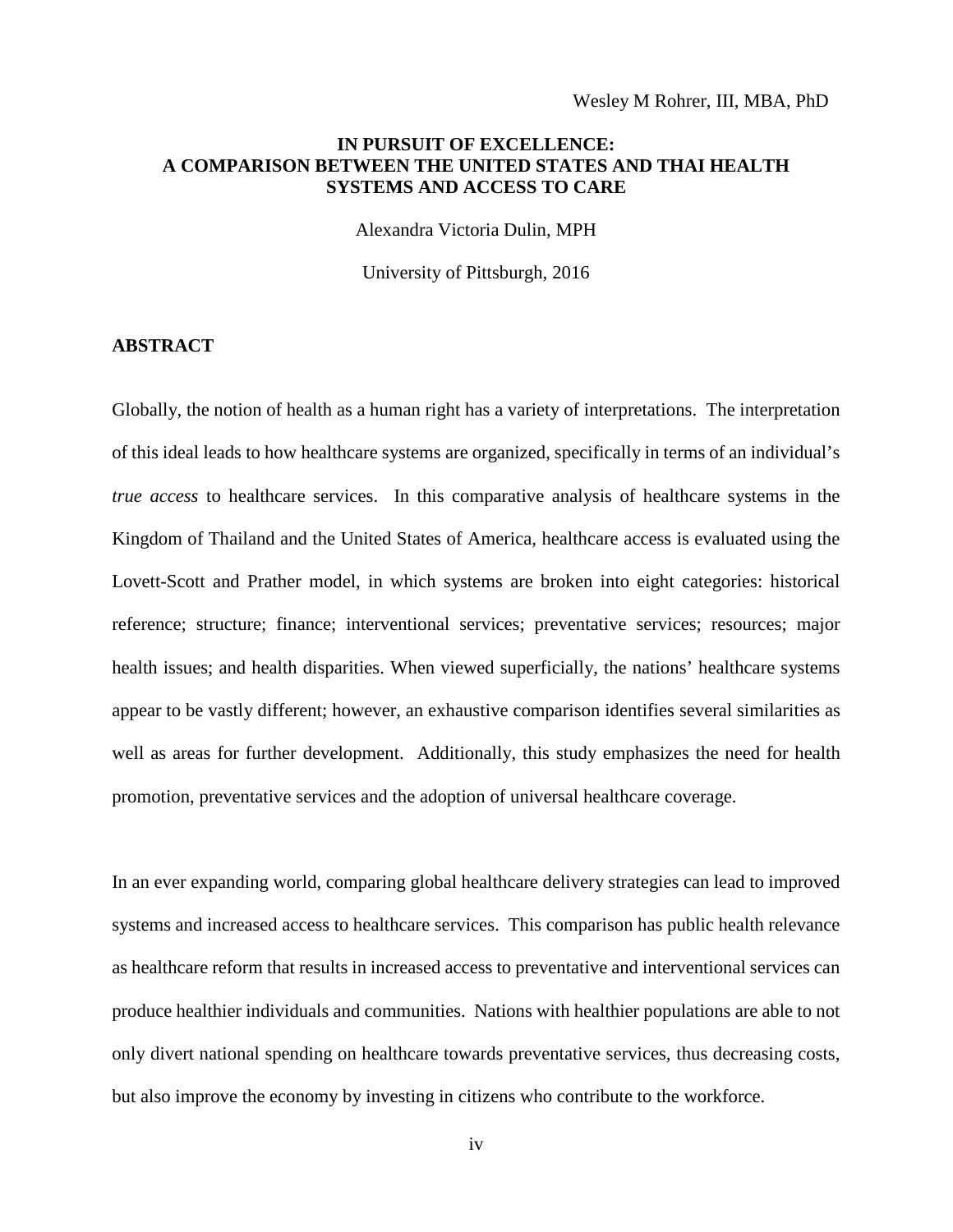# **TABLE OF CONTENTS**

| 1.0 |      |                                                           |
|-----|------|-----------------------------------------------------------|
|     | 1.1  |                                                           |
| 2.0 |      | THE HEALTHCARE SYSTEM IN THE KINGDOM OF THAILAND 6        |
|     | 2.1  |                                                           |
|     | 2.2  |                                                           |
|     | 2.3  |                                                           |
|     | 2.4  |                                                           |
|     | 2.5  |                                                           |
|     | 2.6  |                                                           |
|     | 2.7  |                                                           |
|     | 2.8  |                                                           |
|     | 2.9  |                                                           |
|     | 2.10 |                                                           |
| 3.0 |      | THE HEALTHCARE SYSTEM IN THE UNITED STATES OF AMERICA  22 |
|     |      |                                                           |
|     | 3.2  |                                                           |
|     |      | 3.2.1                                                     |
|     | 3.3  |                                                           |
|     | 3.4  |                                                           |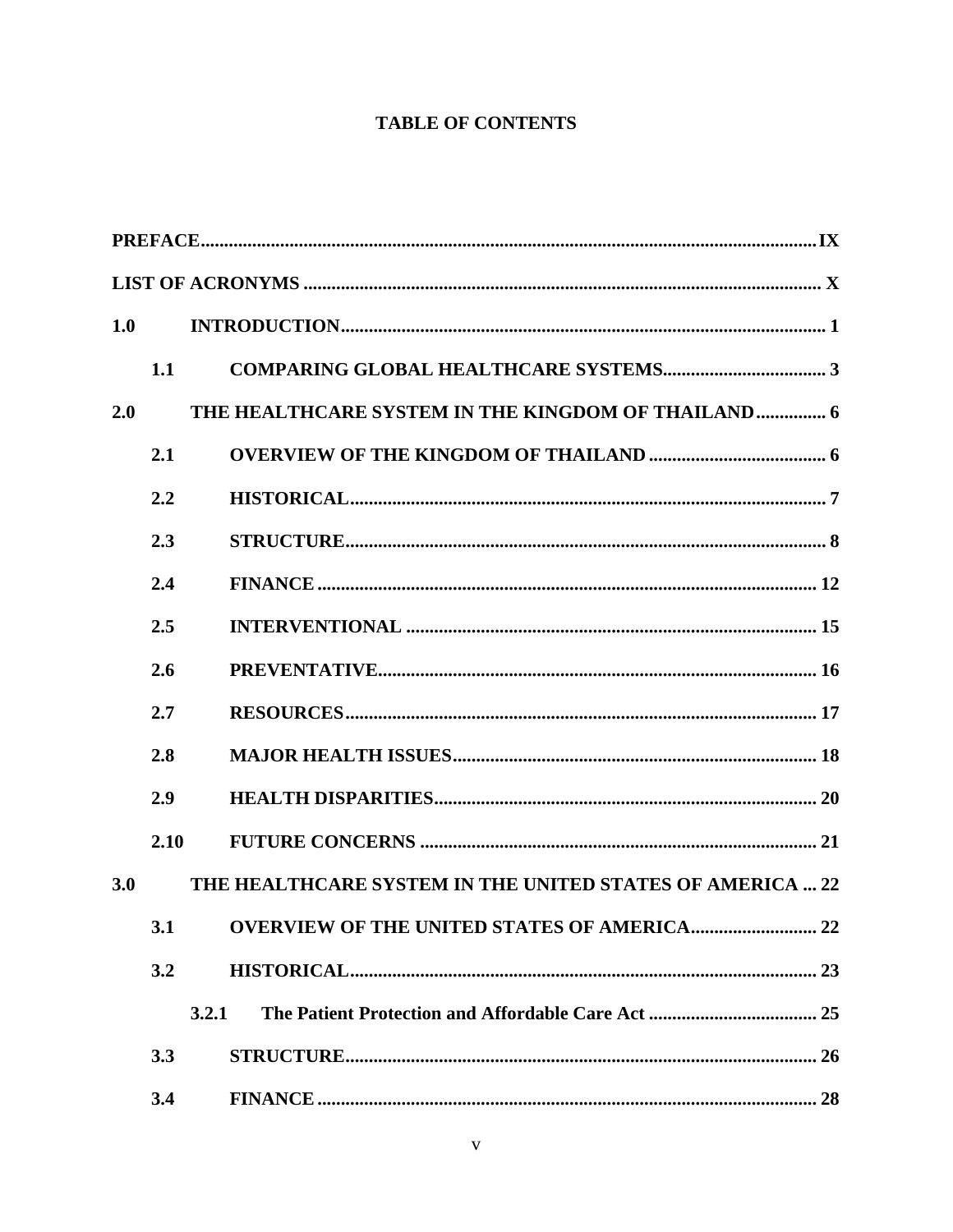|     | 3.5  |                                                                 |
|-----|------|-----------------------------------------------------------------|
|     | 3.6  |                                                                 |
|     | 3.7  |                                                                 |
|     | 3.8  |                                                                 |
|     | 3.9  |                                                                 |
|     | 3.10 |                                                                 |
| 4.0 |      |                                                                 |
| 5.0 |      |                                                                 |
| 6.0 |      |                                                                 |
|     |      | APPENDIX A: WORLD HEALTH ORGANIZATION'S CONSTITUTION PREAMBLE   |
|     |      |                                                                 |
|     |      | APPENDIX B: THE UNIVERSAL DECLARATION OF HUMAN RIGHTS PREAMBLE, |
|     |      |                                                                 |
|     |      |                                                                 |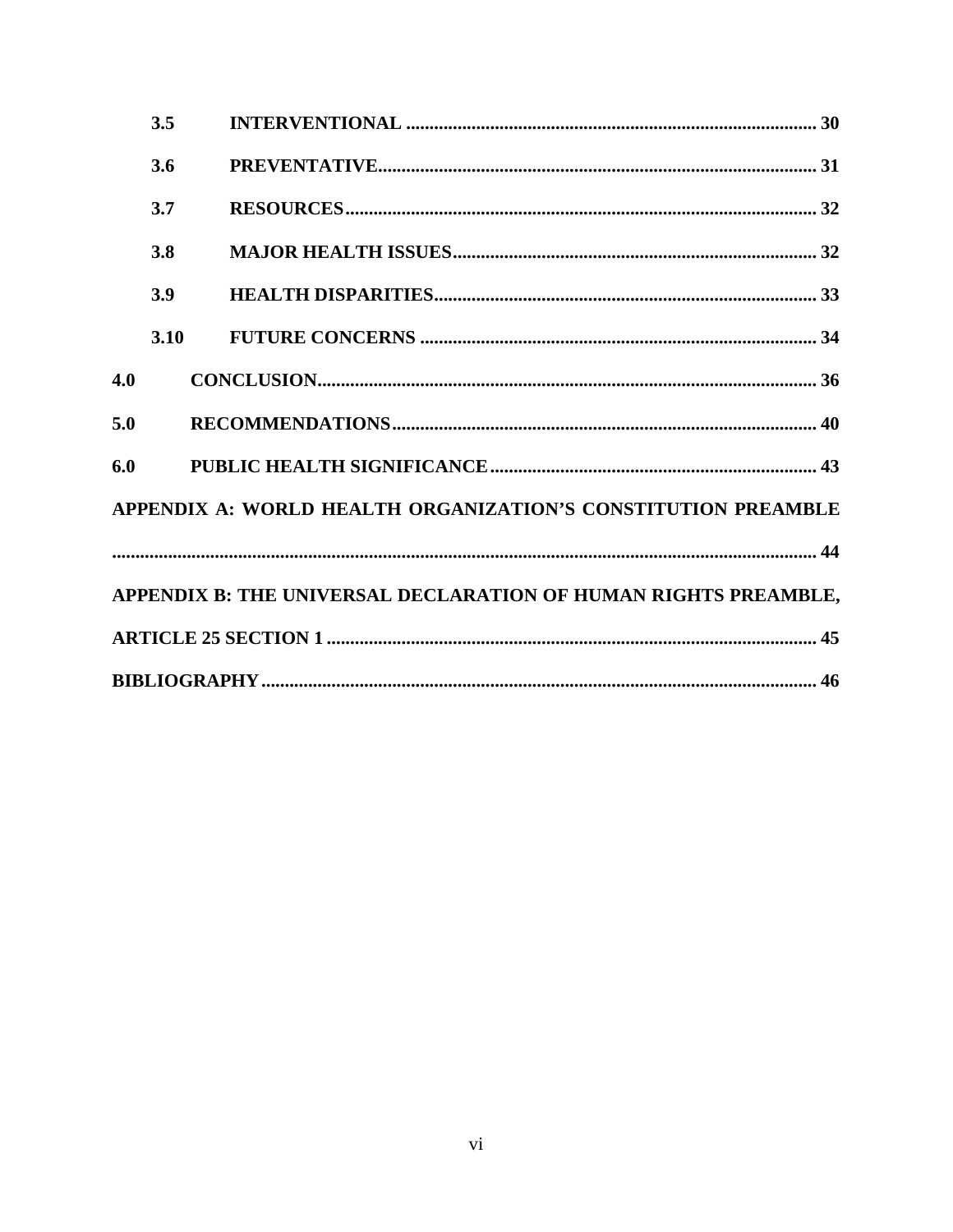# **LIST OF TABLES**

| Table 2. Leading Causes of Years of Life Lost to Premature Death in the Thailand, 2013 19     |  |
|-----------------------------------------------------------------------------------------------|--|
| Table 3. Leading Causes of Years of Life Lost to Premature Death in the United States, 201333 |  |
| Table 4. Strengths and Weaknesses Comparison, United States and Thailand 40                   |  |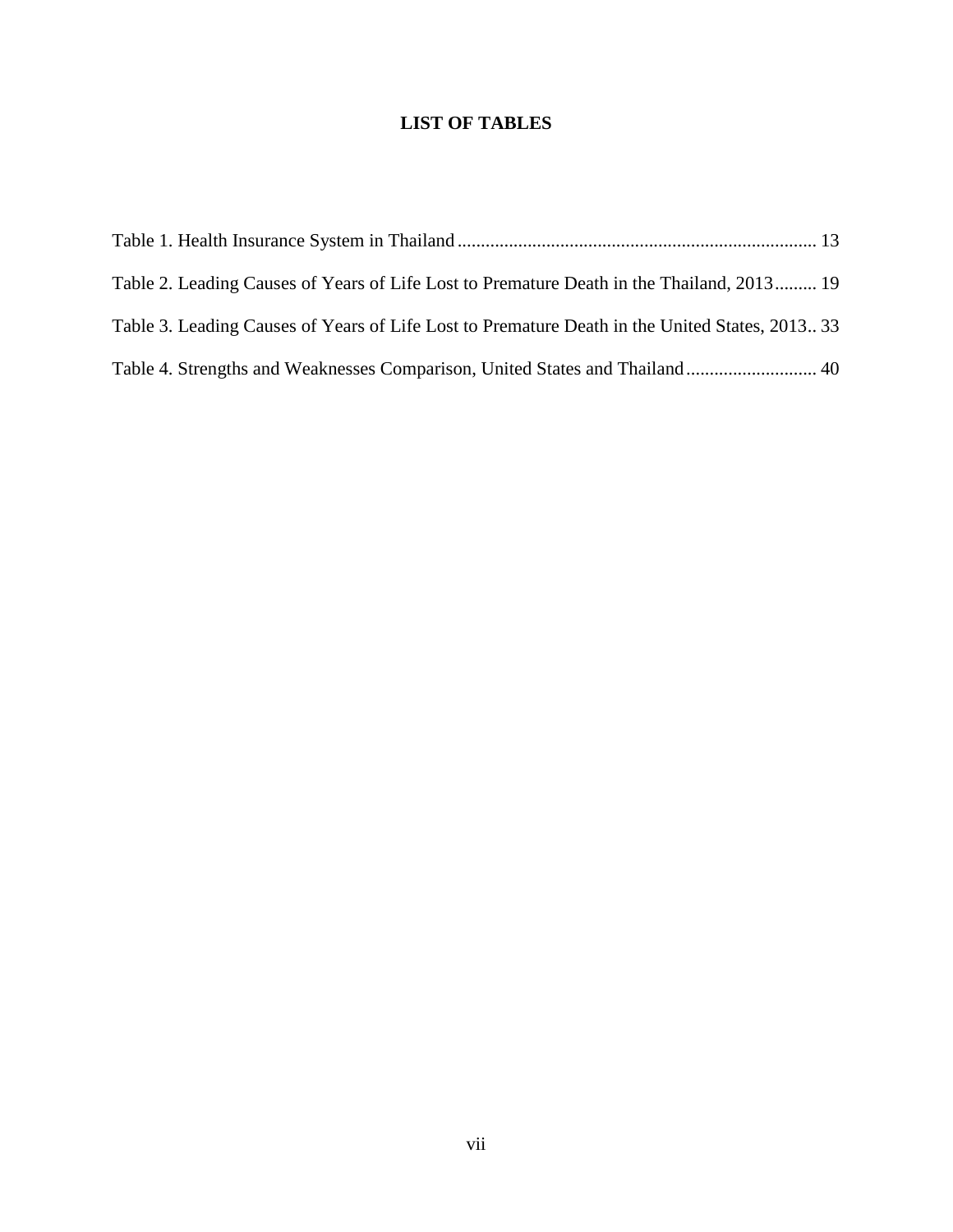# **LIST OF FIGURES**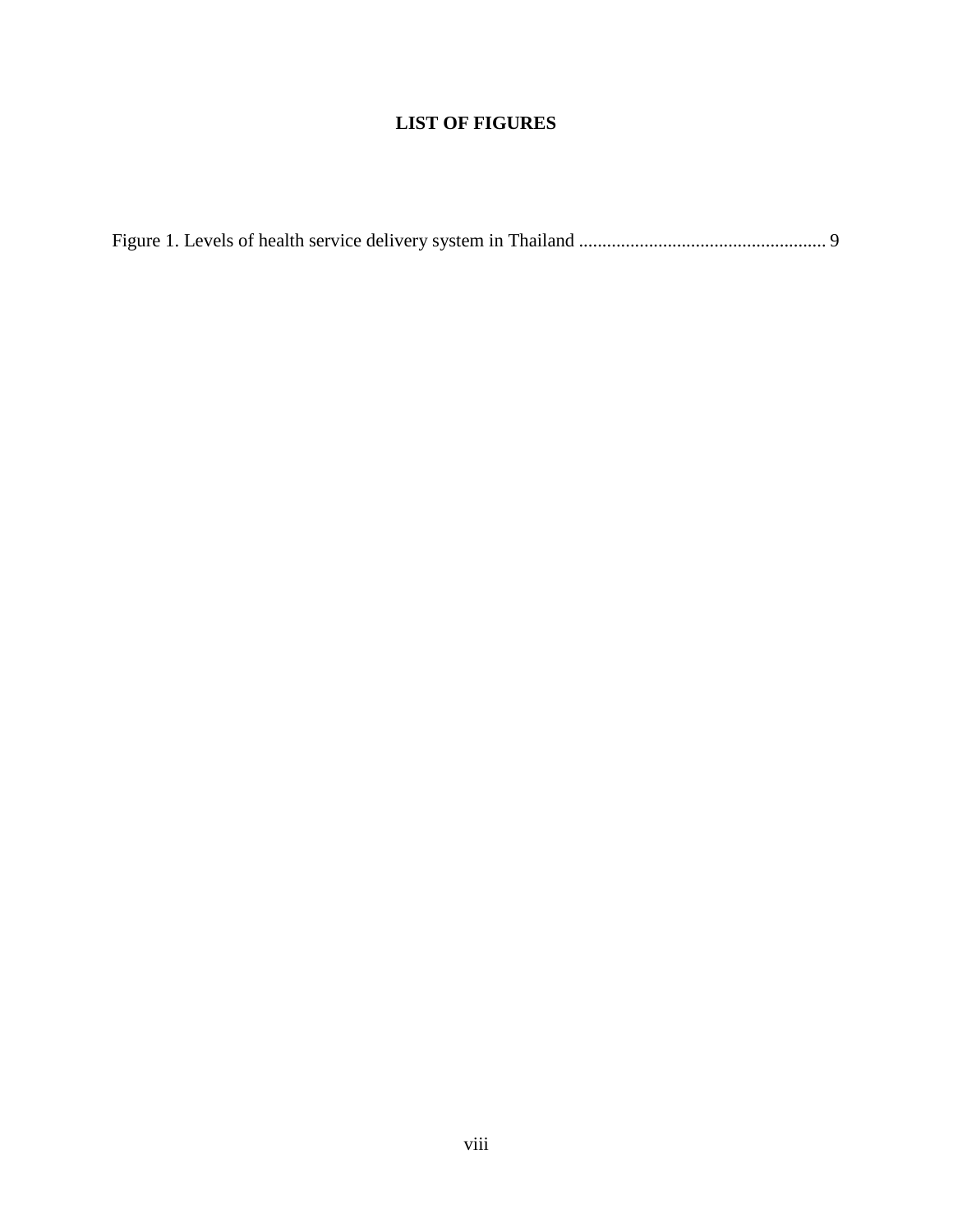#### <span id="page-8-0"></span>**PREFACE**

I would like to recognize the extensive support received from Khon Kaen University in Khon Kaen, Thailand. The students, staff, faculty and institution welcomed me as an exchange student conducting research from May to July 2015. They allowed me to attend lectures at no charge, gave me access to their resources and data, connected me with experts in the development of policy and healthcare management, and organized field and site visits to further my understanding of the implementation of their reformed healthcare system. A special thank you to Dean Khanitta Nuntaboot and Dr. Lukawee Piyabanditkul, who served as mentors and organized my extended stay at the University.

Additionally, I'd like to recognize the University Center for International Studies, the Cutler Family Fund for Ethical Global Health Research and Education, and the University of Pittsburgh Center for Global Health for providing financial support that enabled me to travel and conduct this research abroad.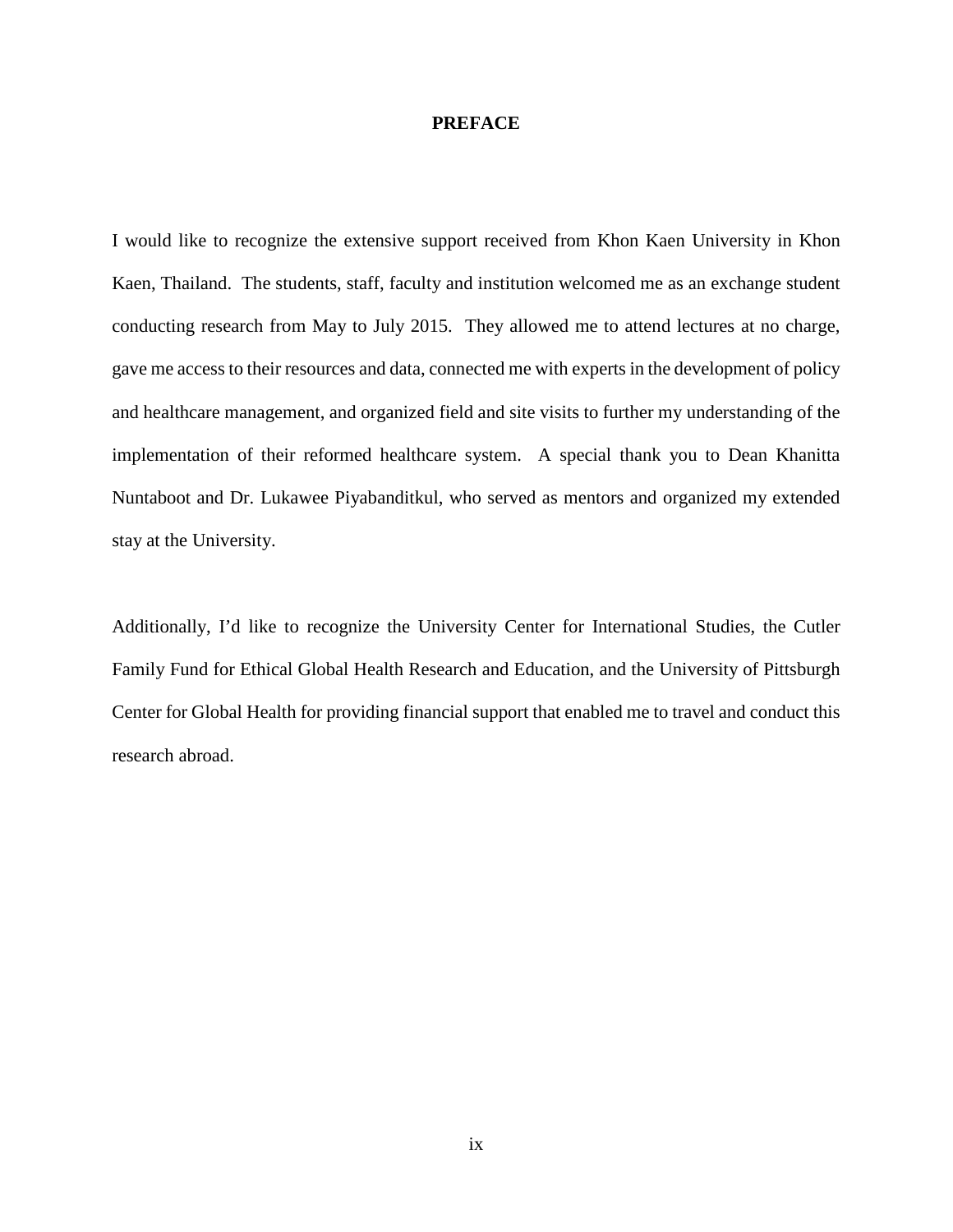# **LIST OF ACRONYMS**

<span id="page-9-0"></span>x ACA: Patient Protection and Affordable Care Act AAMC: Association of American Medical Colleges CHIP: Children's Health Insurance Program CSMBS: Civil Servant Medical Benefit Scheme CUPs: Contracted units for primary care DALYs: Disability adjusted life years FPL: Federal poverty level GDP: Gross domestic product HBHs: Health Promoting Hospitals HMOs: Health Maintenance Organizations MDGs: Millennium Development Goals NHSO: National Health Security Office OECD: Organisation for Economic Co-operation and Development RN: Registered Nursing PHOs: Provincial health offices PPP: Purchasing Power Parity SSS: Social Security Scheme TRT: Thai Rak Thai UCS: Universal Coverage Scheme UN: United Nations US: United States WHO: World Health Organization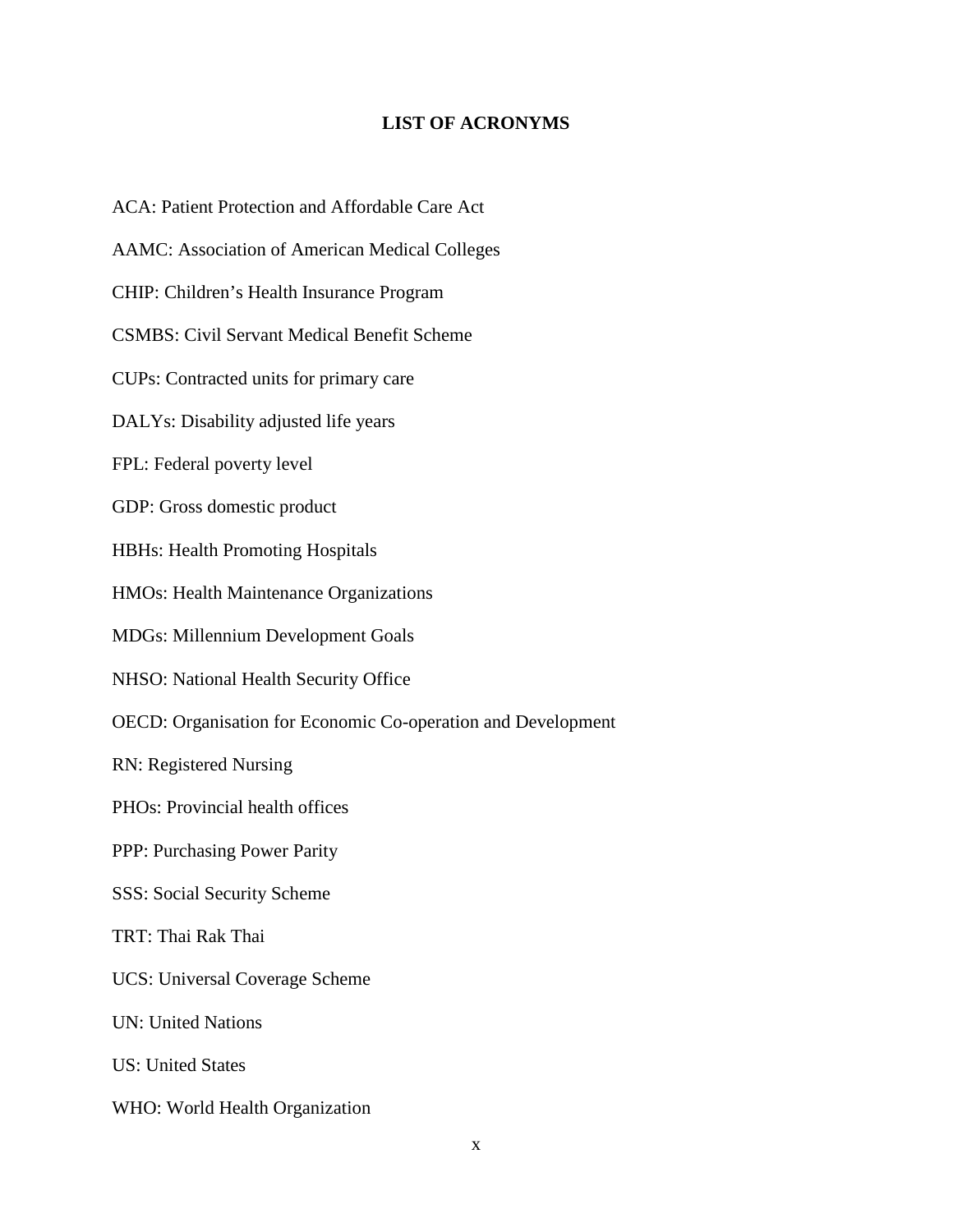#### **1.0 INTRODUCTION**

<span id="page-10-0"></span>Health as an inalienable and constitutional human right is not an unanimously accepted belief. While every member state of the United Nations (UN) has in some respect accepted the notion through the signing of various documents such as the Universal Declaration of Human Rights and the World Health Organization's (WHO) Constitution, how these statements are interpreted in each nation varies dramatically (Appendix A, B). In 2000, WHO, an agency of the UN, conducted an assessment of the world's health systems and how each nation achieved the UN's shared health missions. This ranking, according to their official press release, assessed each system on five indicators:

<span id="page-10-1"></span>…overall level of population health; health inequalities (or disparities) within the population; overall level of health system responsiveness (a combination of patient satisfaction and how well the system acts); distribution of responsiveness within the population (how well people of varying economic status find that they are served by the health system); and the distribution of the health system's financial burden within the population (who pays the costs). $<sup>1</sup>$  $<sup>1</sup>$  $<sup>1</sup>$ </sup>

While having some flaws and having been met with considerable opposition, the ranking process did provide valuable insight to global healthcare systems. Among the insights gained was that sustaining the health and well-being of a population depends upon the effectiveness and accessibility of the healthcare system of the nation. Additionally, it was found that the portion of the population most negatively affected by ineffective healthcare systems across the world were those living in poverty, with the report stating that they are "driven deeper into poverty by lack of financial protection against ill-health."<sup>1</sup> According to the report, the United States was found to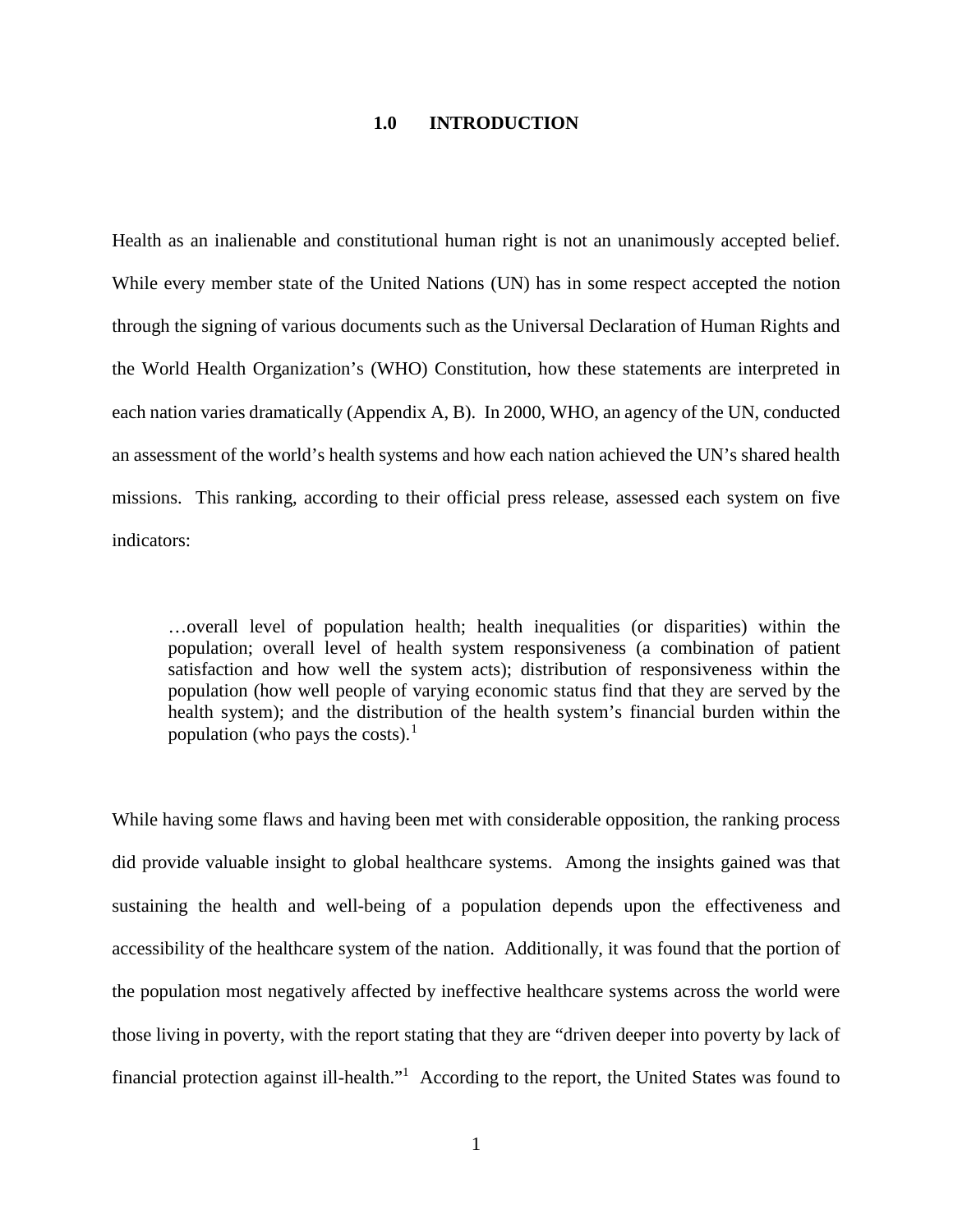spend more, in terms of gross domestic product (GDP), than any other nation, even though it ranked  $37<sup>th</sup>$  out of 191 member nations in regards to performance.<sup>1</sup> At the time of the ranking, Thailand was still operating under its previous healthcare system and was ranked  $47<sup>th</sup>$  overall. When evaluating fairness of financing healthcare, WHO calculated a household's average healthcare spending capacity[.](#page-10-1) In this regard, the United States ranked between 54-55<sup>th</sup>.<sup>1</sup> Compared to neighboring countries, Canada was ranked  $17-19<sup>th</sup>$  $17-19<sup>th</sup>$  and Cuba was at  $23-25<sup>th</sup>$ . There have been no subsequent rankings by the WHO since 2000.

In addition to being morally correct, investing in health directly and positively impacts the global economy, as healthy individuals are more likely to contribute to economic growth.<sup>[2,](#page-18-1)[3](#page-18-2)</sup> Being interested in the structure, efficacy and efficiency of healthcare systems, I chose to spend my practicum experience conducting research in Thailand. Although comparing Thailand and the United States may be unusual due to their vast differences in population, geographic location and economic standing, Thailand was selected as a comparison country as it recently achieved universal access to healthcare through major health reform. In the first fifteen years after implementation, health outcomes have appeared to improve indicating that the new system has been successful in the rollout. While in the country, I enhanced my understanding of global healthcare systems through research and field visits with Khon Kaen University, and lectures on their recently reformed healthcare system. Through this experience, I developed greater appreciation for the relationship between public health and healthcare practice, being immersed in a healthcare system that placed a high importance on improving health outcomes and the community. Regardless of the differences between the United States of America and the Kingdom of Thailand, I found many similarities between the two healthcare systems and areas where both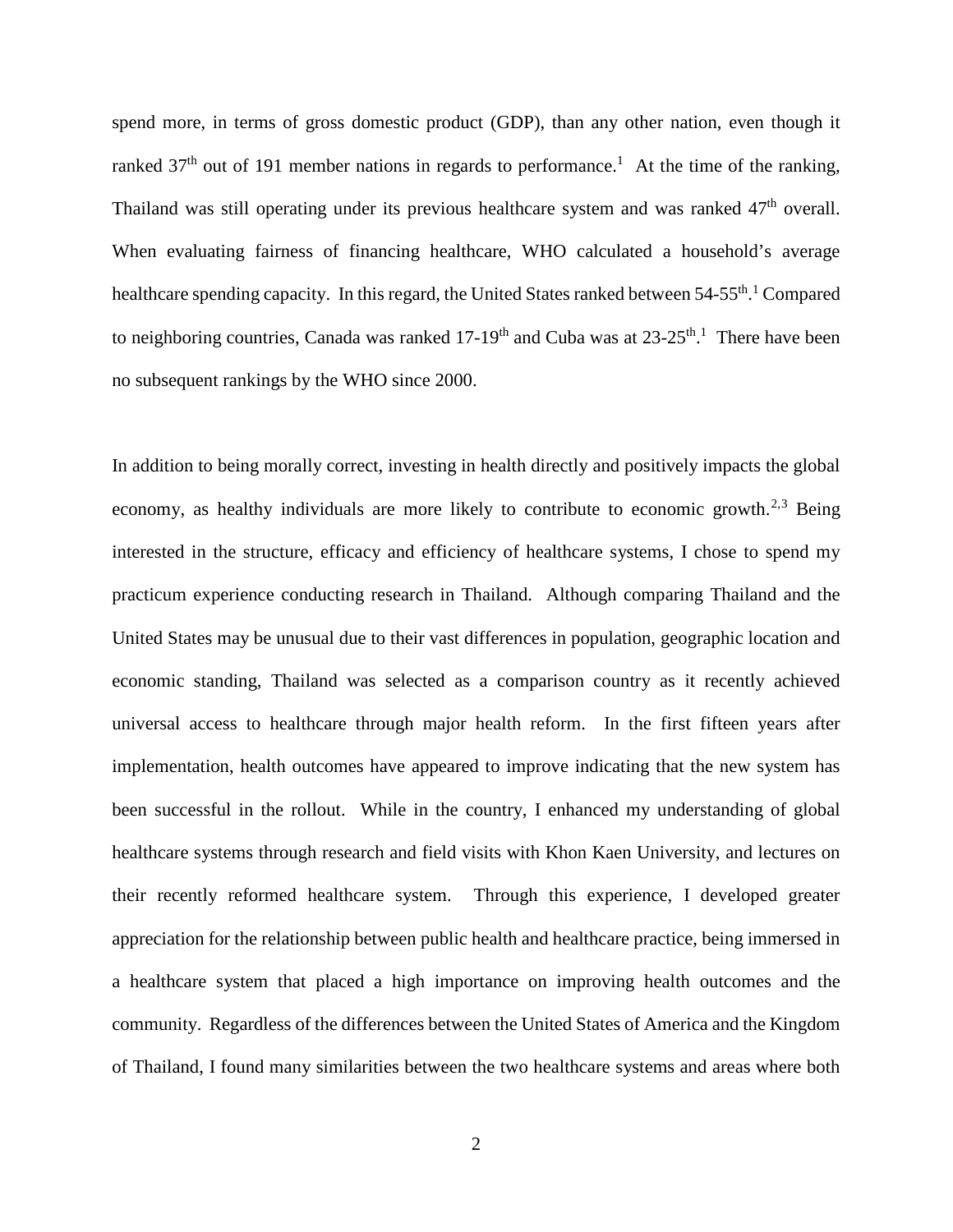systems could be improved by applying strategies enacted by the other nation. This study aims to provide a comprehensive comparison of the two nations in regards to healthcare access. This comparison in turn intends to strengthen the advantages of shifting the healthcare culture towards one emphasizing preventative services and health promotion, as well as the benefits of adopting some type of universal healthcare system.

# <span id="page-12-1"></span><span id="page-12-0"></span>**1.1 COMPARING GLOBAL HEALTHCARE SYSTEMS**

When evaluating healthcare systems, a primary criterion of effectiveness is *access*. Often access is confused for simple availability of resources in a healthcare setting; however, this definition is too narrow. To accurately compare global health systems, experts advocate for the utilization of the most comprehensive definition of *true access*, as coined by Margie Lovett-Scott and Faith Prather. By this terminology, individuals with true access to healthcare are not only able to transport themselves to and from the services, but are also able to pay for needed services and have all of their health needs met upon entering the healthcare system.<sup>[4](#page-18-3)</sup> Utilizing their framework in evaluating global health systems in regards to accessing healthcare services, nations are assessed in eight categories: historical reference; structure; financing; interventional services; preventative interventions; resources; major health issues; and health disparities.<sup>4</sup>

- Historical describes how the healthcare system emerged and the role of different providers in the current system.
- Structure evaluates how the nation delivers health services.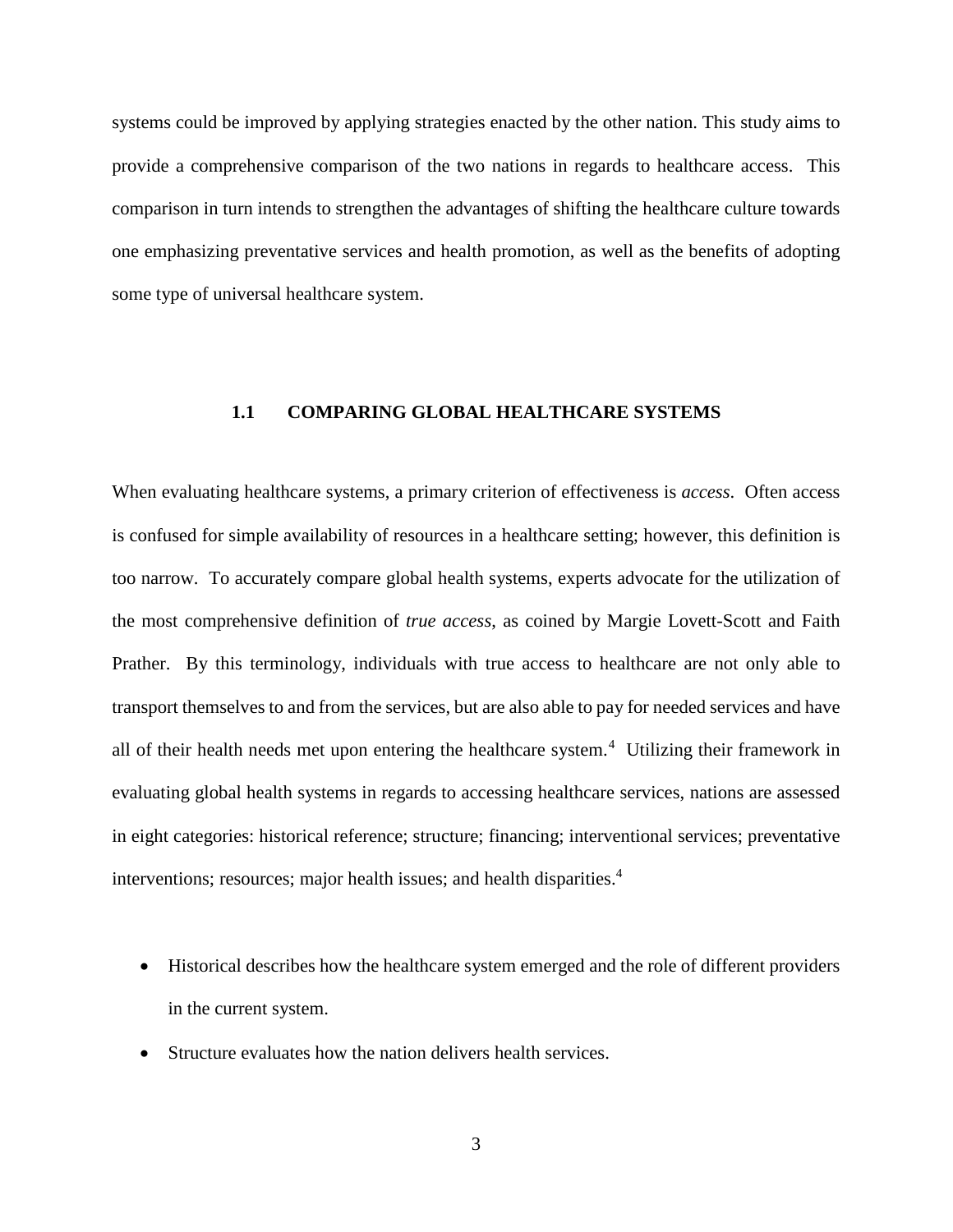- Financing explores how the nation funds the healthcare system, financial priorities in regards to healthcare, and how overall allocations of resources is determined.
- The interventional factor defines the focus of the nation's healthcare (i.e., primary care, acute care, etc.) and its outcomes.
- Preventative factor focuses on the nation's prioritization of "maintaining and preserving the physical, emotional/mental, and social health of its people.["4](#page-12-1)
- Resources, which is related to the financial factor, describes a nation's human resources available to provide necessary services.
- When considering major health issues, nations are evaluated in terms of social determinants of health, poverty, race, gender, public health challenges and the top ten diseases, including how they are addressed and treated.
- Health disparities identifies any unequal treatment and outcomes within the healthcare system, specifically diseases that disproportionally affect part of the population.<sup>4</sup>

The Lovett-Scott and Prather model and these eight categories will be utilized to organize and execute the comparative analysis of the Thai and United State healthcare systems. One aspect of this comparison that deviates from this model is in evaluating future concerns for the respective healthcare systems.

Data for this comparison was obtained through a variety of sources, including: WHO, World Bank, UN reports, the Institute for Health metrics and Evaluation and more. Much of the data obtained was labeled as "Level 3" or higher data by the WHO, indicating high reliability. The United States has historically been considered meticulous in record keeping and reporting, and since the passage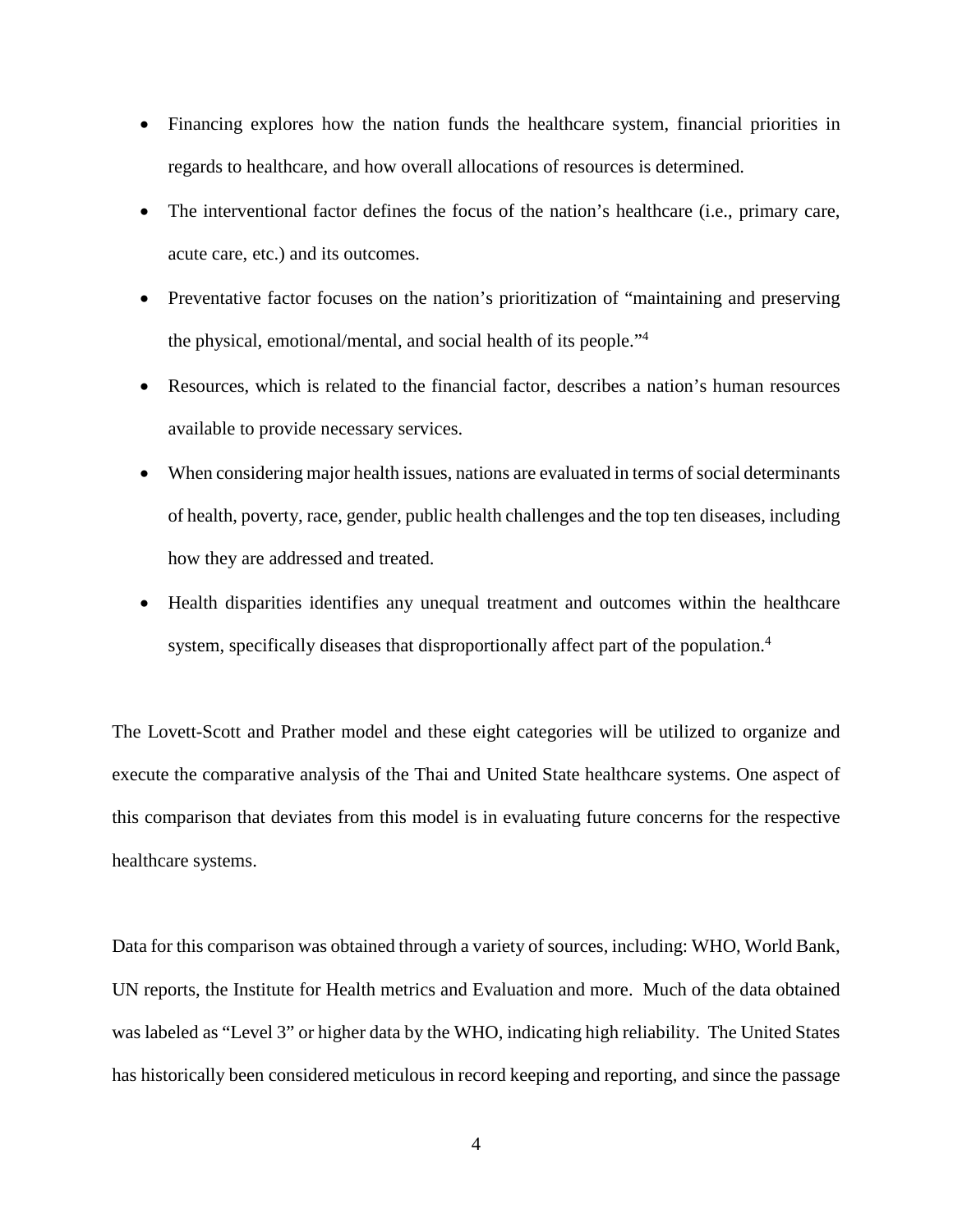of Thailand's healthcare reform, health outcomes and interventions have been tracked rigorously. Data pertaining to health prior to the millennium and reform may not be available due to lacking infrastructure for data collection as well as large coverage gaps in the Thai population.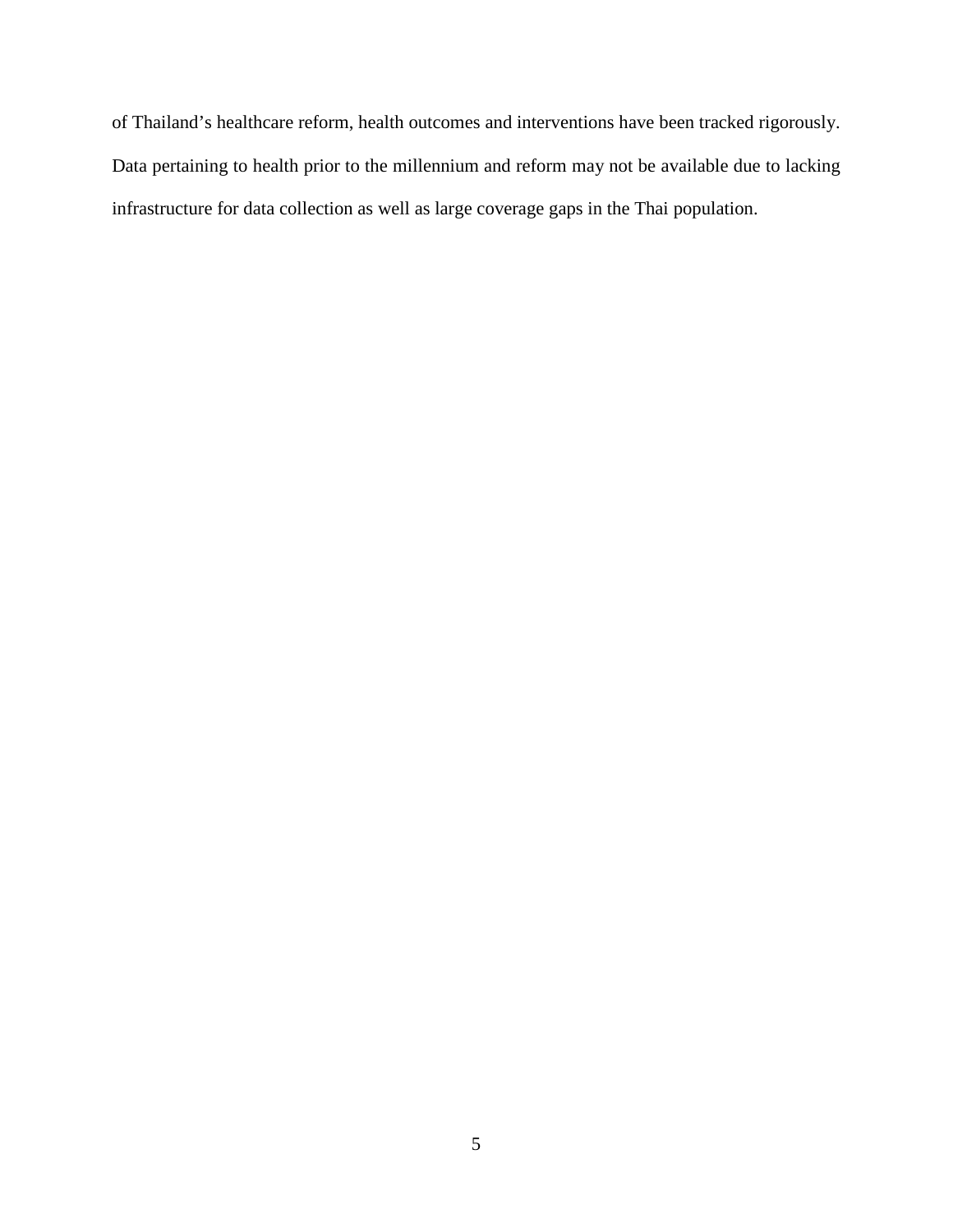# <span id="page-15-0"></span>**2.0 THE HEALTHCARE SYSTEM IN THE KINGDOM OF THAILAND**

# <span id="page-15-2"></span>**2.1 OVERVIEW OF THE KINGDOM OF THAILAND**

<span id="page-15-1"></span>The Kingdom of Thailand is a lower-middle income nation located in Southeast Asia, and has a population of over 67 million people.<sup>[5](#page-19-0)</sup> It is governed by a constitutional monarchy, with the royal family being revered by the public. However, in 2014 the democratically elected government was ousted by the Thai military in a coup d'état, that has yet to return to democracy.<sup>5</sup> As of 2013, noncommunicable diseases are the leading causes of disability adjusted life years (DALYs) among both sexes of all ages, followed by injuries and then communicable, maternal, neonatal and nutritional diseases. This is a shift from 1990, when communicable diseases were the second leading causes of DALYs.<sup>[6](#page-19-1)</sup> Over 50% of the population resides in urban areas and approximately 10.5% of the population lives below the poverty line, with fewer than 2 percent living on less than US\$1 per day.<sup>[5,](#page-15-2)[7](#page-19-2)</sup> In 20[1](#page-15-3)5, the estimated GDP per capita (PPP) was US\$16,100.<sup>1[,5](#page-15-2)</sup> Geographically, Thailand spreads across 513,120 square kilometers, which is approximately three times the size of the American state of Florida.<sup>[5](#page-15-2)</sup>

<span id="page-15-5"></span><span id="page-15-4"></span>Ethnically, over 95% of individuals in Thailand are Thai. The remaining 4.1% of the population ismostly Burmese.<sup>5</sup> Thai is the official language for the nation, with English being the unofficial second language of the upper-class. The majority of Thais are Buddhist (93.6%), which is the

 $\overline{a}$ 

<span id="page-15-3"></span> $<sup>1</sup>$  Figures are adjusted to Purchasing Power Parity, which is a commonly utilized economic theory that adjusts</sup> currencies between countries to find equivalence in purchasing powers.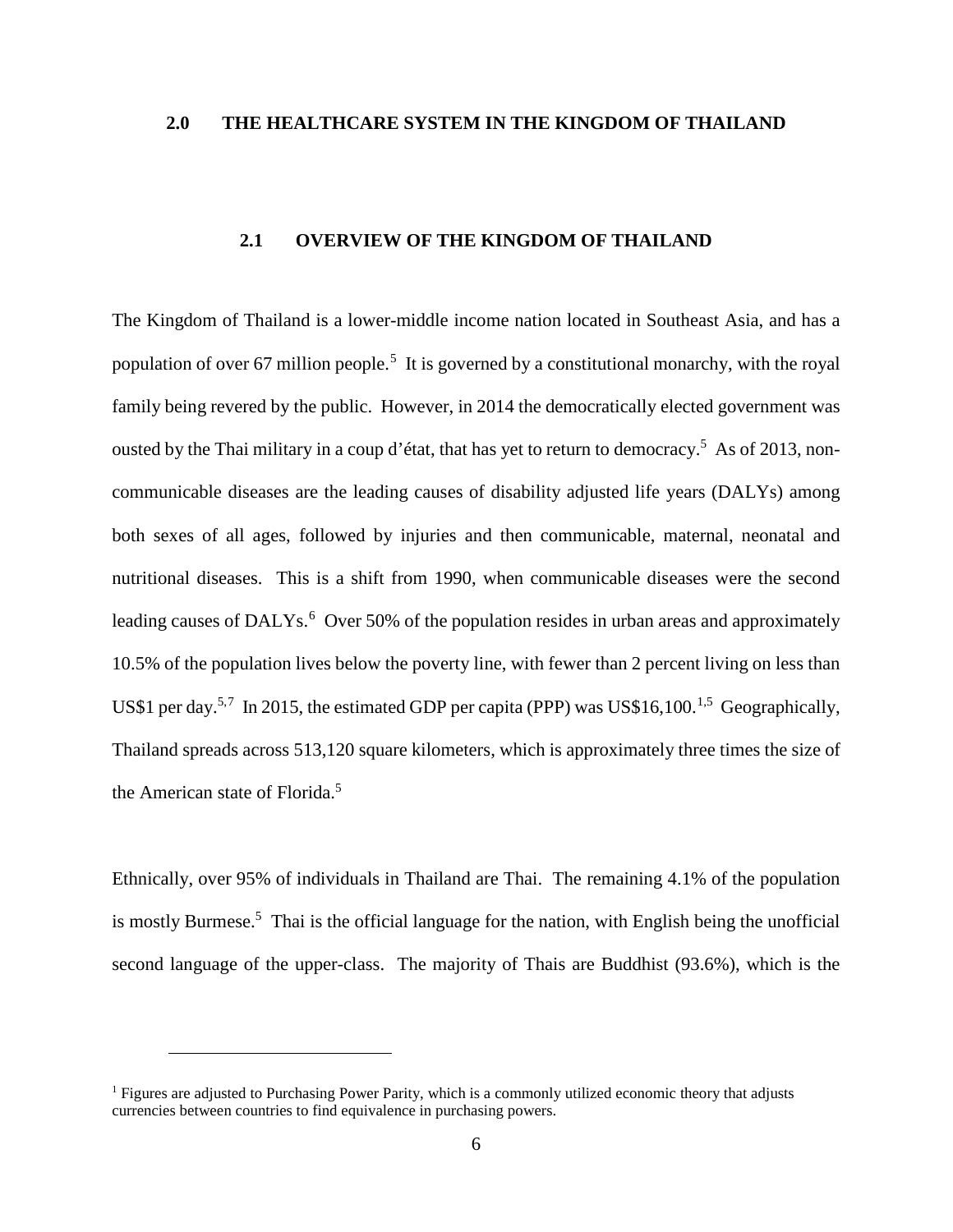official religion of the nation, however, there are populations of Muslim (4.9%), Christian (1.2%) and other religions throughout the nation. 5 

As of 2015, the median age in Thailand is 36.7 years. While 17.41% of the population is under the age of 15, 9.86% of the population is over the age of  $65<sup>5</sup>$ . This is especially important to consider, as Thailand has an aging population, with 14.6% of elderly individuals relying on their families.<sup>5</sup>

#### <span id="page-16-1"></span>**2.2 HISTORICAL**

<span id="page-16-0"></span>In the past several decades, Thailand has experienced large economic and societal booms. In 1977, during Thailand's first major economic crisis, the nation passed its first healthcare reform, which restructured the Ministry of Public Health and created a healthcare policy for impoverished individuals. The second healthcare reform in the early 1990s, similarly spurred by an economic crisis, expanded welfare to the elderly and children, established a National AIDS program, and created a social security scheme. During this time, community hospitals were introduced into the existing healthcare infrastructure, and a larger emphasis on public health also emerged. Foreign investments and increased exportation of major agricultural goods – specifically rice – led to rapid development throughout the late 1990s. An economic crisis shortly before the turn of the millennium led to widening inequalities, even as the economy recovered steadily after 2001.<sup>[8](#page-19-3)</sup>

To address the concern of inequality among the Thai people, the government approved a Universal Coverage Scheme (UCS), which included healthcare services, healthcare financing and public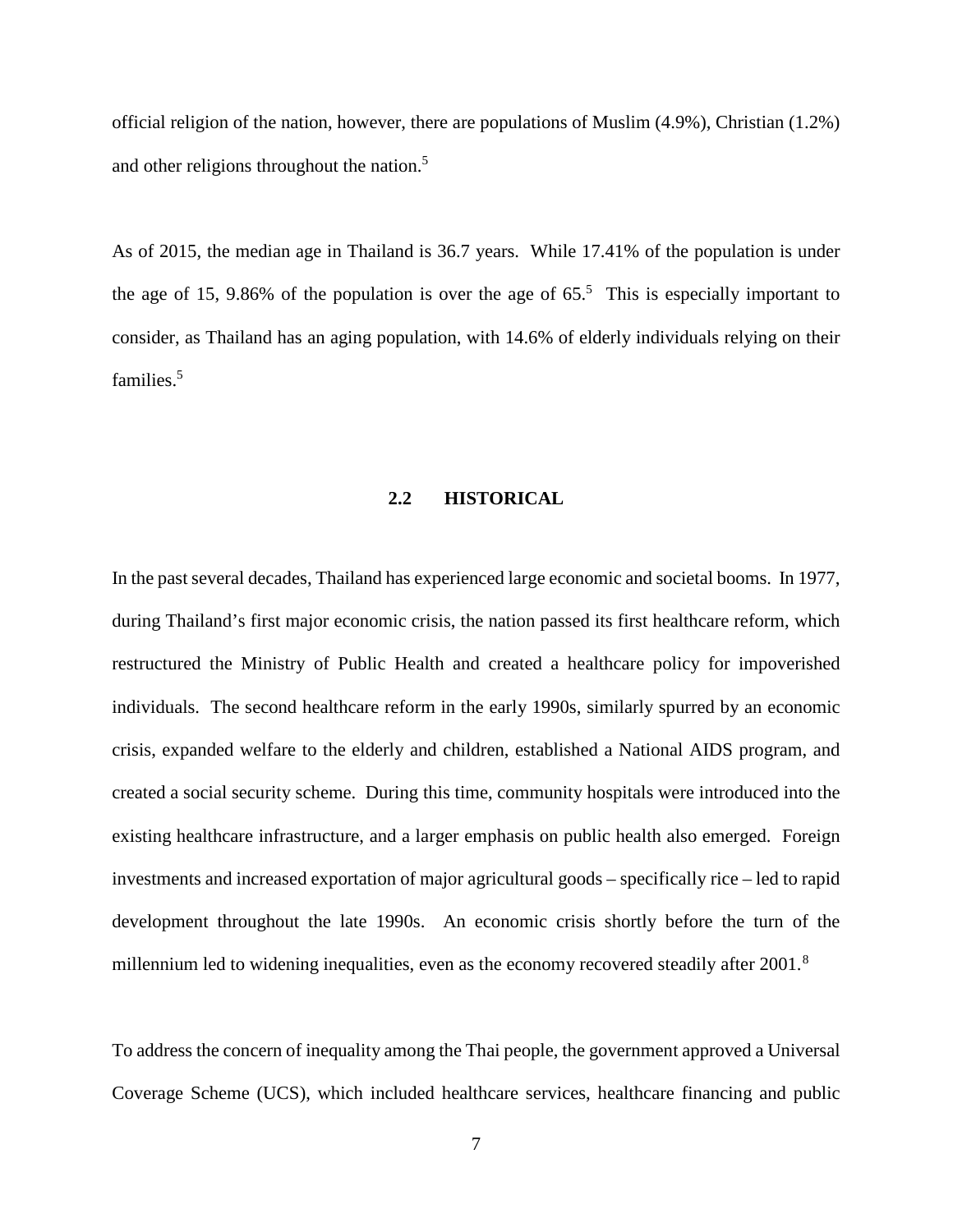<span id="page-17-1"></span>health initiatives. In doing so, Thailand became one of the few lower-middle income nations to introduce universal health coverage reform. The reform is highly associated with the Thai Rak Thai (TRT) party having won the election in 2001, which promised universal health coverage throughout the campaign. Had another party won the election, it is believed that universal coverage would not have been possible as the TRT party's close association with researchers brought evidence-based policy making into consideration while drafting the reform.<sup>[9](#page-20-0)</sup> Additionally, it set itself apart by introducing healthcare as a human right into the Thai National Constitution. Many of the advancements of the nation, most prominently the transition from low to middle-income classification, can be attributed to this shift in healthcare systems.<sup>[10](#page-20-1)</sup> Prior to the implementation of Thailand's UCS, approximately 30% of the population was uninsured. As a result of the healthcare reform, over 99% of Thai nationals have health insurance. In addition to insuring the majority of the population, since implementing the policy change Thailand has achieved almost all of the eight United Nations Millennium Development Goals (MDGs), including the three health-related ones. The concern for the UCS being revoked all but disappeared with the political stability in the early 2000s and the large public support for the national insurance system.<sup>[8](#page-16-1)</sup>

# **2.3 STRUCTURE**

<span id="page-17-0"></span>The healthcare service delivery system in Thailand is broken into five levels: tertiary care, secondary care, primary care, primary healthcare, and self-care at the family level.<sup>8</sup> This relationship is depicted in Figure 1. Tertiary care includes medical and health services provided by specialists, which are typically located at large general hospitals, regional hospitals, university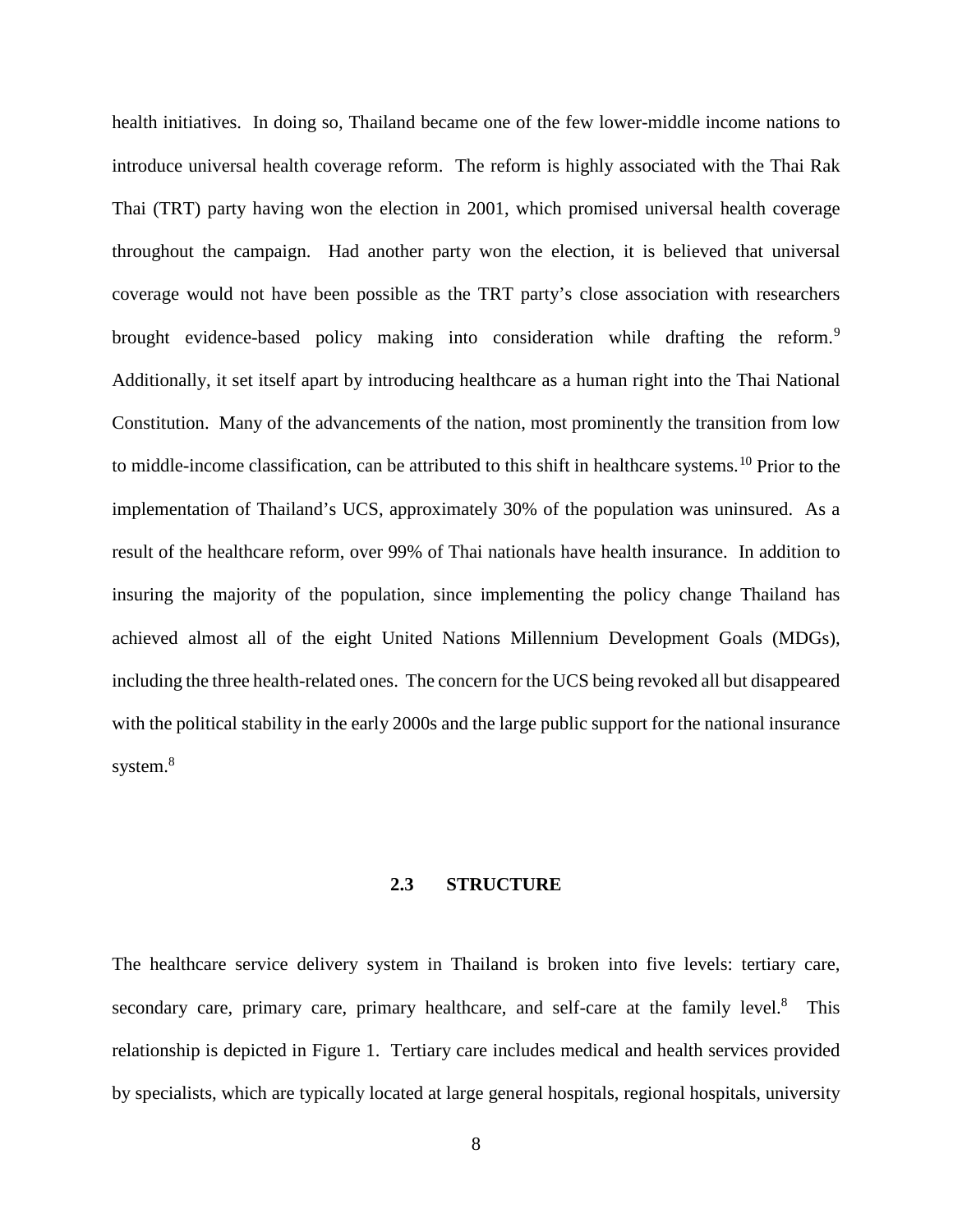<span id="page-18-1"></span>hospitals, and large private hospitals. Secondary care facilities provide medical and healthcare that can be managed by providers with intermediate specialization. Institutions that are classified as providing secondary level care include community, general or regional, and private hospitals. The primary care level of healthcare delivery primarily consists of sub-district Health Promoting Hospitals (HPHs).<sup>[8](#page-16-1)</sup> Originally, primary care units were established in 2002 under the expansion of the Universal Healthcare Coverage policy. The definition was expanded in 2010 to include HPHs. Other primary care facilities include health centers, outpatient hospitals, private clinics and drugstores. Primary healthcare enhances health promotion, disease prevention and other health services organized at the community level. The service providers at this level are community members, village health volunteers and non-governmental volunteers. The final level, self-care, within the family context, is based on the empowerment of any individual's capacity at making educated decisions for his or her own and family members' health and to provide self-care[.8](#page-16-1)

<span id="page-18-3"></span><span id="page-18-2"></span>

<span id="page-18-0"></span>Figure 1. Levels of health service delivery system in Thailand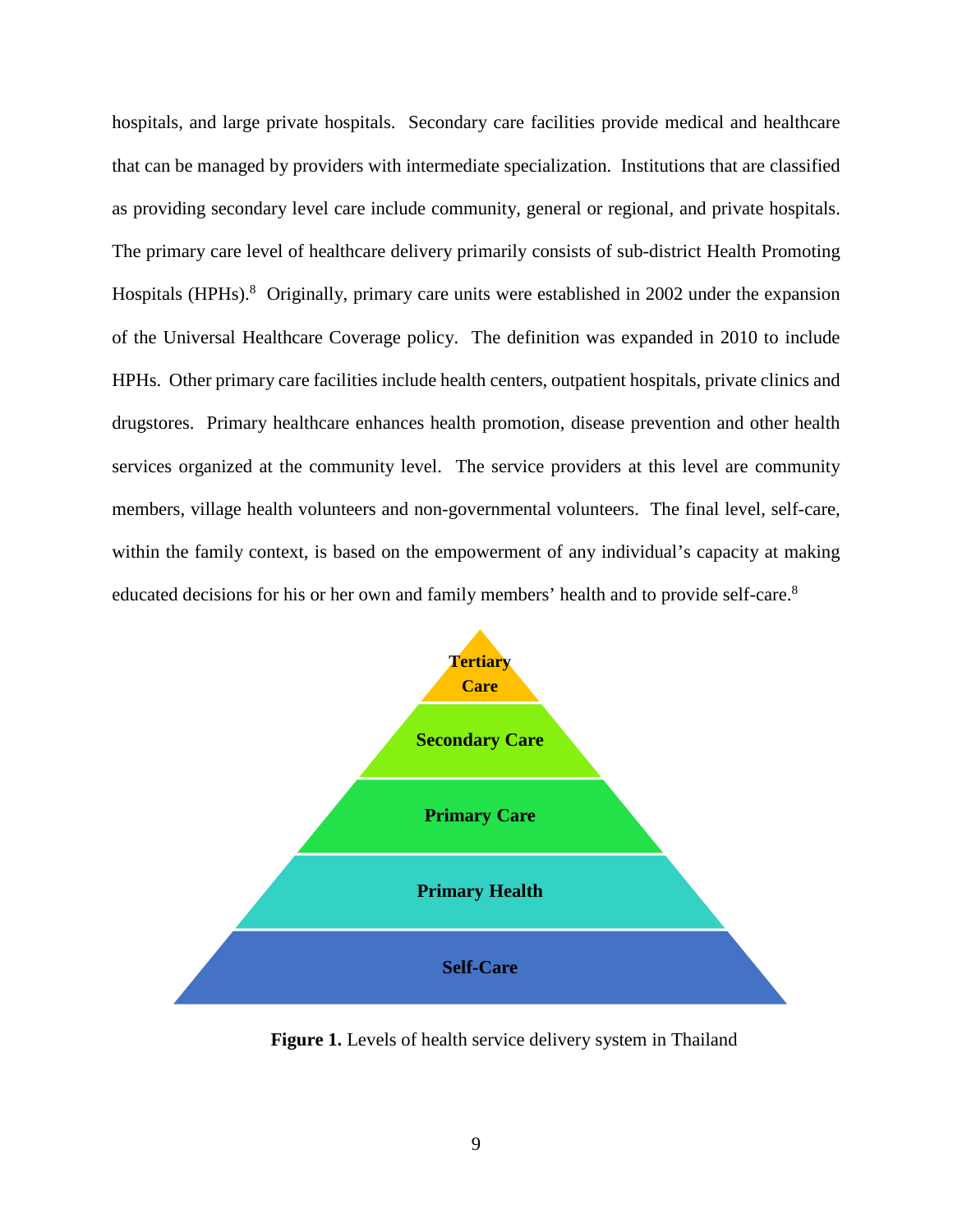<span id="page-19-4"></span>A key component of the implementation of the successful healthcare system was in increasing access to healthcare, not simply through financial aid but also through developing infrastructure.<sup>[11](#page-21-1)</sup> Specifically, the creation of HPHs were essential in reducing the physical barriers in accessing healthcare services. HPHs are located at every sub-district across the nation and are staffed with a nurse practitioner, a few nurses, and a volunteer typically. This allows healthcare to be accessed relatively easily even in the most rural provinces.<sup>11</sup> Community members are able to access all prenatal care, obtain contraception and family planning resources, receive immunizations, and see a chronic disease physician or a dentist at a local site. If it is determined that a patient requires more specialized care, then he or she will be referred to the closest secondary care hospital. The development of a tiered referral system that begins with HPHs at the sub-district level has not only streamlined the process in regards to obtaining healthcare, but has also increased the ease of access for Thai nationals due to local point of entry into the system.

<span id="page-19-7"></span><span id="page-19-6"></span><span id="page-19-5"></span><span id="page-19-3"></span><span id="page-19-2"></span><span id="page-19-1"></span><span id="page-19-0"></span>Management of the healthcare system is largely decentralized. Thailand has four regions and 76 provinces, which are then further split into local districts and sub-districts.[12](#page-21-2) A contracted units for primary care (CUPs) board acts as a liaison between the community hospitals and the National Health Security Office (NHSO), which distributes funding. CUPs also become gatekeepers within the referral system in an effort to contain  $costs$ .<sup>12</sup> Each sub-district conducts community assessments to determine budget allocations, which are then processed by the respective CUP board.<sup>[13](#page-21-3)</sup> Provincial Health Offices (PHOs) evaluate and monitor for performance at the healthcare centers and providers. Originally, PHOs were considered to have very little power in relation to CUPs; however, this slowly transitioned to a more even distribution of authority after a decade.<sup>[14](#page-21-4)</sup>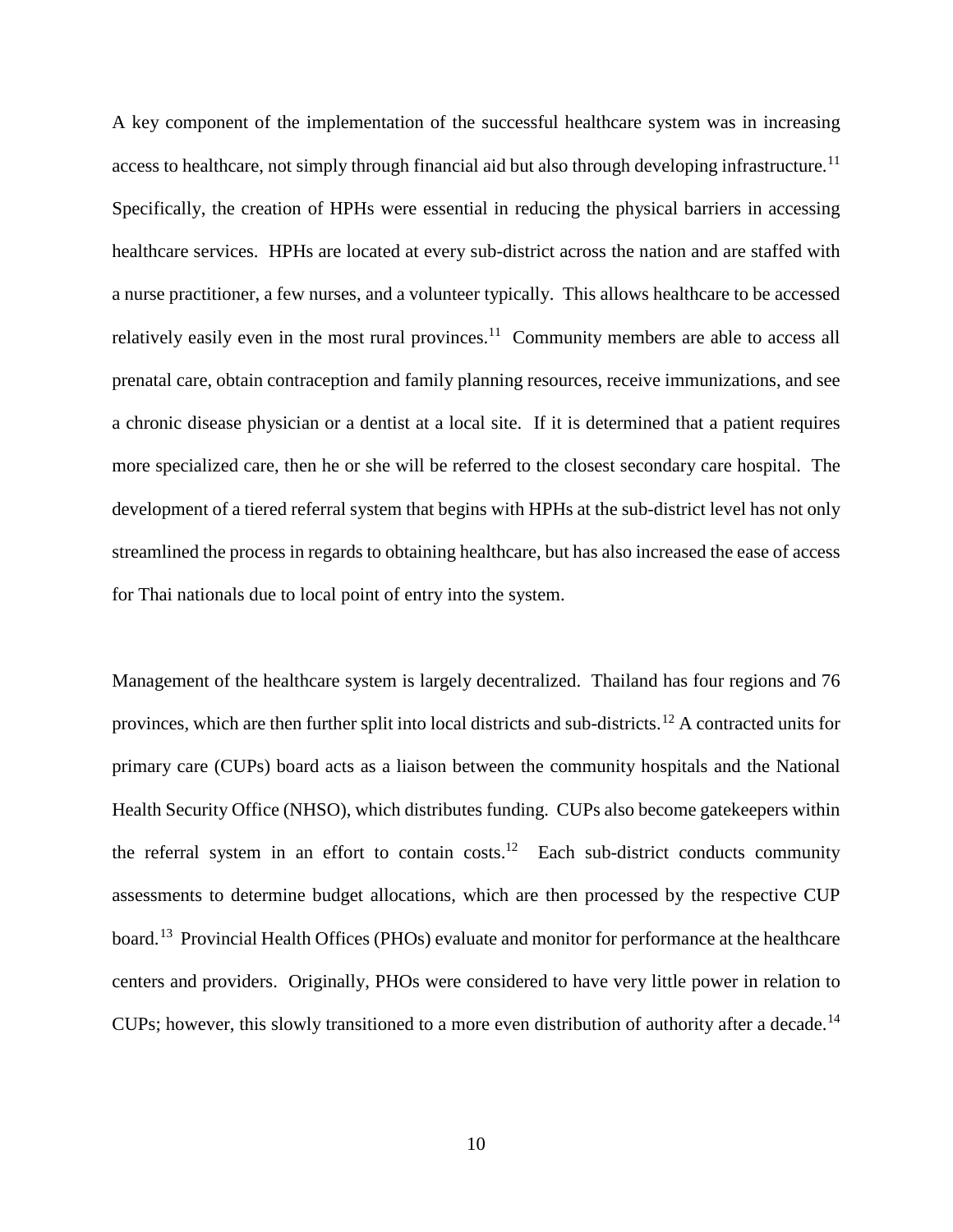Key performance indicators are utilized by PHOs to manage the CUPs and healthcare facilities, which insure quality and impact national funding amounts.<sup>14</sup>

<span id="page-20-2"></span>A large part of Thailand's healthcare relies on the nursing workforce. However, it is estimated that there is currently a shortage of over 43,000 nurses, with an estimated 1.5 nurses per 1,000 population.[15](#page-22-1) The shortage is present in both the private and public sectors, though the public sector is more heavily affected.<sup>15</sup> A major cause associated with the shortage is that Thailand has an aging population, which leads to a higher demand for healthcare providers. Additionally, the implementation of the Universal Coverage Scheme and the increased prevalence of chronic illness as opposed to communicable diseases has caused the number of individuals visiting healthcare facilities to grow, which led to greater need for additional staff.<sup>15</sup>

<span id="page-20-1"></span><span id="page-20-0"></span>A major issue affecting the shortage of nurses in Thailand is associated with two economic factors. One factor is that surrounding nations will provide incentives for nurses to relocate abroad, thus decreasing the number of educated nurses that remain in the nation. The fact that positions of employment within the nation are unable to maintain a competitive salary and benefits package for nurses is often enough to push an individual to consider emigrating. The other is that during the economic crises at the turn of this century, much of the nursing workforce was diminished as hospitals were forced to reduce staff numbers.<sup>15</sup> The overall shortage in nurses directly impacts healthcare in Thailand, as there is a lower standard of care due to excessive workload, and stress in the workplace increases as nurses face working overtime regularly.<sup>15</sup> Some Thai policy makers have argued in favor of reforming healthcare to classify nurses as civil servants, as it would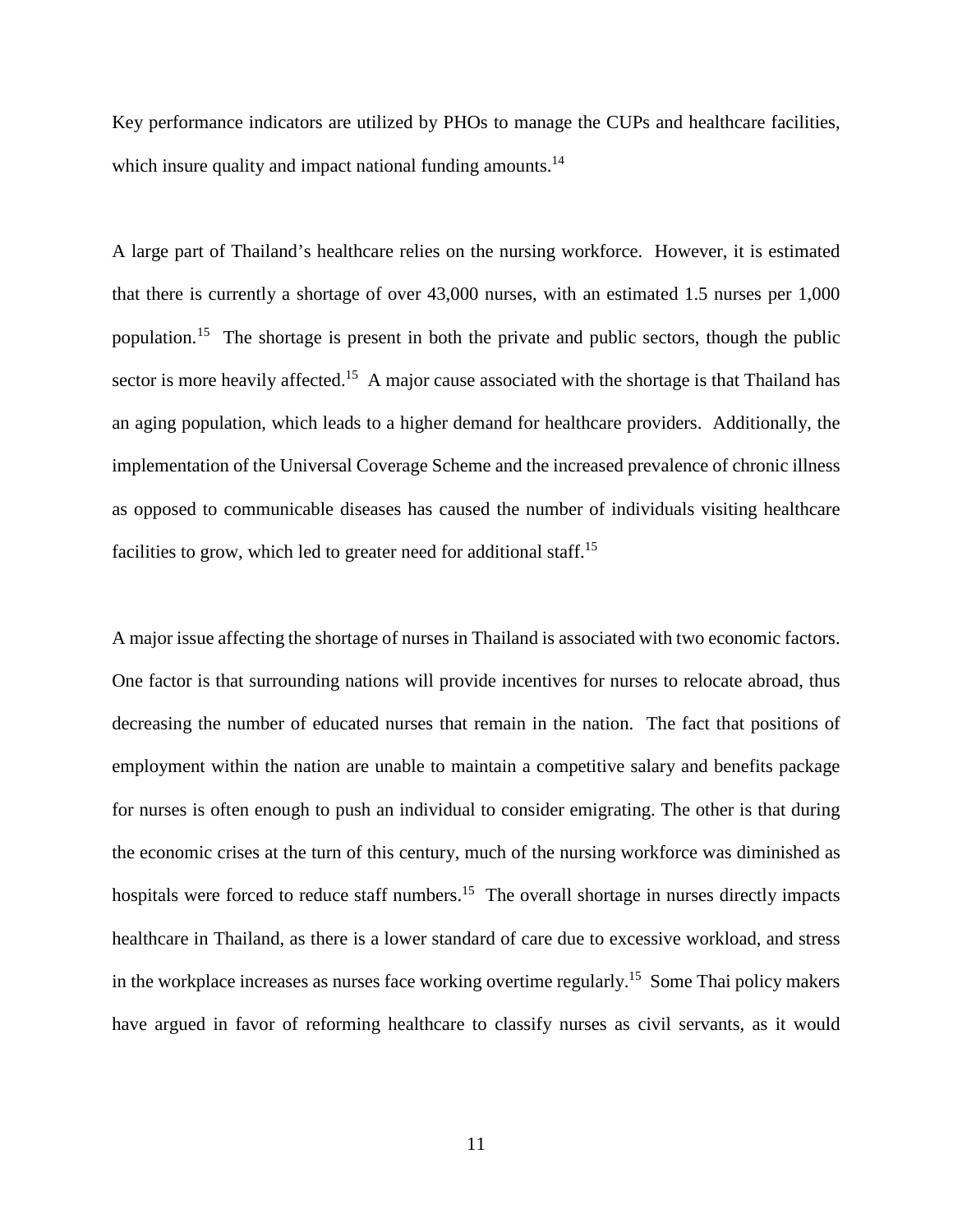<span id="page-21-3"></span><span id="page-21-2"></span><span id="page-21-0"></span>improve their health coverage and guarantee job security, which could potentially incentivize more Thai nationals to pursue a career in nursing or remain in the nation as healthcare providers.<sup>[15](#page-20-2)</sup>

#### **2.4 FINANCE**

<span id="page-21-4"></span>One of the largest strategic assets of Thailand's healthcare system is in how it is financed. Beginning in the early 2000s, the creation of the Thai Health Promotion Foundation served as a funding mechanism for the healthcare system in Thailand beyond general taxation.<sup>[8](#page-16-1)</sup> This foundation drew upon a surcharge on tobacco and alcohol sales of 2%, which produced US\$50-60 million annually, to directly offset costs for programs targeting health promotion (i.e., substance abuse/education, exercise initiatives, and initiatives involving vulnerable populations such as children and the elderly).<sup>[16](#page-22-2)</sup>

It should be noted that even though approximately 12% of the government budget is spent on healthcare, less than 5% of the GDP is dedicated to direct health costs.<sup>5</sup> The total cost of the healthcare system is approximately US\$2 billion annually, making Thailand one of the most affordable healthcare systems in the world. $4$  All funding was initially channeled through the Ministry of Public Health; however, it is now distributed by the NHSO.<sup>[12](#page-19-5)</sup>

<span id="page-21-1"></span>Since introducing the new healthcare system, over 99% of Thai nationals have health insurance. Insurance is provided by three different schemes: Social Security Scheme (SSS), Civil Servant Medical Benefit Scheme (CSMBS) and Universal Coverage Scheme (UCS) (Table 1).<sup>[8](#page-16-1)</sup>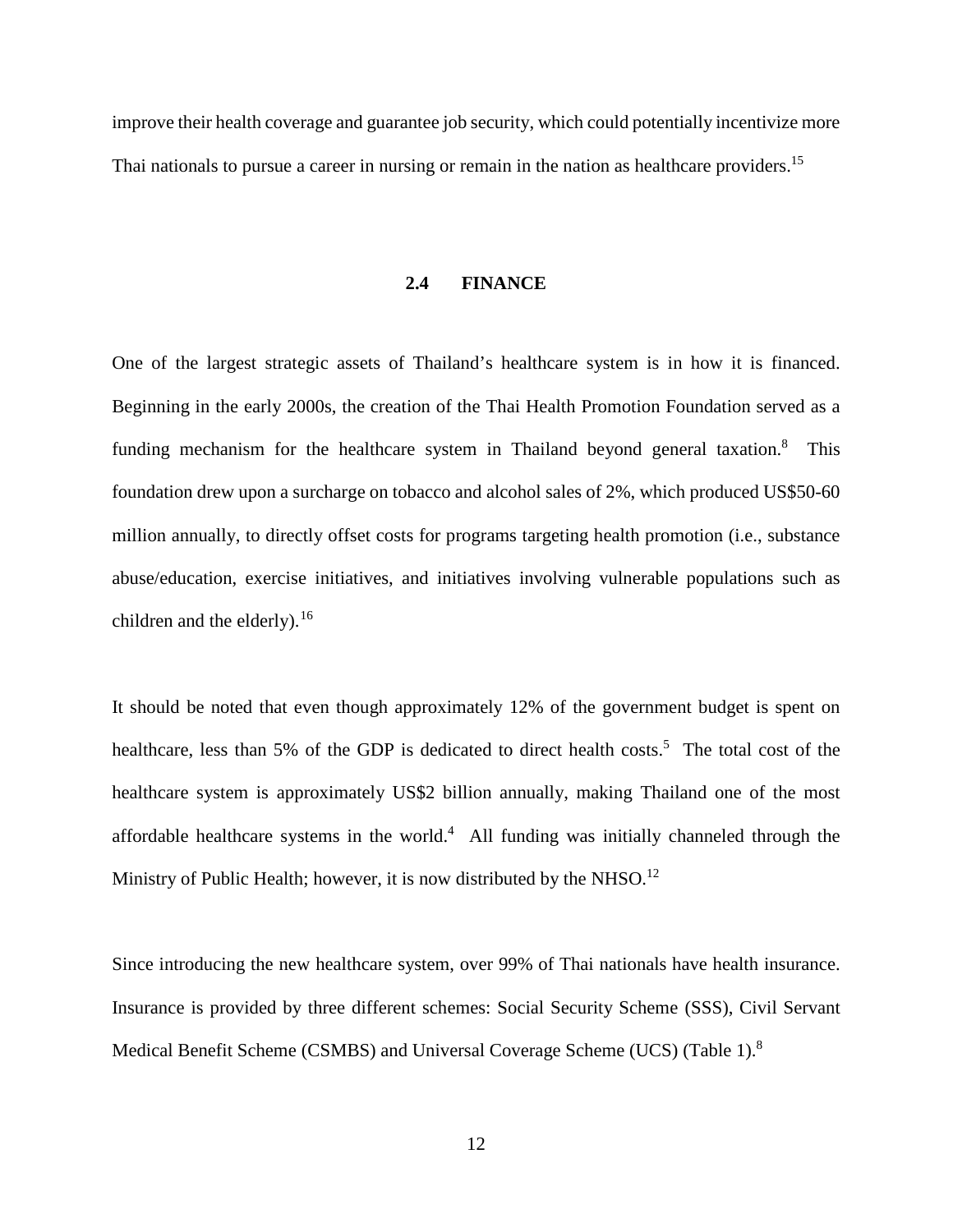<span id="page-22-1"></span>

| Scheme                                                   | <b>Population Coverage</b>                                                                                  |            | <b>Financing Sources</b>                                                                                                   | <b>Benefits Package</b>                                                                                                                                |
|----------------------------------------------------------|-------------------------------------------------------------------------------------------------------------|------------|----------------------------------------------------------------------------------------------------------------------------|--------------------------------------------------------------------------------------------------------------------------------------------------------|
|                                                          | Population                                                                                                  | Percentage |                                                                                                                            |                                                                                                                                                        |
| Social<br>Security<br>Scheme<br>(SSS)                    | Private sector<br>employees<br>(does not<br>include<br>dependents)                                          | 16%        | Payroll tax financed,<br>tri-partite<br>contribution 1.5% of<br>salary, equally by<br>employer, employee<br>and government | Comprehensive:<br>outpatient, inpatient,<br>accident and emergency,<br>high-cost care, with very<br>minimal exclusion list;<br>excludes prevention and |
| Civil Servant<br>Medical<br>Benefit<br>Scheme<br>(CSMBS) | Government<br>employees and<br>dependents<br>(parents,<br>spouse and up<br>to two children<br>$<$ 20 years) | 9%         | General tax,<br>noncontributory<br>scheme                                                                                  | health promotion<br>Comprehensive: slightly<br>higher than SSS and<br><b>UCS</b>                                                                       |
| Universal<br>Coverage<br>Scheme<br>(UCS)                 | Rest of the<br>population                                                                                   | 75%        | General tax                                                                                                                | Comprehensive: similar<br>to SSS, including<br>prevention and health<br>promotion for the whole<br>population                                          |

<span id="page-22-0"></span>**Table 1.** Health Insurance System in Thailand

<span id="page-22-3"></span><span id="page-22-2"></span>*Source: "Health Care System in Thailand" Lecture* [8](#page-16-1)

The SSS in Thailand that covers 16% of the population is available for all private sector employees; however, it does not extend to dependents. Of the three insurance schemes in the nation, SSS is the least comprehensive. Although it is comprehensive with in- and out-patient care, accident and emergency medical needs, high-cost procedures and has very few exclusions for medical interventions, it does not cover any preventative or health promotion services. Financed through a payroll tax, three parties (the employer, employee and government) pay into the system equally.[8](#page-16-1)

Comprising the smallest segment of the population covered, only 9% of Thais benefit from the CSMBS. This coverage is available only to government employees and their dependents, as defined as "parents, spouse and up to two children age <20.["8](#page-16-1) The CSMBS is the most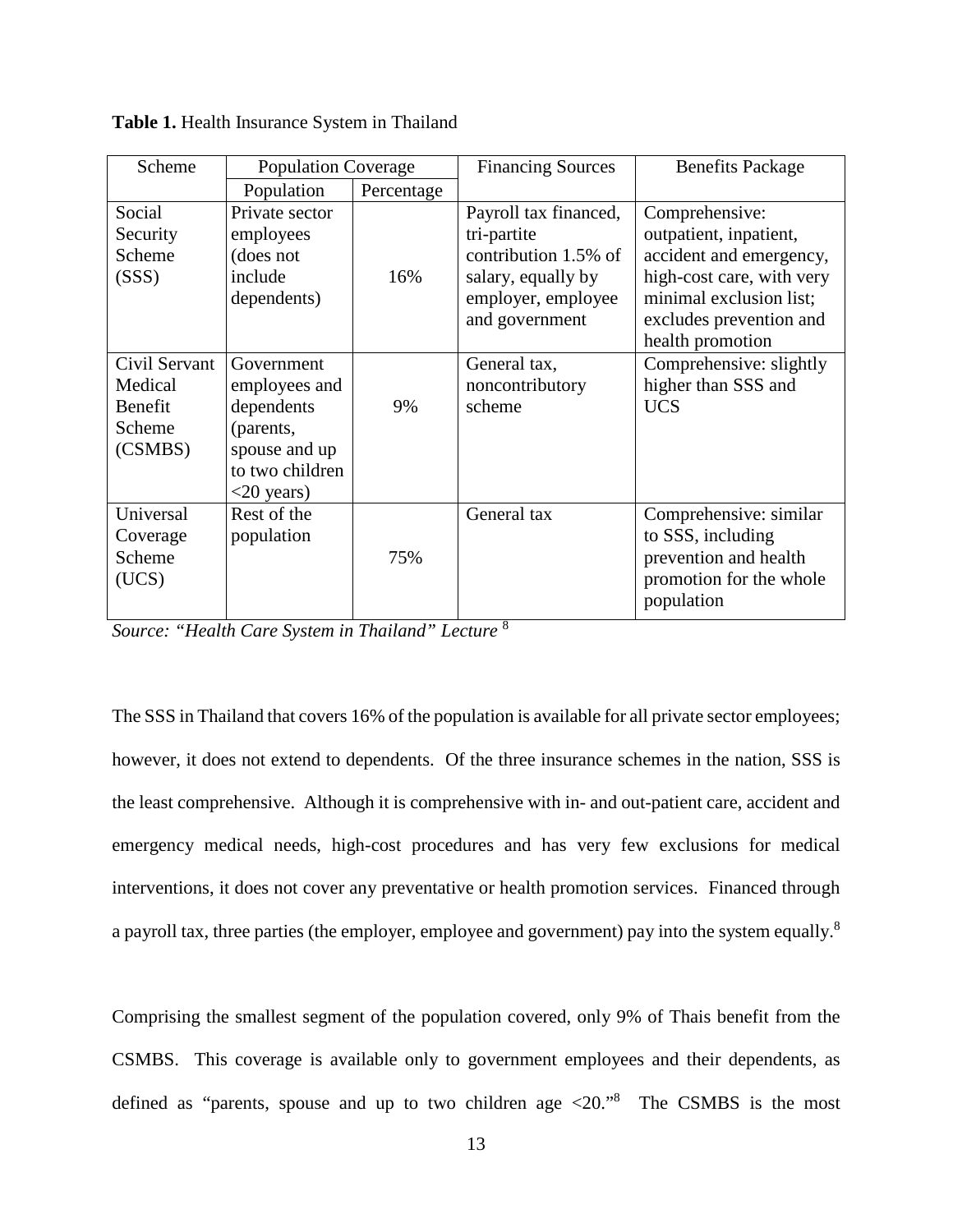comprehensive of the three insurance systems in Thailand, covering slightly more services than both SSS and UCS, and is financed through the general tax. The vast majority of Thais – approximately 75% of the population – possess UCS, as those not covered by SSS or CSMBS are eligible. Similar to the CSMBS, the UCS is financed through a general tax. The Universal Coverage Scheme is more comprehensive than SSS, as in addition to the expansive medical coverage provided, it also includes preventative and health promotion programs for the entire population. The Thai government established a capitation model for the universal coverage scheme, which requires individuals seeking care to be registered with their local CUPs for local health institutions to have access to funds.<sup>11</sup> As of 2013, Thailand invested on average US\$264 per capita in total annual health expenditures.<sup>[7](#page-15-4)</sup>

<span id="page-23-2"></span><span id="page-23-1"></span><span id="page-23-0"></span>All Thais, regardless of their insurance classification, have a 30 Thai baht (THB) – less than US\$1 – co-payment (co-pay) at the time of receiving services. The "30 baht" program was originally introduced at the start of the Universal Coverage Scheme and aimed to "provide equal access to quality care" to all, regardless of income or socioeconomic status.<sup>[17](#page-22-3)</sup> This co-pay is applied to outpatient fees, inpatient fees and drug prescriptions; however, there are exclusions that are not covered by the co-pay. Exemptions are typically cosmetic in nature, but also include obstetric delivery after the second child. Programs similar to this especially in Asian nations, where a copay amount has been standardized, have been associated with the growth of informal payments, defined as any amount that exceeds the standard rate that are used to expedite medical services. However, after a decade of being in place, the practice of informal payments has not appeared in Thailand.<sup>17</sup> This could be due to how the system was rolled out and the effects of stringent government regulation, or that these side payments have not been as apparent.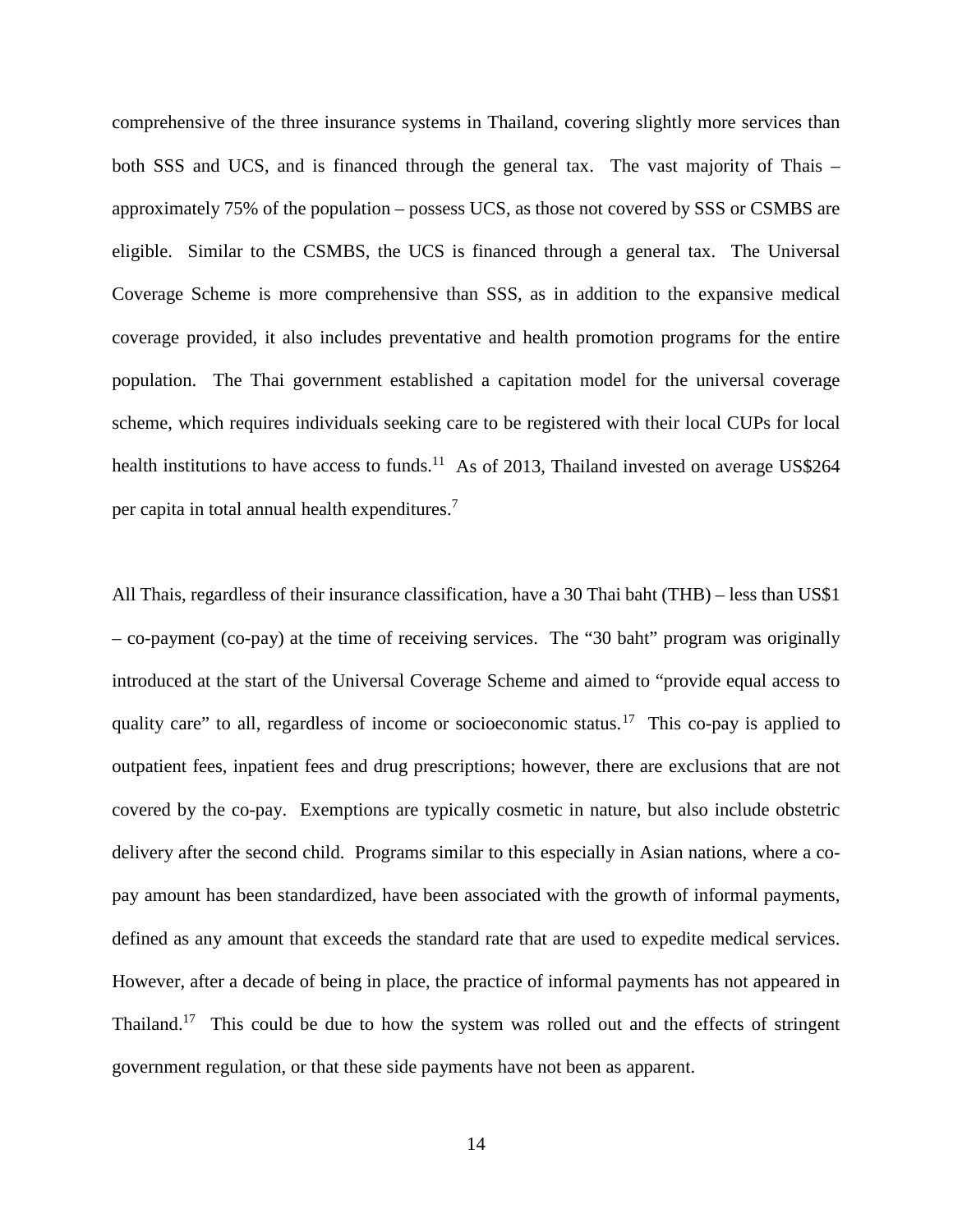<span id="page-24-1"></span>The "30 baht" program has evolved greatly since its inception. It was discontinued in 2006, and replaced with a "zero co-pay" system. However, after costs began to rise, it was re-implemented in 2012 with some alterations.<sup>18</sup> Certain medical visits do not have a co-pay, including: emergencies, health prevention and promotion services, patient visits to HPHs and nonprescription visits.[18](#page-23-1) All other services require the THB30 fee. The program has also expanded to include more-costly services due to public demand, including dialysis and transplants for children.

<span id="page-24-2"></span>Initial research has shown that financial risk protection has greatly increased since the implementation of the UCS. The amount a household spends in direct health payments fell from 35% of total health spending before universal coverage was achieved in 2000 to under 15% in 2014.<sup>19</sup> Additionally, the incidence of catastrophic health spending  $(>10\%$  of total household spending) decreased from 6% in 1996 to under 3% in 2011.<sup>19</sup>

# **2.5 INTERVENTIONAL**

<span id="page-24-6"></span><span id="page-24-5"></span><span id="page-24-4"></span><span id="page-24-3"></span><span id="page-24-0"></span>With the passage of universal medical coverage, Thailand has increased access to all health services to its citizens. Primary care is utilized regularly at the sub-district level in HPHs, with emergencies being treated free of charge at large hospitals. The physician density in the nation is low, with 0.39 physicians per 1,000 population, in comparison to the WHO recommended 2.3 health workers (physicians, nurses and midwives) per 1,000 population. This explains the high reliance on nurses and nurse practitioners at the primary care and unspecialized levels of healthcare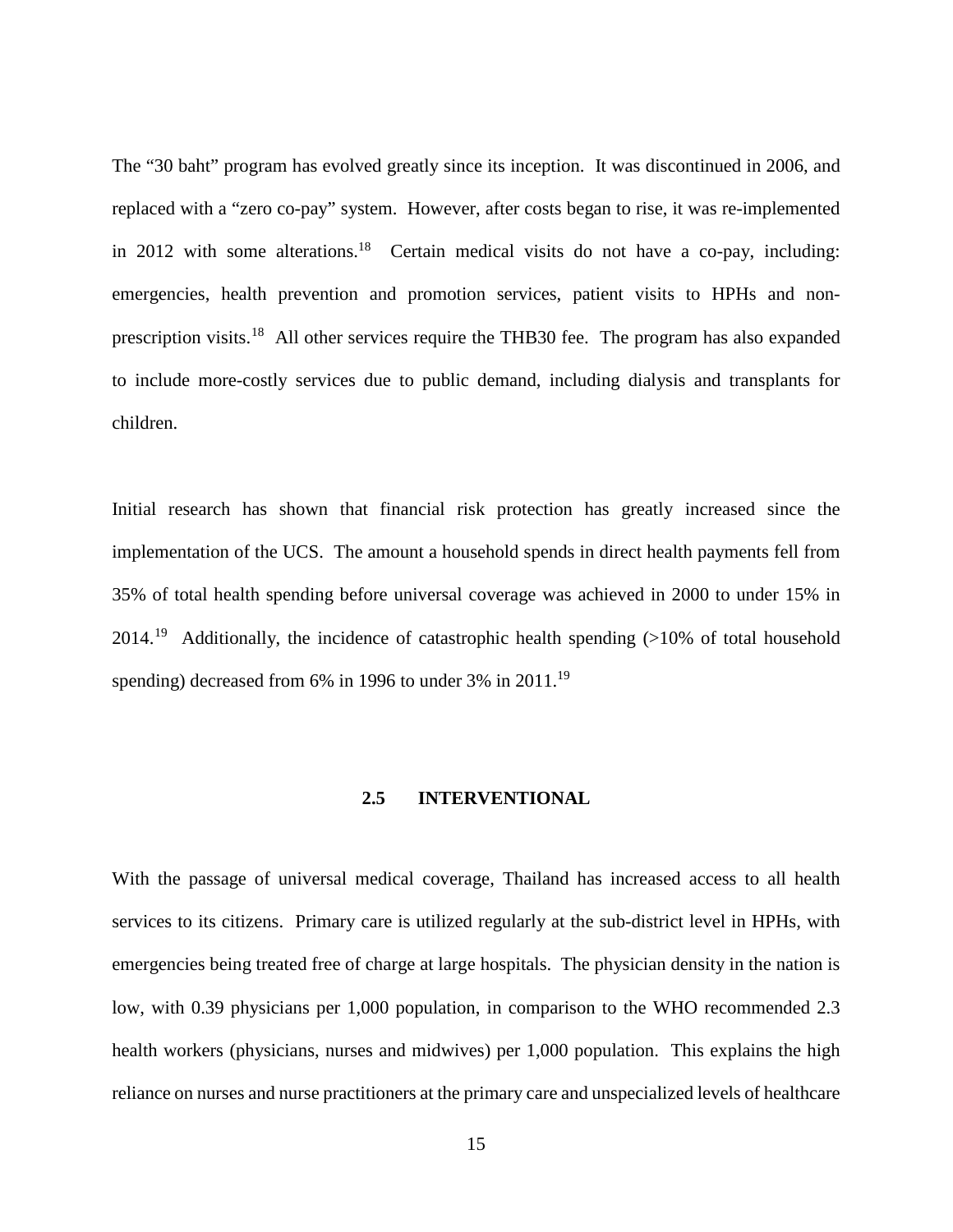<span id="page-25-3"></span>delivery.<sup>5,[8](#page-16-1)</sup> It should be noted that since introducing the UCS, Thailand has achieved all eight health related Millennium Development Goals set by the United Nations, which speaks highly of the system's ability to handle the increase in patients and flexibility of providers.<sup>19</sup> Additionally, Thailand was highest ranked among 80 nations for average reduction in child mortality in 2008.[19](#page-24-2) 

#### **2.6 PREVENTATIVE**

<span id="page-25-2"></span><span id="page-25-1"></span><span id="page-25-0"></span>Preventative health services have been a fundamental aspect of Thailand's strategy for promoting wellness. Immunization programs were established in the 1970s and have been regularly expanded with each health reform. Furthermore, the development of effective public health infrastructure has allowed Thailand to efficiently distribute healthcare services across the nation.<sup>11</sup> Unlike many of the surrounding nations, Thailand invested in growing the public health capacity of the nation beginning in the 1970s and has continued to do so ever since. However, no policy change emphasized the national spotlight on health promotion more than the establishment of the Thai Health Promotion Foundation in 2001 and the launch of the National Health Security Act of 2002.<sup>8</sup> The Thai Health Promotion Foundation finances preventative and health promotion services for Thai nationals, utilizing funding from a taxation on alcohol and tobacco, both of which behaviors are linked with negative health outcomes. Similarly, the National Health Security Act emphasizes promotion and prevention strategies, including: increasing vaccination rates for preventable illnesses; increasing access to family planning resources; increasing antenatal care and presence of a skilled birth attendant; and healthy eating and physical activity habits to prevent ailments such as diabetes and heart disease.<sup>[8](#page-16-1)</sup>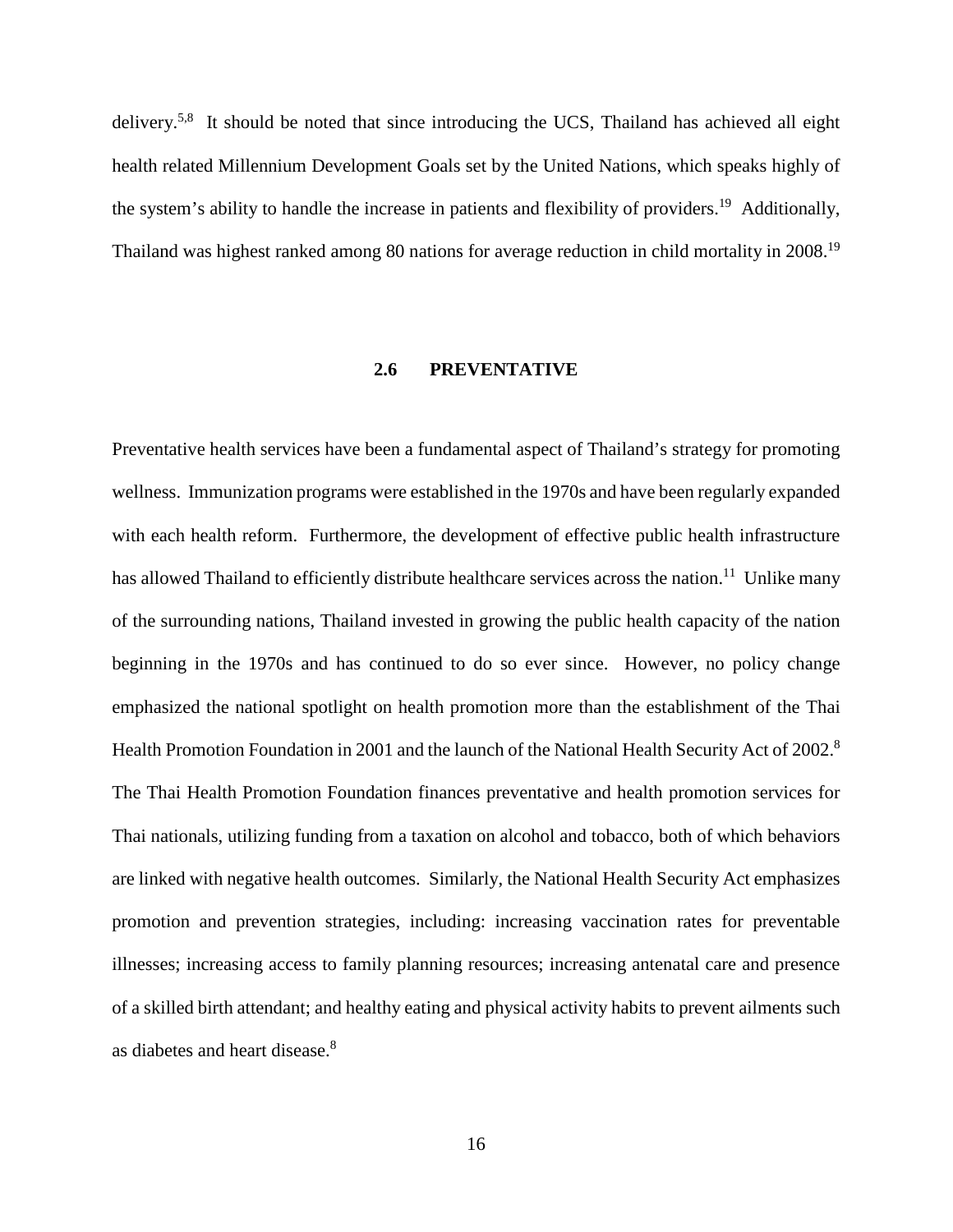<span id="page-26-4"></span><span id="page-26-3"></span>Progress in increasing access to preventative health services is evident from several health outcomes and trends in recent decades. Success in health promotion and family planning can be seen in the the total access to contraceptives (79.3%), which likely contributed to the decrease in total fertility rate, which as fallen from 2.1 children in 1990 to 1.4 children in 2013.<sup>[5,](#page-15-2)20</sup> As of 2013, 100% of births were attended by a skilled health professional and were conducted in a health facility, which is reflected by the improved maternal mortality rates for the nation.<sup>[5,](#page-15-2)24</sup> Similarly, 98% of pregnant women receive at least one antenatal visit, with 93% receiving four or more.<sup>24</sup> When evaluating the implementation of evidence-based public health interventions, such as vaccinations, the coverage rates for the five major immunizations for vaccine-preventable diseases (tuberculosis, diphtheria/pertussis/tetanus, polio, hepatitis B and measles) increased after the Universal Coverage Scheme was introduced.<sup>[21](#page-24-4)</sup> Under this scheme, all preventative services are free and accessible at local HPHs, which increases the likelihood of maintaining health through screening and early diagnosis of disease.<sup>[22](#page-24-5)</sup>

#### <span id="page-26-2"></span><span id="page-26-1"></span>**2.7 RESOURCES**

<span id="page-26-0"></span>Family relationships are an integral piece of Thai culture, with individuals choosing to live with or close to their immediate family members. This integration of close family relations has direct impact on health and health outcomes, as individuals are able to have a regular support system in place.[23](#page-24-6) Additionally, children are revered in the Thai society. As a nation with an extremely open and friendly culture, it is not uncommon for strangers to embrace an individual's child.<sup>13</sup> The reliance individuals place on their family members, both immediate and distant, is evident by relatively high dependency rates as well as the high utilization of home healthcare.<sup>[5](#page-15-2)</sup> In the case of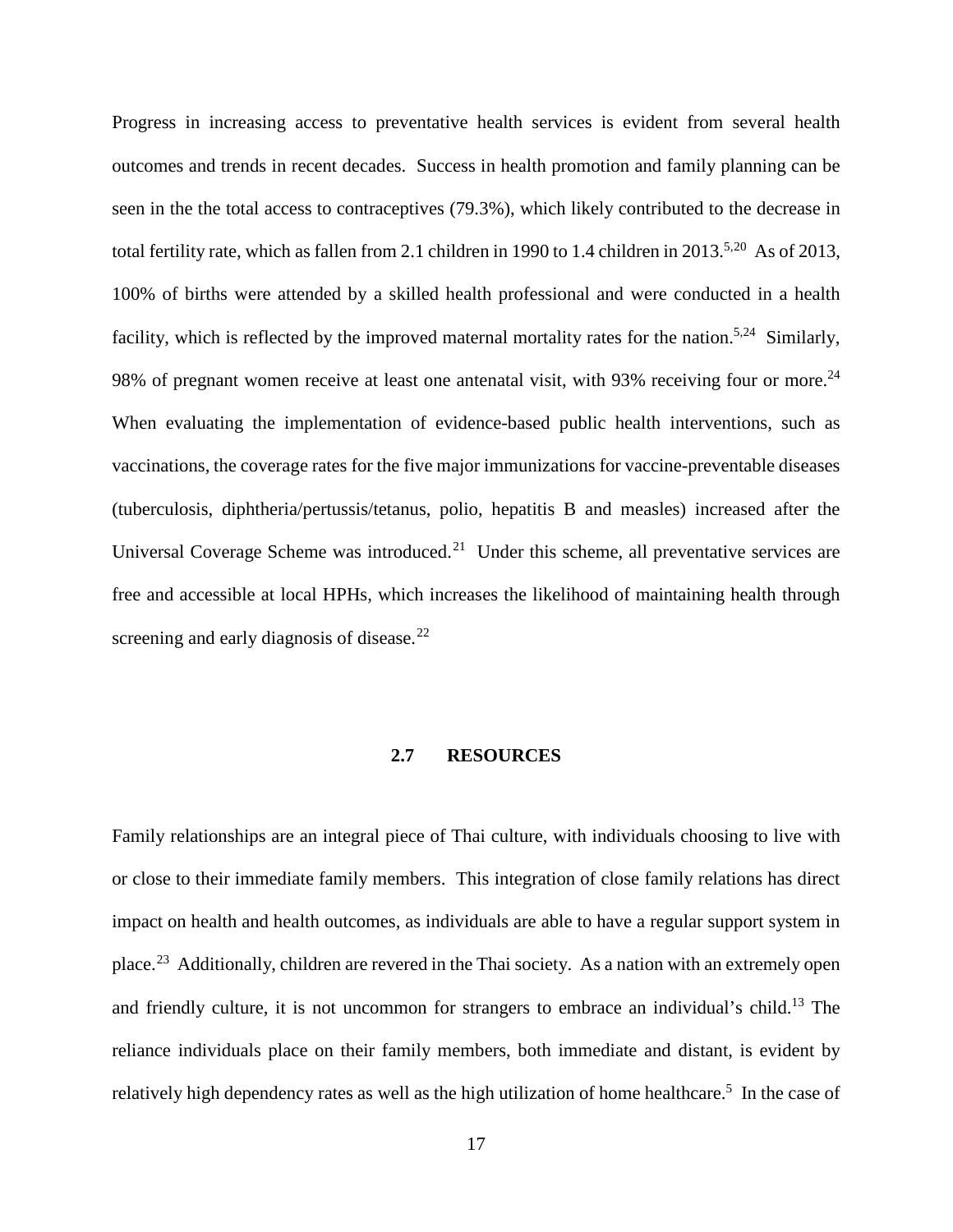a healthcare intervention where the patient is discharged from the hospital but requires fairly extensive care for some time, such as with an individual with a tracheostomy tube that requires regular cleaning, patients almost always return home with the support from family members as opposed to requiring a HPH nurse to provide daily outpatient care.<sup>13,[22](#page-26-1)</sup>

<span id="page-27-3"></span><span id="page-27-2"></span><span id="page-27-1"></span>The influence of Buddhism in Thai culture is present everywhere, even in medicine and healthcare services. Most mid-to-large sized hospitals will have a wing of the facilities dedicated to treating Buddhist monks, who are not charged anything for services provided.<sup>13</sup> Additionally, larger community hospitals will often offer traditional "Eastern" medicinal interventions for patients, such as acupuncture and massages, in addition to "Western" medical treatments. All hospitals collaborate with Buddhist *wats* (temples) in connecting patients with spiritual leaders during their illness. [13](#page-19-7)

# **2.8 MAJOR HEALTH ISSUES**

<span id="page-27-0"></span>Thailand has historically focused its health efforts in combating infectious diseases, leading to interventions and education campaigns aimed at diminishing the negative effects of these illnesses being introduced to communities around the nation. While many bacterial and viral diseases are still endemic – including malaria, dengue fever, Japanese encephalitis, HIV/AIDS and tuberculosis – the sharp decline in morbidity and mortality rates is attributed to the adoption of the Universal Coverage Scheme. However, the rise in prevalence of non-communicable diseases is clearly evident. This increase in chronic conditions such as diabetes, heart disease and cancer can be traced to the aging population and increased affluence.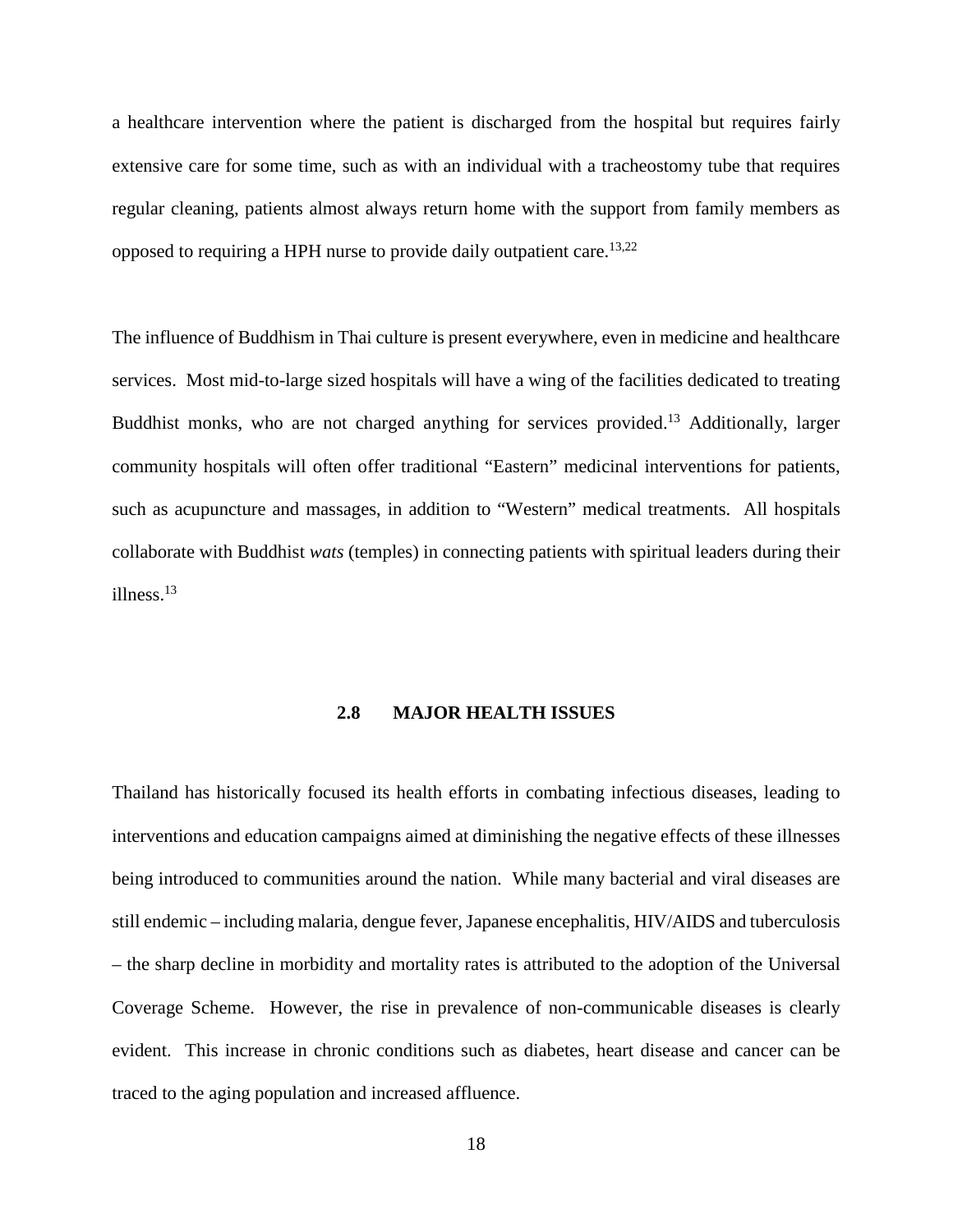As evidence of its increasing development status, Thailand's top ten causes of death are mostly chronic conditions or causes typical of developed nations (Table 2) [6](#page-15-5) . This can also be attributed to increasing rates of obesity, of which the prevalence among males and females over the age of 20 are 5.7% and 11.1% respectfully.<sup>24</sup> Additionally, a high prevalence among males over the age of 15 of tobacco smoking – approximately  $42\%$  – can be linked to several chronic conditions.<sup>24</sup>

<span id="page-28-1"></span>

| <b>Ranking</b> | Cause                       |
|----------------|-----------------------------|
|                | Ischemic heart disease      |
| 2              | Road injuries               |
|                | Cerebrovascular disease     |
|                | Lower respiratory infection |
| 5              | Liver disease               |
| 6              | <b>HIV/AIDS</b>             |
|                | Chronic kidney disease      |
|                | Self-harm                   |
|                | <b>Diabetes</b>             |
|                | Lung cancer                 |

<span id="page-28-0"></span>**Table 2.** Leading Causes of Years of Life Lost to Premature Death in the Thailand, 2013

<span id="page-28-2"></span>*Source: Institute for Health Metrics and Evaluation*[6](#page-15-5)

<span id="page-28-3"></span>One major exception not attributed to the aging of the population is the incidence of road injuries, which is the second highest cause of death in the nation. Like the surrounding non-industrialized nations, most Thais use motorcycles for transportation. In fact, approximately 60% of all registered vehicles are motorcycles, and more than 80% of drivers ride motorcycles daily.[25](#page-25-2) Drivers are disproportionally younger (18-40 years of age), which creates a major economic impact as the mortality rate per capita due to road injuries in Thailand is the second highest in the world, with 44 deaths per 100,000 population.<sup>[26](#page-25-3)</sup> Of all road traffic fatalities, 73% were from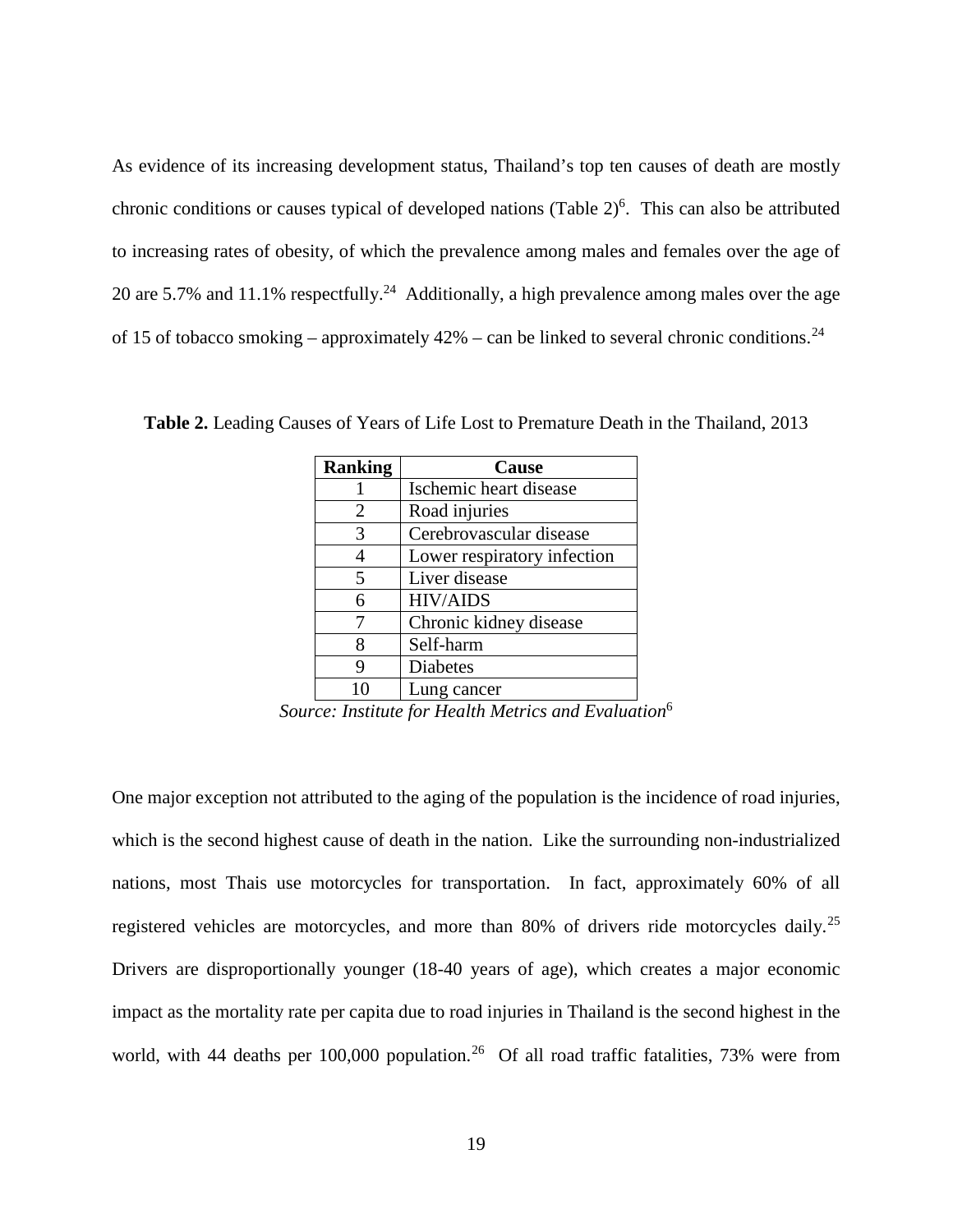<span id="page-29-0"></span>motorcycles. Road traffic crashes accounted for an estimated three percent GDP loss annually, and has become a major public health issue.[25](#page-28-2) 

#### **2.9 HEALTH DISPARITIES**

Health disparities resulting from barriers to accessing health services vary somewhat based on residence (rural vs. urban) and wealth. For example, children under the age of 5 living in rural areas are more likely to be underweight (10% prevalence) than children living in urban locations (7% prevalence).<sup>20</sup> Similarly, 14% of children under five in the lowest wealth quintile of the population are underweight as opposed to the 4% of children under five who are underweight in the highest wealth quintile.<sup>20</sup> Another example is with comprehensive knowledge of HIV/AIDS, which has discrepancies by wealth quintiles, with 48% of the poorest 20% of the population having access to the necessary education about the diseases, as opposed to 59% of the wealthiest 20% of the population obtaining comprehensive health education.<sup>20</sup>

<span id="page-29-1"></span>Additionally, Thailand has historically provided approximately THB500 (approximately US\$15) per month for the first five years of the first born child's life. In recent years, this practice has been expanded to an individual's second child; however, the mother does not receive any governmental financial support for additional children. This money is typically use to purchase food, offset costs of child care, and provide any other needs of the child. Not providing funds for any child after the second restricts the types of services that family may be able to obtain for their children.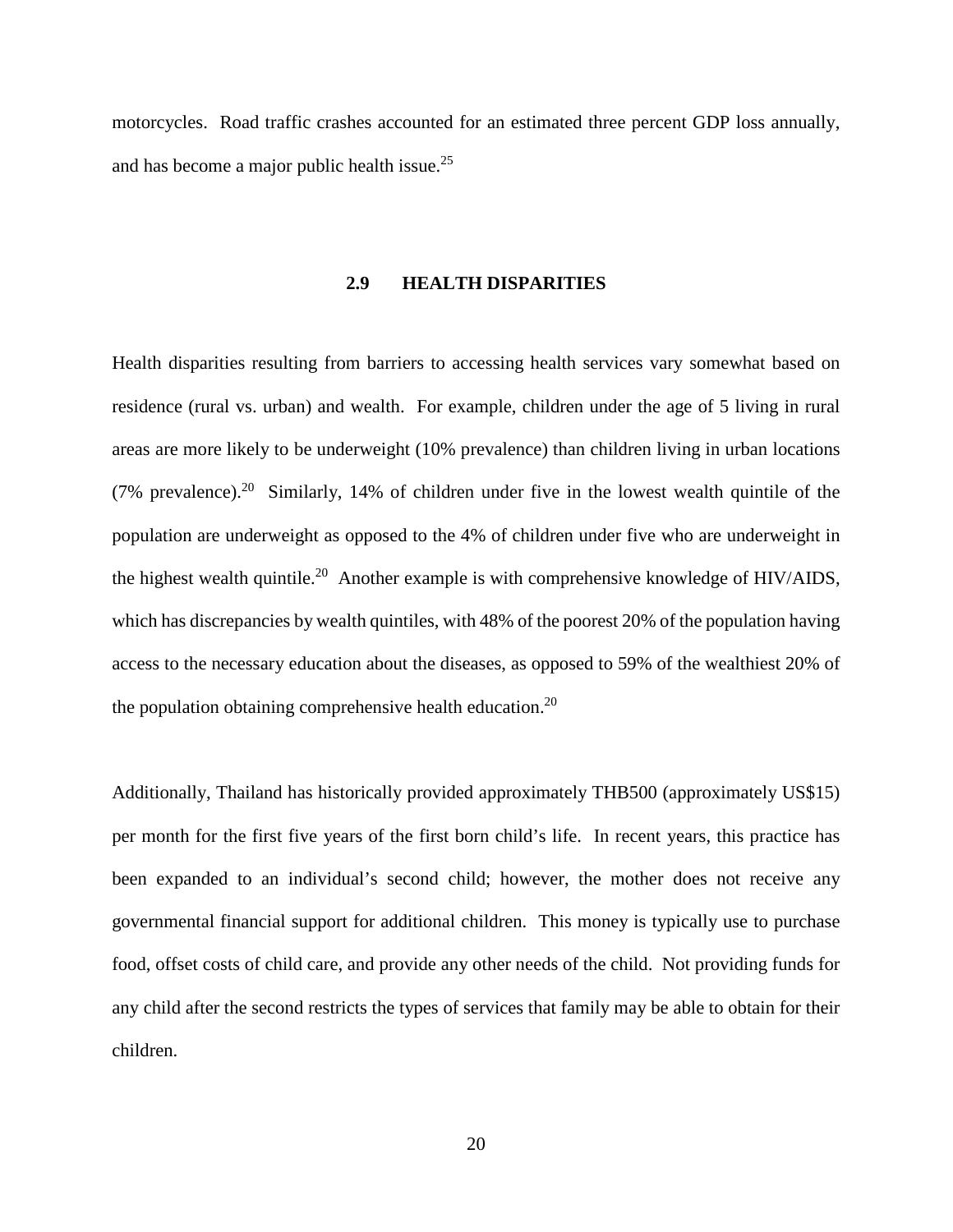A rising concern in Thailand in terms of disparities is not necessarily specific to disease exposure, but rather insurance coverage. Because the insurance coverage options are not equally comprehensive, individuals with SSS have the fewest number of services covered, and thus may not have as regular access to healthcare as individuals with USC or  $\text{CSMBS}$ <sup>[27](#page-26-3)</sup> Additionally, as the system operates under a capitation model, some argue that it leads to inequitable distributions with facilities and personnel.<sup>[11,](#page-19-4)12</sup> This in turn allows regional disparities in healthcare services to remain static, especially with shortages of professionals in more remote areas.<sup>11</sup>

#### <span id="page-30-2"></span><span id="page-30-1"></span>**2.10 FUTURE CONCERNS**

<span id="page-30-6"></span><span id="page-30-5"></span><span id="page-30-4"></span><span id="page-30-3"></span><span id="page-30-0"></span>With an ever aging population, Thailand is facing new health challenges, more healthcare needs, and increased costs.[28](#page-26-4) Growing costs and disparities among the medical coverage options may lead to consumer dissatisfaction, which could prompt policy makers to reevaluate the SSS policy.<sup>27</sup> As healthcare reform had always envisioned on being a national, single-payer system, removing the SSS policy would be a step towards achieving that goal; however, it would come with a larger cost to the government. This could be detrimental as the growth in GDP has not been proportional to the increase in healthcare spending as a percent of  $GDP<sup>28</sup>$  Additionally, with the large healthcare provider shortage – specifically that of nurses – the nation must make some major adjustments to compensation to ensure high quality of care.<sup>15</sup> Political instability as a result of a military coup d'état in May 2014 has not only adversely affected their economy and global reputation, but also causes concern about how healthcare will fare in the future.<sup>[5](#page-15-2)</sup>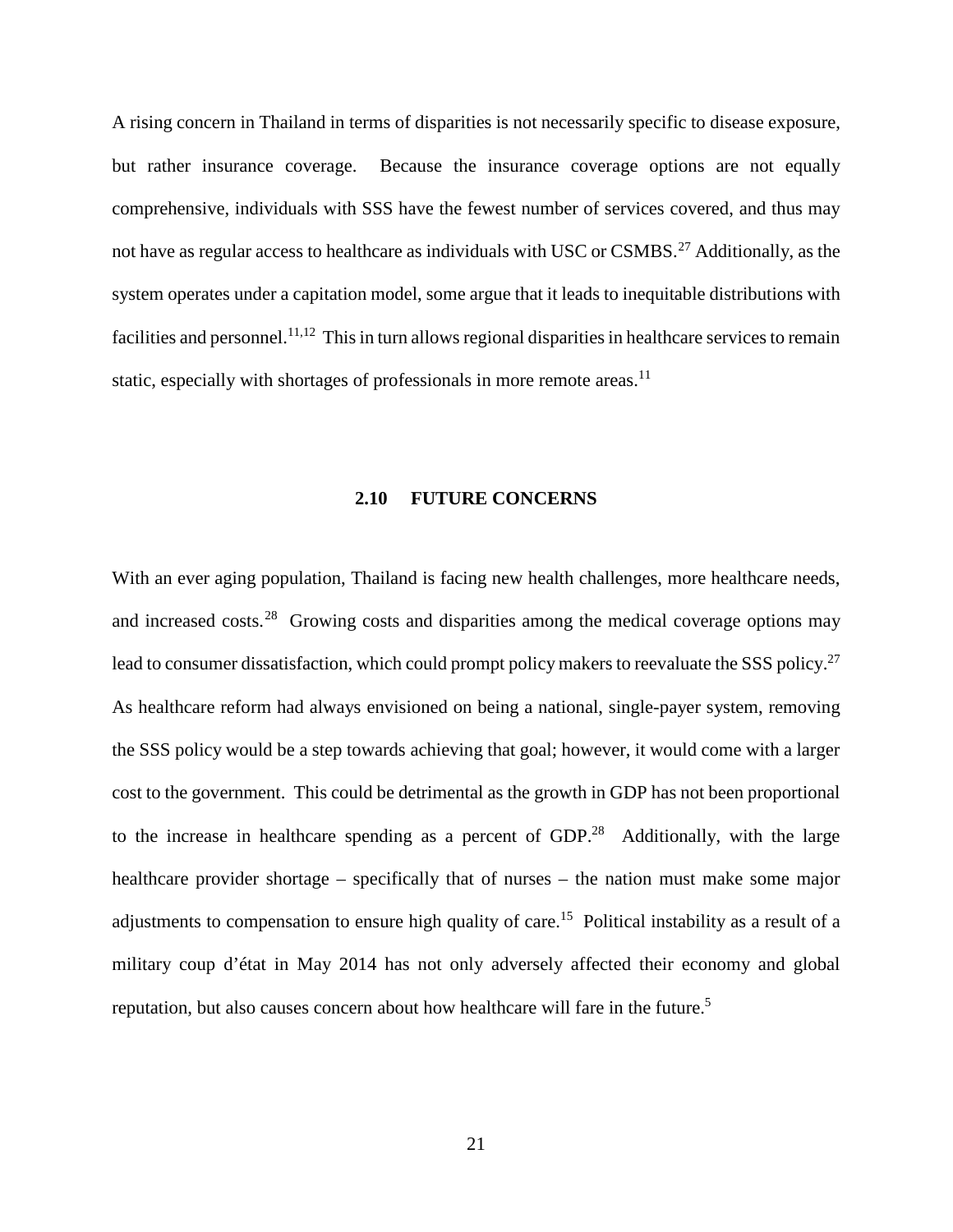#### <span id="page-31-0"></span>**3.0 THE HEALTHCARE SYSTEM IN THE UNITED STATES OF AMERICA**

# <span id="page-31-7"></span><span id="page-31-2"></span>**3.1 OVERVIEW OF THE UNITED STATES OF AMERICA**

<span id="page-31-6"></span><span id="page-31-5"></span><span id="page-31-1"></span>The United States of America (U.S.) is a high-income nation located in North America, and is considered the most powerful nation in the world. It has a population of over 321 million people that is extremely diverse.<sup>[29](#page-27-1)</sup> Non-communicable diseases have consistently been the leading causes of DALYs among both sexes of all ages, followed by injuries and then communicable, maternal, neonatal and nutritional diseases.<sup>[30](#page-27-2)</sup> Over 80% of the population resides in urban areas, 14.8% of the population lives below the poverty line, and the PPP of US\$56,300, which places the United States  $19<sup>th</sup>$  in the world in terms of wealth.<sup>[29,](#page-31-2)[31](#page-27-3)</sup> Geographically, the United States spreads across 9,833,517 square kilometers, which is approximately twice the size of the European Union and nineteen times larger than Thailand.[29](#page-31-2)

<span id="page-31-4"></span><span id="page-31-3"></span>Ethnically, most individuals are of European descent, with  $79\%$  of individuals being white.<sup>29</sup> Approximately 15% of the population is of Hispanic descent, 12.85% of the population identifies as African-American or black, and 4.4% are Asian. While there is no official language for the nation, English is the most common language, with Spanish being spoken by 12.9% of the population.<sup>29</sup> The majority of Americans are Protestant Christians (51.3%), with Roman Catholicism being the second most common religion (23.9%). Many other Christian denominations and religions are present in the nation, where the freedom of religion is available to all citizens.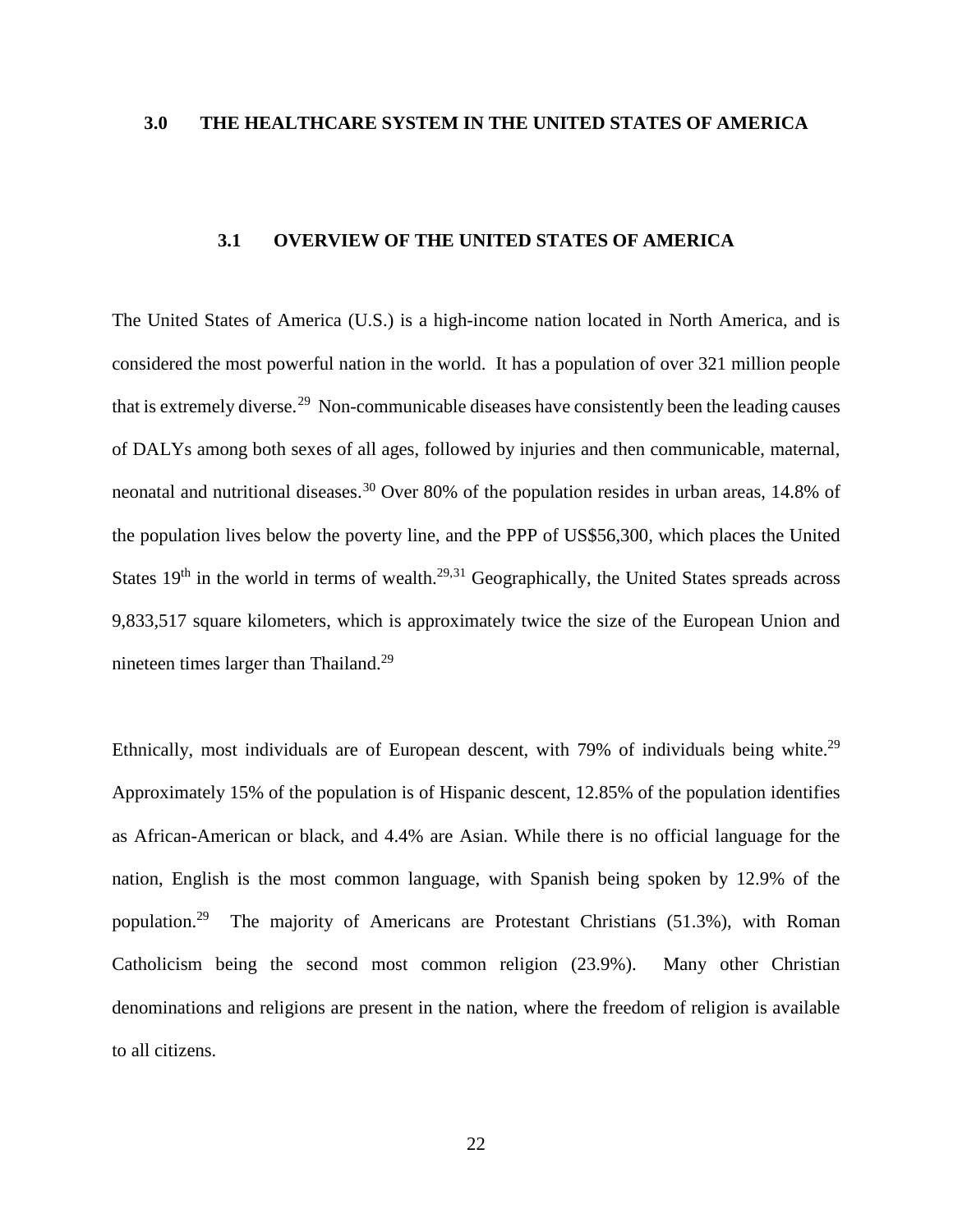As of 2015, the median age in the United States is 37.8 years. 19% of the population is under the age of 15, whereas about 15% of the population are over the age of 65. This is especially important to consider, as the United States has an aging population, with 22.3% of elderly individuals relying on their families for support.<sup>29</sup>

# **3.2 HISTORICAL**

<span id="page-32-4"></span><span id="page-32-3"></span><span id="page-32-2"></span><span id="page-32-1"></span><span id="page-32-0"></span>Biomedical research, evidence-based medicine and technology have been integral aspects of the evolution of the United States' healthcare system. Increased industrialization and urbanization led to hospitals and medical professionals becoming more prevalent, and treating the poor and wealthy alike.[32](#page-28-3) With medical advancements and public health interventions, including vaccines and screenings, infectious diseases were widely eliminated. The  $20<sup>th</sup>$  century witnessed the introduction of licensure for health providers, the emergence of private insurance and the creation of Medicaid and Medicare.<sup>32</sup> The health insurance industry arose during the Great Depression (1930s) as a solution to protecting consumers and reallocating costs of medical care. With the initial success of health insurance plans, the United States saw a growth in commercial insurance companies through the following decades. The growth was further expanded with the Taft-Hartley Act of 1947, which allowed unions to negotiate benefit plans with employers.<sup>32</sup> This led to approximately 60% of the population having some sort of insurance by the mid-1950s.

However, as medical costs continued to increase in price, disparities in the distribution of medical services were identified. Additionally, research showed that elderly individuals (age 65 and over) were more likely to be hospitalized than those of a younger age. The Kerr-Mills Act, passed in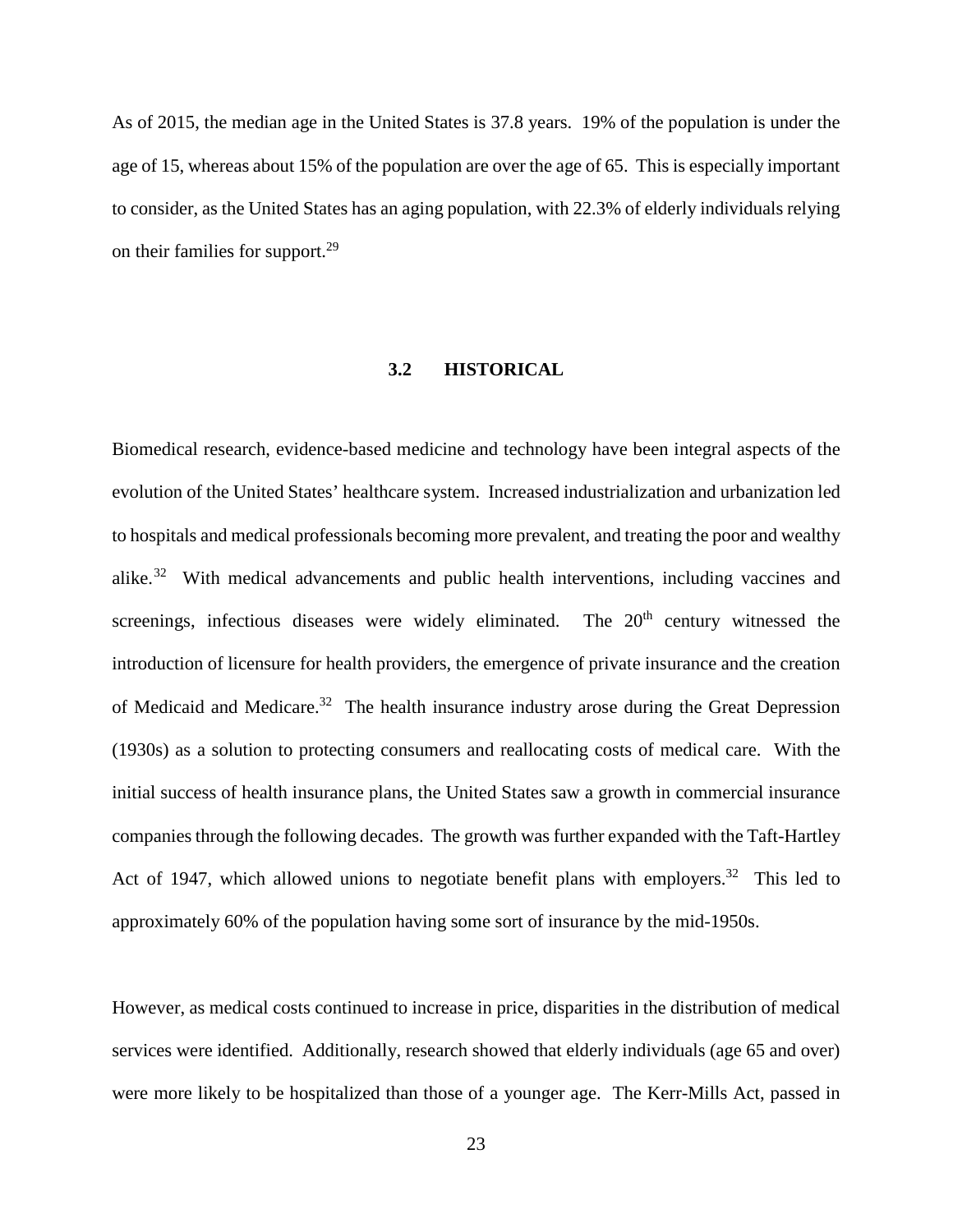1960, provided federal financial support to a limited population and served as the predecessor to major healthcare reform.[32](#page-32-1)

<span id="page-33-0"></span>Medicare and Medicaid were introduced with the Social Security Amendments in 1965 and implemented in 1966. Medicare, a federally funded entitlement program, originally provided health insurance for aged individuals (age 65 and over), end-stage renal disease care and limited post-acute skilled nursing care, but has since expanded to individuals with certain disabilities.<sup>[33](#page-29-1)</sup> There are four parts of Medicare: Part A covers hospital, home health, hospice and skilled nursing facility costs; Part B is for physician, outpatient hospital and similar costs; Part C is the Medicare Advantage program and expands service options into the private-sector; and Part D, which helps pay for prescription drugs.[33](#page-33-0)

<span id="page-33-2"></span><span id="page-33-1"></span>Medicaid is a federal- and state-partnership entitlement program that provides health coverage for low-income individuals. Originally eligibility was limited to very specific populations, including: families with an income at or below 133% of the federal poverty level (FPL); pregnant women with a family income below 133% of the FPL; and all children under age 19 with family incomes at or below FPL. $^{33}$  $^{33}$  $^{33}$  Additional Medicaid eligibility and services vary by state. $^{33}$ 

This era also saw medical professionals dominating the healthcare system. The diagnoses, access to specialized services and treatment plans were determined by physicians and respected for a large part of the century, before slowly transitioning power to insurance and business companies.<sup>[4](#page-12-1)</sup>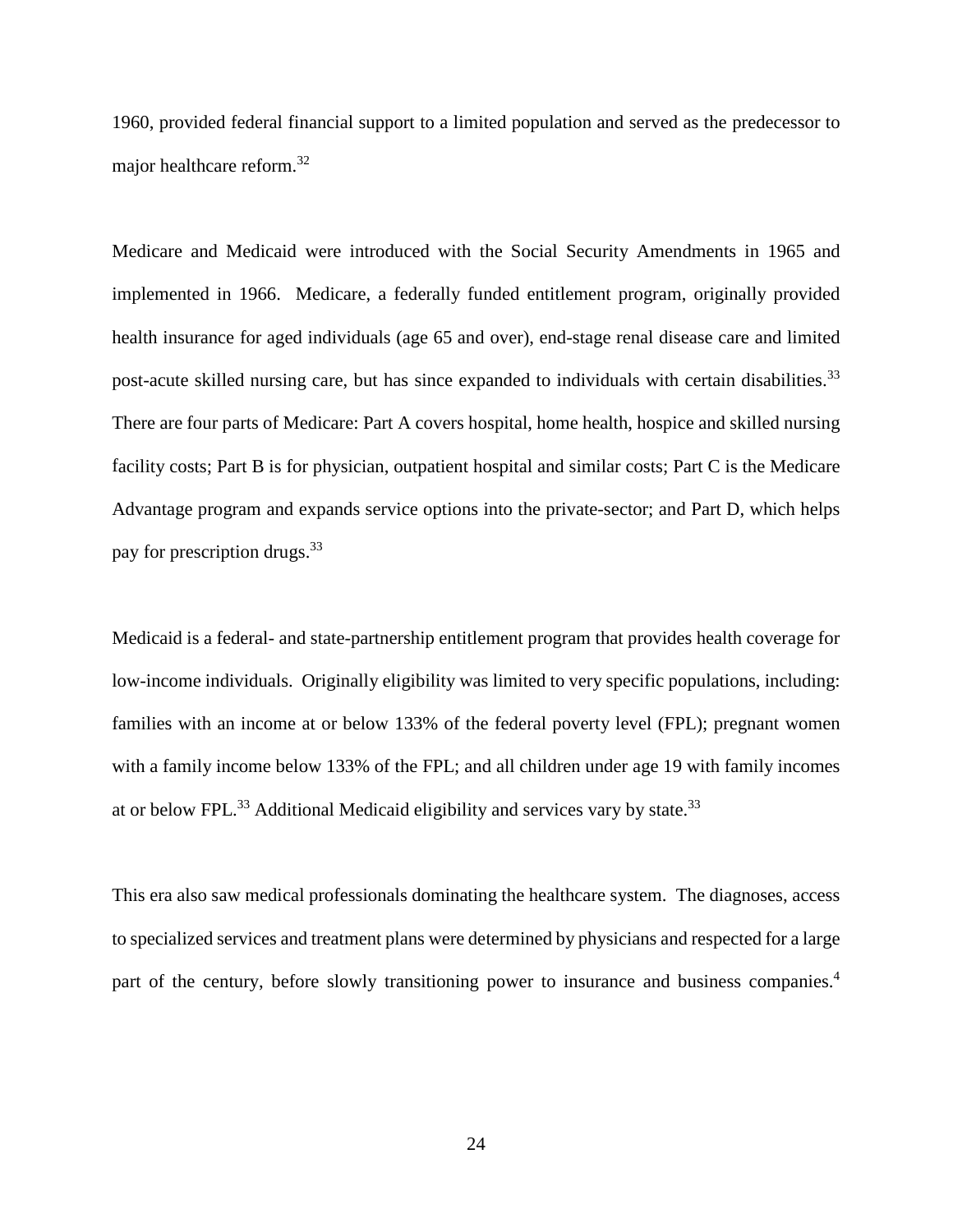With President Bill Clinton, healthcare reform was once again spotlighted as a major campaign issue. Under his presidency, a healthcare policy that would provide universal coverage was proposed but failed to gain sufficient public and legislative support.<sup>[34](#page-30-3)</sup> However, it was under President Clinton's leadership that the State Children's Health Insurance Program (CHIP) was created in 1997, which requires states to insure low-income children who do not qualify for Medicaid and whose families are unable to purchase insurance.<sup>[35](#page-30-4)</sup> More comprehensive healthcare reform would not be achieved until President Barack Obama's leadership in 2009 with the introduction of the Patient Protection and Affordable Care Act.

#### <span id="page-34-0"></span>**3.2.1 The Patient Protection and Affordable Care Act**

<span id="page-34-6"></span><span id="page-34-5"></span><span id="page-34-4"></span><span id="page-34-3"></span><span id="page-34-2"></span><span id="page-34-1"></span>In the wake of the economic recession of 2007, millions of Americans became uninsured. Specifically, the rate of uninsured non-elderly people grew from 16.6% in 2007 to 18.2% in 2010.<sup>[36](#page-30-5)</sup> As a result, and in spite of fierce partisan opposition, President Obama signed into law the Patient Protection and Affordable Care Act, a major healthcare reform law, in March 2010. The main components of the Act were the requirement of mandatory insurance coverage, expansion of Medicaid eligibility, and the establishment of Health Insurance Marketplaces.<sup>[36,](#page-34-1)[37](#page-30-6)</sup> Through the marketplaces, individuals are able to purchase their own insurance plans that best fit their needs and financial means. Additionally, the ACA includes an individual mandate requiring everyone to possess health insurance or pay a pena[lty](#page-12-1).<sup>4</sup> Among other provisions, the ACA also expanded Medicaid coverage, extended coverage for children up to age 26, prohibited exclusions for pre-existing conditions, and emphasized health promotion by requiring coverage for preventative services and [im](#page-12-1)munizations.<sup>4</sup>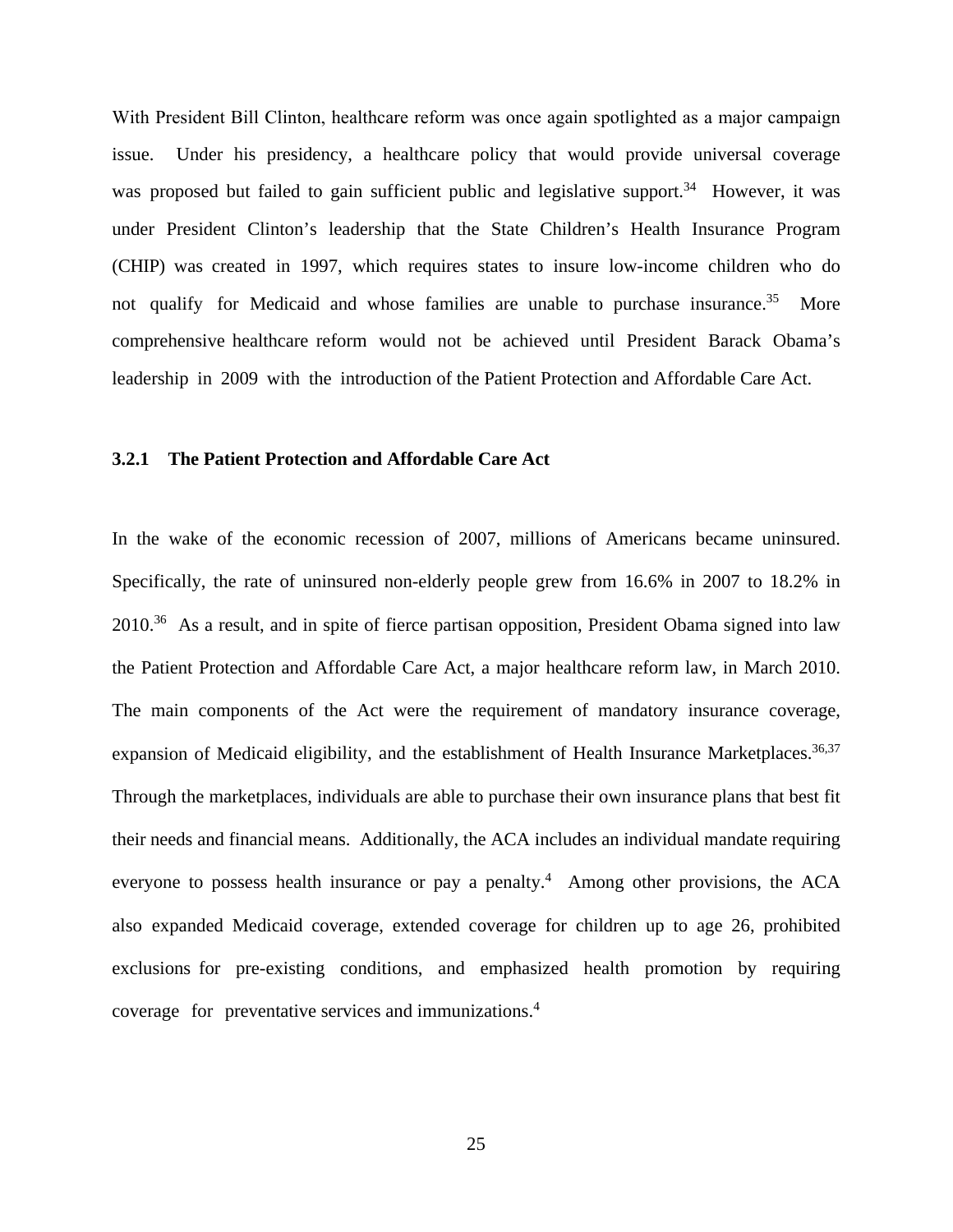<span id="page-35-7"></span><span id="page-35-6"></span><span id="page-35-5"></span>Initial research indicates that the ACA has been largely successful in increasing the number or those insured. The national uninsured rate at the end of 2015 was down to 11.9%, which represents the largest reduction in uninsured Americans in forty years.<sup>[38](#page-31-3),39</sup> An estimated 16.4 million individuals have been able to obtain insurance since the passage of the Act in 2010, and an estimated US\$7.5 billion was saved in otherwise uncompensated hospital costs by Medicaid expansion.<sup>39</sup> It is further estimated that up to US\$8.9 billion more could be saved in uncompensated Medicaid costs if all states expanded Medicaid eligibility.<sup>[39](#page-35-1)</sup> Even after several Constitutional challenges to the Act, the ACA has been upheld by the Supreme Court and remains in place. $39$ 

#### <span id="page-35-3"></span><span id="page-35-2"></span><span id="page-35-1"></span>**3.3 STRUCTURE**

<span id="page-35-0"></span>The structure of healthcare delivery in the United States is largely decentralized. According to the American Hospital Association, there are 5,627 registered hospitals in the nation, with the majority  $(87.5%)$  being community hospitals.<sup>[40](#page-31-5)</sup> Of those 4,926 community hospitals; 3,071 are located in urban areas; 2,870 are non-governmental, not-for-profit hospitals; 1,003 are state and local government hospitals; 213 are federally owned, 1,053 are investor-owned for-profit hospitals; and 75 are non-federal long term care hospitals.[40](#page-35-2)

<span id="page-35-4"></span>A large share of healthcare delivery in the United States is based in hospitals, with a heavy reliance on physicians and specialists to care for patients. This is reflected in the large number of healthcare providers in the nation, as there were 2.45 physicians per 1,000 population in 2011, and 9.815 nurses or midwives per 1,000 population in 2005 (the most recent available data).<sup>29,41</sup> In more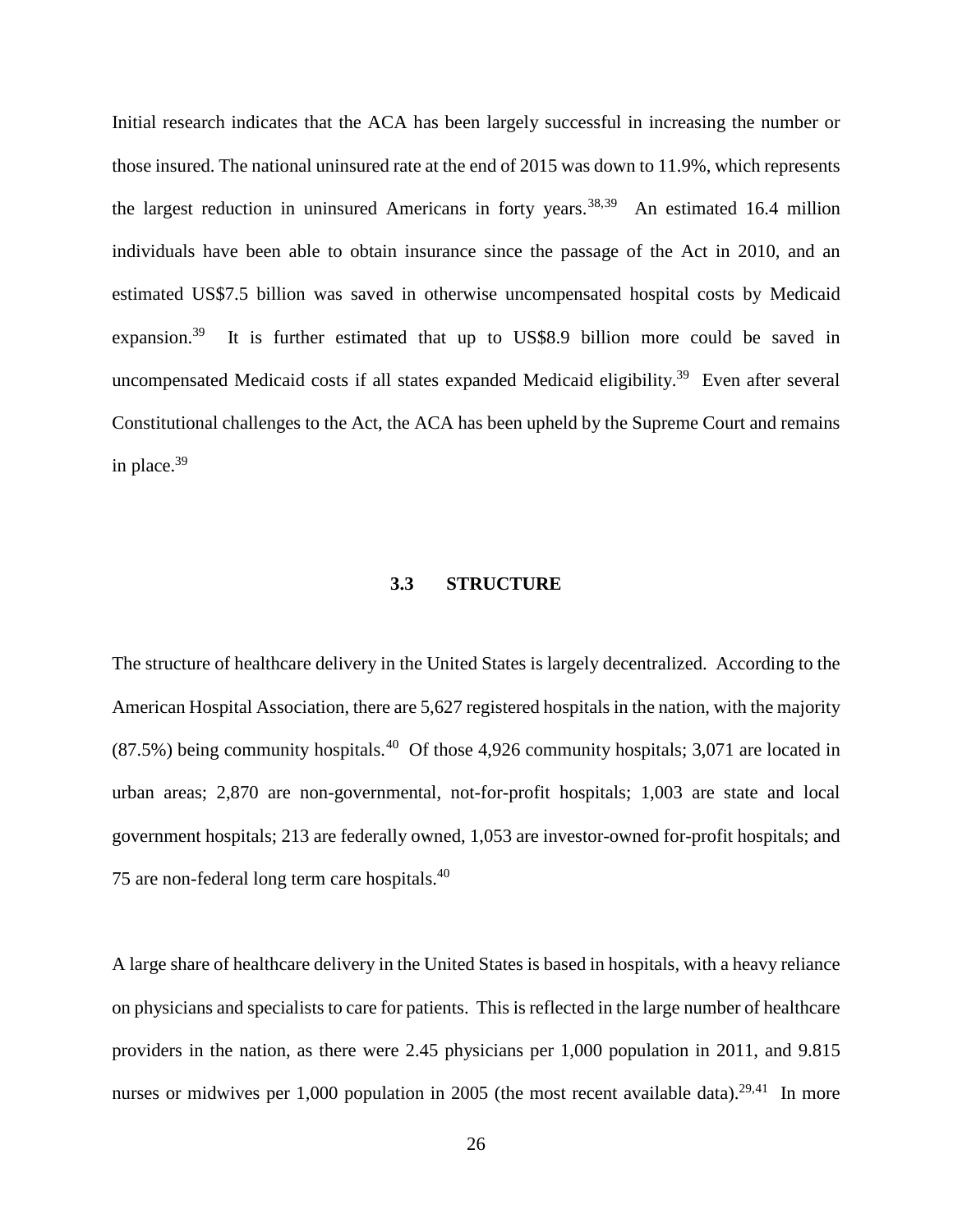<span id="page-36-0"></span>recent history, however, there has been an increased utilization of primary care providers by consumers prior to accessing more expensive, specialized care.<sup>[4](#page-12-1)</sup> Healthcare professionals are extremely well-educated in the United States, with physicians receiving up to a decade of additional higher education after obtaining a college education. In the past several decades, the shortage in nurses and primary care physicians has been a growing concern. These shortages, which are in part due to the workforce reaching retirement age, will only be aggravated by the aging population in the nation as well as the expansion of insured individuals by the ACA and the differential income potential between primary care physicians and specialized physicians.<sup>[4,](#page-12-1)[42](#page-32-2)</sup> According to the Association of American Medical Colleges (AAMC), the United States is expecting an increase in physician demand of up to 17% by 2025, with approximately 2% of the demand being attributed to the implementation of the ACA. This results in a projected shortage of between 12,500 and 31,100 primary care physicians and 28,200 and 63,700 non-primary care physicians[.42](#page-36-0)

<span id="page-36-5"></span><span id="page-36-4"></span><span id="page-36-3"></span><span id="page-36-2"></span><span id="page-36-1"></span>Similarly, the American Association of Colleges of Nursing has stated that the Registered Nursing (RN) workforce will need to grow approximately 19%, or by approximately 526,800 individuals, by 2022.[43](#page-32-3) This large shortage can be linked to the aging of the nursing workforce reaching retirement age, with one-third of the nursing workforce reaching retirement age and more than 1 million additional nurses projected to be of retirement age by  $2025$ .<sup>[43,](#page-36-1)[44](#page-32-4)</sup>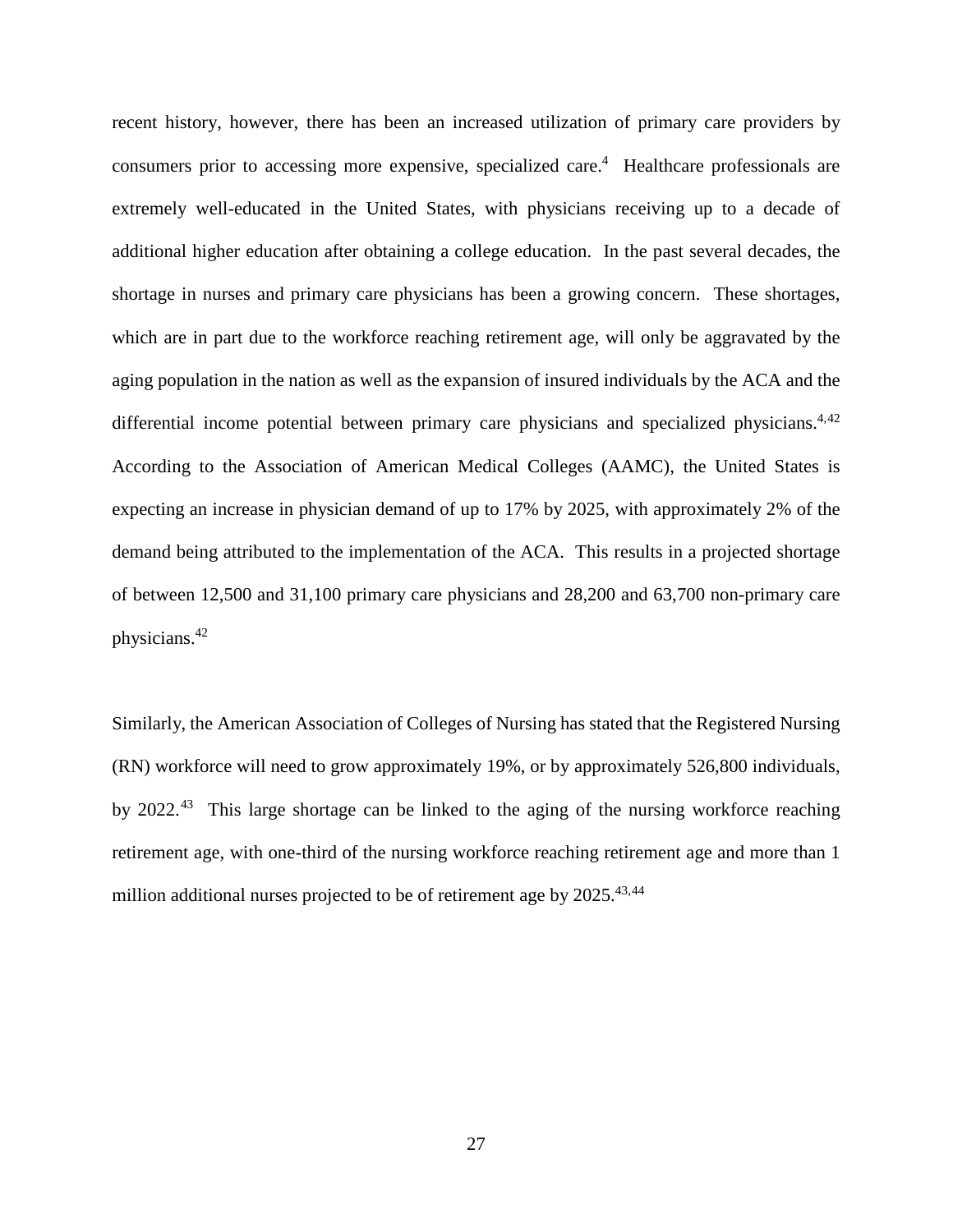#### <span id="page-37-1"></span>**3.4 FINANCE**

<span id="page-37-0"></span>In 2013, the United States spent 17.1% of the GDP on health expenditures, with an average investment of US\$9,146 per capita, making it the highest level of healthcare expenditures in the world.<sup>24,29</sup> When compared to similar nations by the Organisation for Economic Co-operation and Development (OECD), the United States spends more than two and a half times the average expenditure per capita, and US\$2,821 more per capita than the next nation, Switzerland.<sup>45</sup> Of the 17.1% share of the GDP, 7.9% is spent on public health initiatives, which is approximately 46% of national health spending. In comparison, the OECD average of public health spending as part of all health spending is 73%.<sup>45</sup> When looking at where health spending occurs, the United States spends, in descending order, among the following categories: hospitals and nursing homes, ambulatory services, pharmaceuticals and medical goods, and finally public health and administrative services.[46](#page-33-2) 

<span id="page-37-3"></span><span id="page-37-2"></span>However, even with this level of spending, people in the United States are not living as long as individuals in comparable nations. The average life expectancy at birth for OECD nations is 80.4 years, with Japan leading the list with an average life span of 83.4 years.<sup>45</sup> The United States has a life expectancy of 78.8 years. When broken down by gender, the disparity remains with women possessing a life expectancy of 81.2 years (OECD average: 83 years) and men possessing a life expectancy of 76.4 years (OECD average: 77.8 years).<sup>45</sup> In the United States, there are fewer practicing physicians, hospital beds, and hospital discharges; however, costlier diagnoses, screening examinations, and elective surgeries are performed more frequently than in other OECD nations. [46](#page-37-2) The excessive healthcare spending is almost certainly unsustainable, and further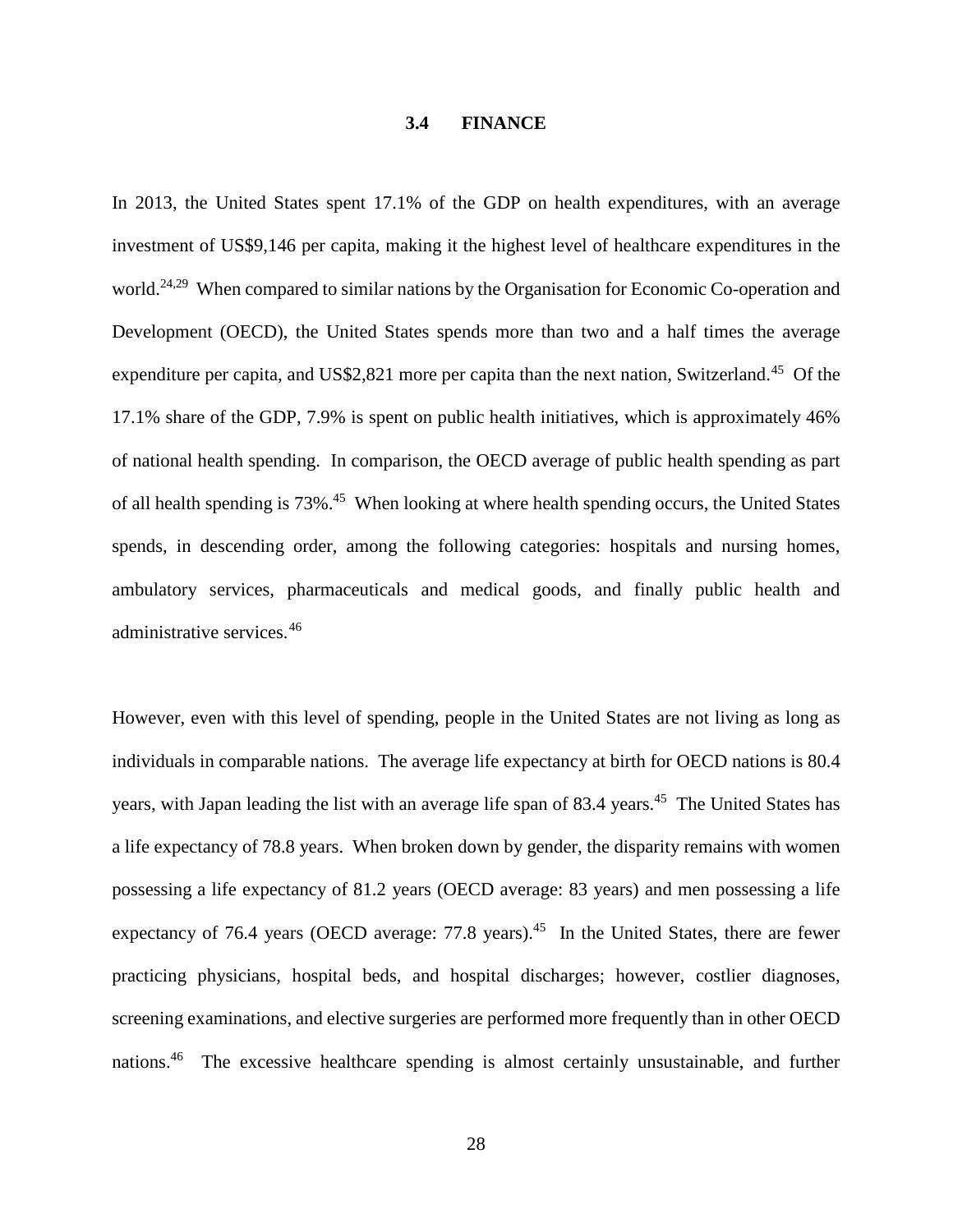developing the primary care health sector could reduce the financial burden and increase the health status of the population. [46](#page-37-2)

Healthcare costs in the United States are paid for in one of four ways: out-of-pocket costs; charity or welfare; Medicare and Medicaid; and private insurance. Out-of-pocket costs are when the individual pays directly for the services rendered, whereas charity or welfare costs are waived. Medicare and Medicaid are funded by the government, at both the federal and state levels. Medicare is funded primarily through a mandatory pay-roll tax, which is matched by an individual's employer. However, parts of Medicare are financed by premiums paid by beneficiaries and the U.S. Treasury.<sup>33</sup> Alternatively, Medicaid is partially funded by the federal government through the Federal Medical Assistance Percentage, which determines the share of medical assistance provided by a variety of assessments including per capita income level.<sup>33</sup>

The majority of health insurance in the United States, unlike every other nation of a similar economic status, is provided by a third-party payer.<sup>4</sup> Insurance is primarily managed by Health Maintenance Organizations (HMOs) or comparable managed care plans, which attempt to lower costs by efficient management of the individual's healthcare. HMOs provide reimbursements to healthcare providers, through a variety of strategies including fee-for-services, per diem costs, and capitation payments. In this model, insured individuals with the insurance are responsible for paying a co-payment, which represents a fraction of the actual costs for the services being utilized. To date, the effects of managed care on overall healthcare costs have been limited.<sup>[4](#page-12-1)</sup>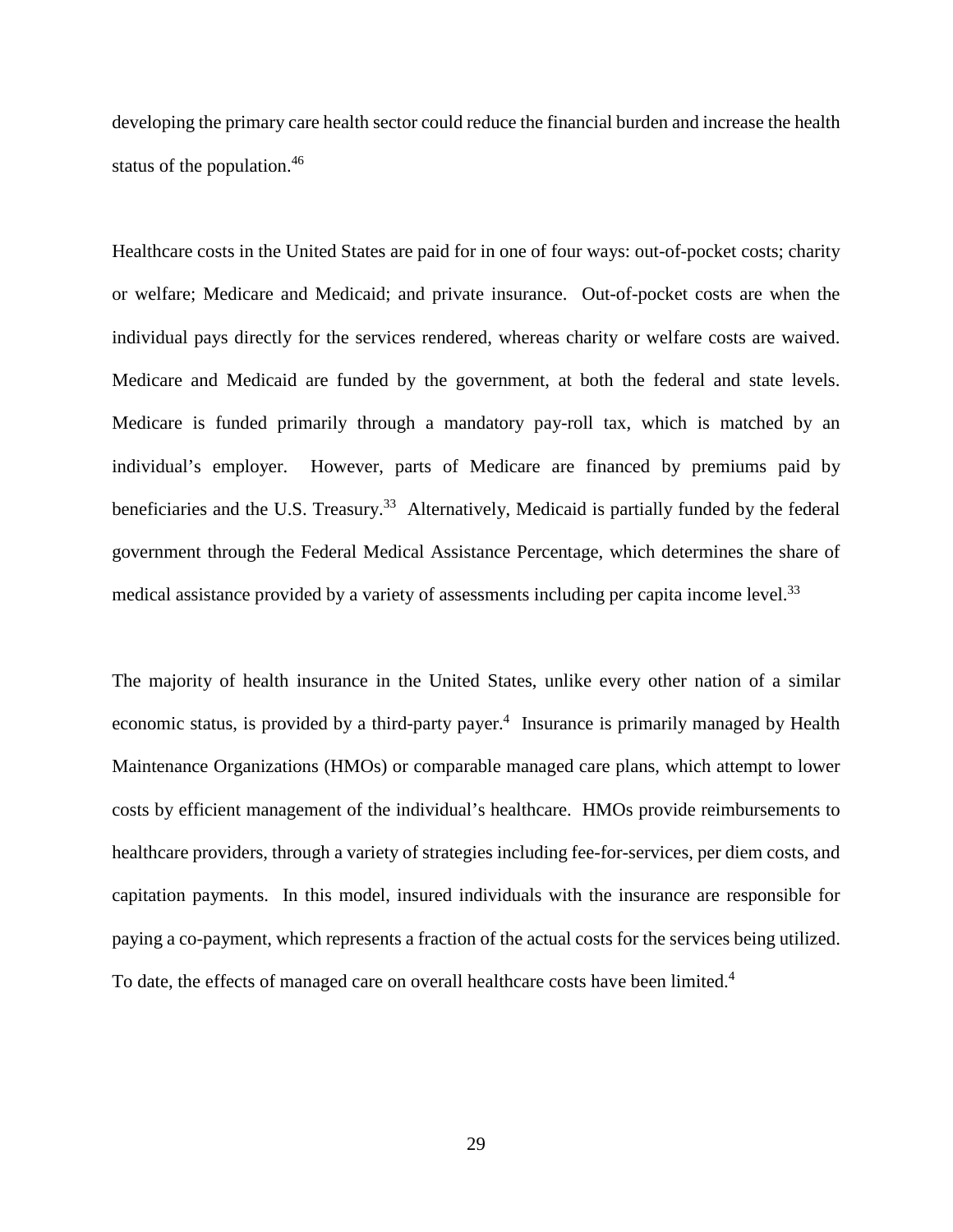As of the end of 2015, the rate of uninsured individuals in America was at 11.9% according to a Gallup public opinion poll.<sup>38</sup> This is down from an uninsured rate of 17.1% at the end of 2013, which was just before the ACA provision requiring Americans to obtain health insurance took effect.<sup>38</sup> Disparities among subgroups possessing insurance still exist, with non-elderly Caucasians having a 7.4% uninsured rate, African-Americans having a 13.5% rate, and Hispanics having a  $30.9\%$  rate.<sup>[38](#page-35-3)</sup>

#### **3.5 INTERVENTIONAL**

<span id="page-39-0"></span>Though the United States relies heavily on medical technology and the most recent advancements in treatment options, interventions are highly examined by insurance companies. This in turn can limit and restrict different services for the patient, and has become a practice that is considered by many to dampen innovation and increase avoidable cost.<sup>[4](#page-12-1)</sup> This screening is also a potentially expensive process, that often may conflict with the physician's or other provider's evidence-based recommendations.<sup>4</sup> When compared to other OECD nations, the United States healthcare system has more expensive medical devices and provides more expensive, elective services.<sup>46</sup> For example, the United States has 25.9 MRI units per million population, whereas the OECD average is 12.2 units per million population. Similarly, the U.S. performs 212.5 knee replacements per 100,000 population in comparison to the OECD average of 118.4 procedures per 100,000 population[.46](#page-37-2) Evidence shows that prices of procedures and products are higher in the United States than in the rest of the world, and that this plays a large role in the level of healthcare spending for the nation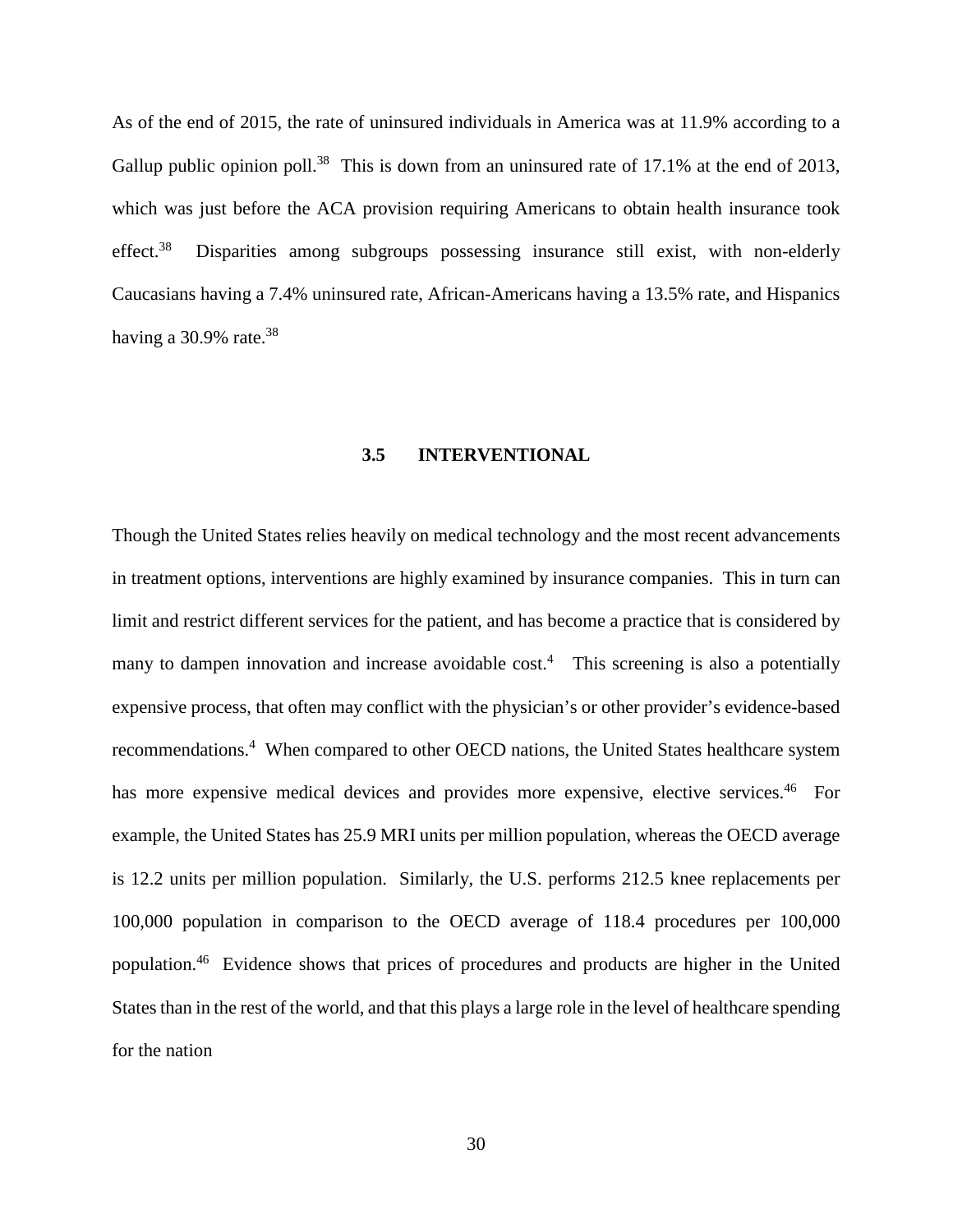#### **3.6 PREVENTATIVE**

<span id="page-40-0"></span>The United States government is often accused of overregulating individuals and industries; however, it is done for the sake of ensuring quality and safe products and services for its citizens.<sup>4</sup> Behavioral factors, such as smoking and alcohol use, have consistently remained lower than the OECD nation average, with 13.7% of the population smoking (compared to 16.6% OECD average) and an average annual consumption of 8.8 liters of alcohol (compared to 9.3 liters OECD average) for Americans.<sup>46</sup> However, access to services for drug abuse have been highly inconsistent, with an epidemic in opioid abuse rising across the nation leading to 44 deaths daily due to prescription painkiller overdose.<sup>[47](#page-34-2)</sup> The epidemic, which has annual healthcare associated costs of approximately US\$72.5 billion, can be attributed to the United States being responsible for the consumption of over 80% of global opioids. [47,](#page-40-1)[48](#page-34-3)

<span id="page-40-1"></span>The majority of the causes of death in the United States are preventable in nature. Many of them can be attributed to unhealthy living, such as diet and exercise behaviors, which unfortunately is prevalent in America as evidenced by the 35% adult prevalence rate of obesity.[29](#page-31-2) Another component can be a lack of cultural competency among healthcare providers. Although the United States possesses a title and reputation of being the "melting pot" of cultures, healthcare is generally Eurocentric in nature. This leads to barriers to access, ineffective treatment pertaining to illnesses, as well as unhealthy behaviors typically associated with a specific culture, religion or society going unaddressed. [4](#page-12-1)

The ACA was unique in many ways for healthcare reform, but specifically in that it emphasized an investment in public health services and preventative medicine. The Act, which requires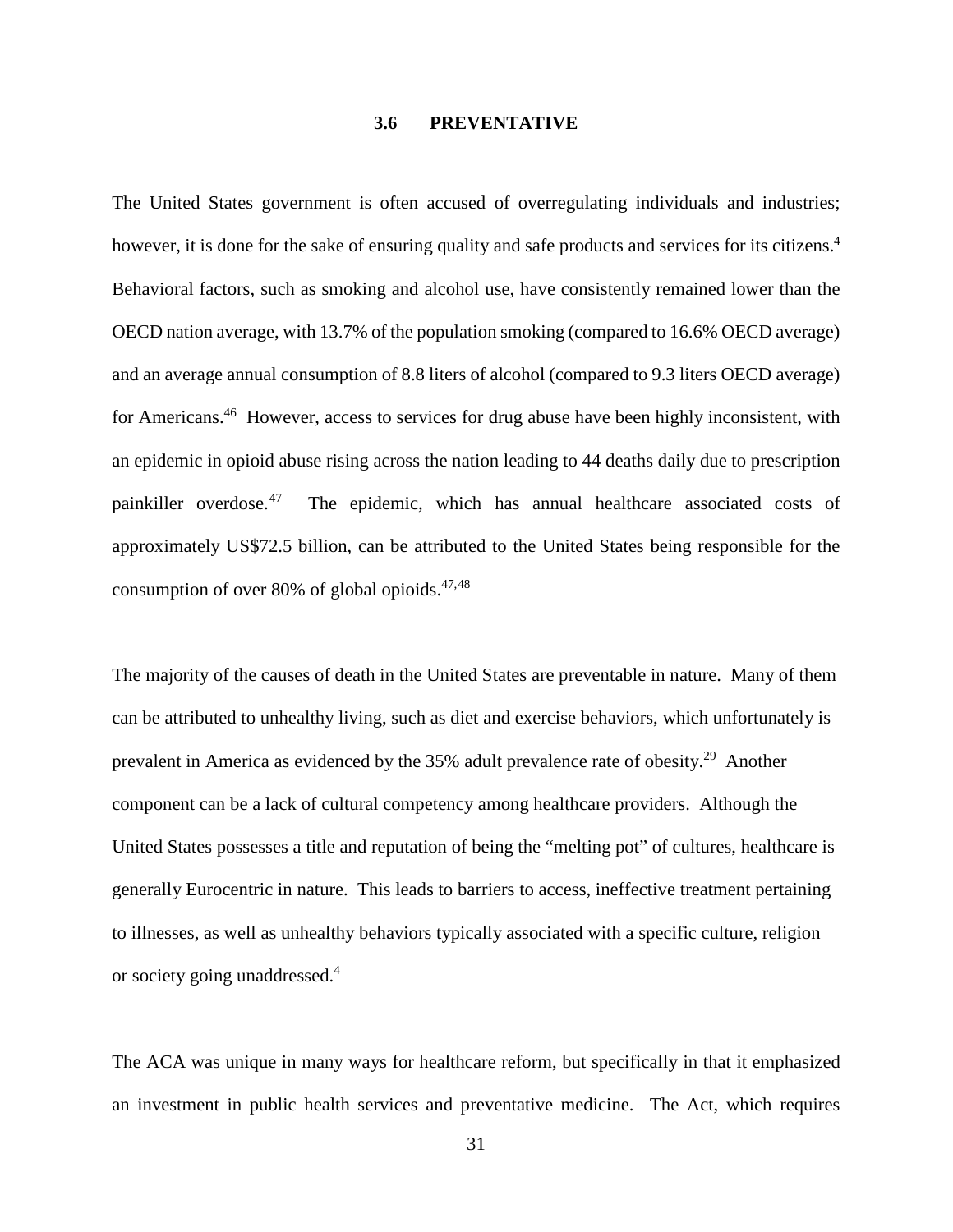<span id="page-41-0"></span>preventative services such as screenings, immunizations and birth control to be covered by insurance, represents a shift in the culture in American society towards adopting, albeit slowly and belatedly, a preventative approach for healthcare.<sup>[39](#page-35-1)</sup>

#### **3.7 RESOURCES**

The importance of community relationships and support is highly emphasized in the United States, especially in regards to immediate family members.<sup>4</sup> This is exemplified by the extremely high dependency ratio (50.9%) in the nation, representing the number of youth (0-14 years) and elderly (65+ years) that rely on non-elderly adults for economic support.<sup>29</sup> Additionally, religion and spirituality have historically been of high importance for Americans. Public opinion polls, regularly used in measuring cultural viewpoints, show that even though the percent of respondents ranking religion as "very important" has declined, it is still a top priority for 52% of the nation, with 26% of people saying that it's "fairly important".<sup>[49](#page-34-4)</sup> Many immigrate to the United States for religious and cultural freedom, and the ability to practice without discrimination. This in turn plays a role in the process of death, dying and end-of-life care.<sup>4</sup>

#### **3.8 MAJOR HEALTH ISSUES**

<span id="page-41-1"></span>Like many other industrialized nations, the majority of the top ten causes of years of life lost due to premature death in the United States are chronic conditions in nature  $(Table 3)^{30}$  $(Table 3)^{30}$ . However, many of the diseases could be prevented through healthier lifestyle adoption and reduction in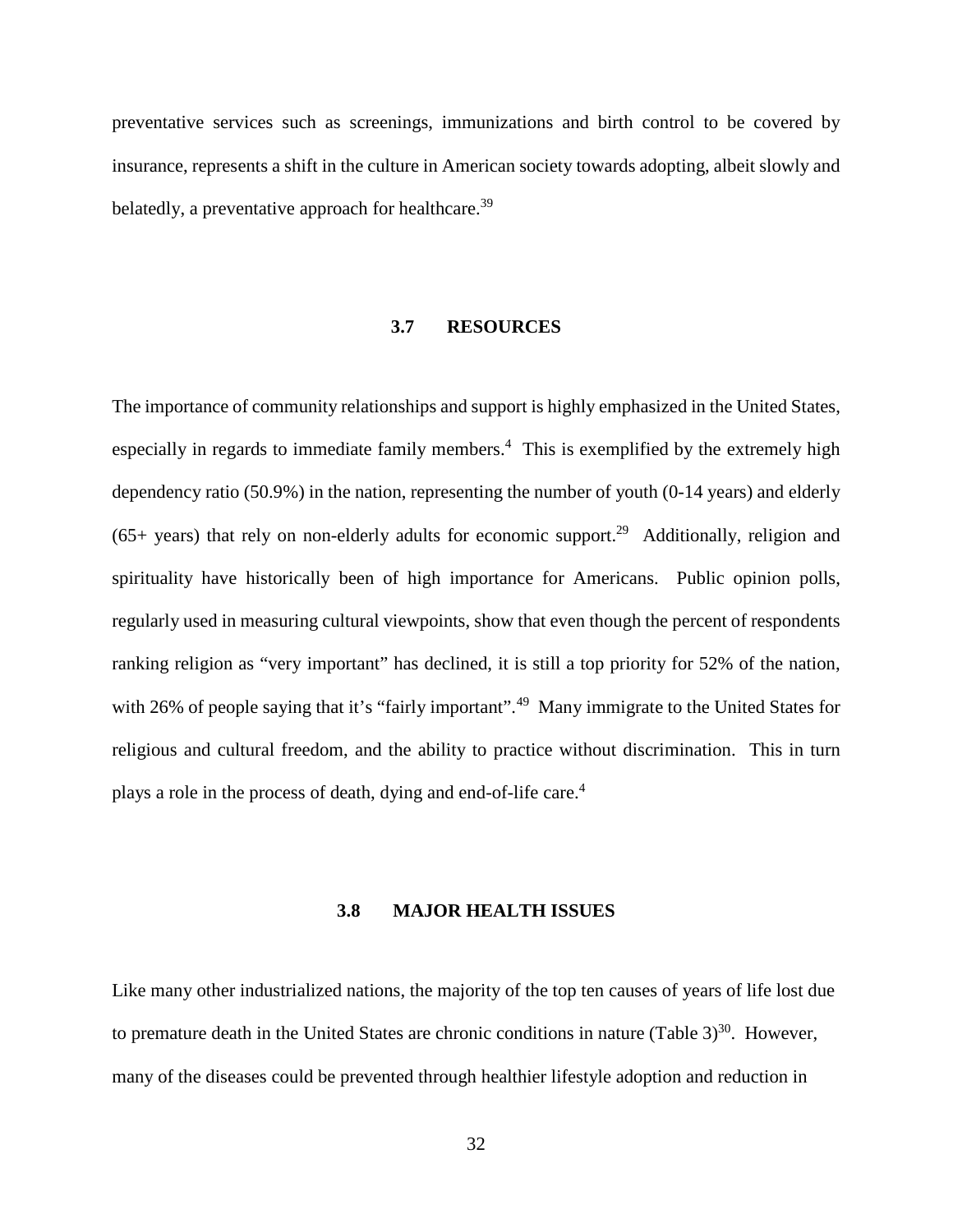barriers to healthcare services. With the current healthcare system, few incentives exist for providers to offer services to low-income, uninsured individuals.<sup>4</sup> This financial barrier can lead to detrimental health outcomes, resulting in a state of chronic illness for a significant segment of the national population. Additionally, many of these diseases disproportionally affect different vulnerable populations, aggravating the major disparities in healthcare in the United States.<sup>4</sup>

<span id="page-42-1"></span>

| Table 3. Leading Causes of Years of Life Lost to Premature Death in the United States, 2013 |  |  |  |  |  |  |
|---------------------------------------------------------------------------------------------|--|--|--|--|--|--|
|---------------------------------------------------------------------------------------------|--|--|--|--|--|--|

| <b>Ranking</b> | <b>Disease</b>          |
|----------------|-------------------------|
|                | Ischemic heart disease  |
| 2              | Lung cancer             |
| 3              | Alzheimer disease       |
|                | <b>COPD</b>             |
| 5              | Cerebrovascular disease |
| 6              | Road injuries           |
|                | Self-harm               |
| 8              | Diabetes                |
| 9              | Colorectal cancer       |
| 10             | Drug use disorders<br>. |

*Source: Institute for Health Metrics and Evaluation*[30](#page-31-7)

#### <span id="page-42-2"></span>**3.9 HEALTH DISPARITIES**

<span id="page-42-0"></span>Health disparities in the United States are well-documented. Even with extensive resources of the United States, to great a proportion of the population remains uninsured, and an estimated 31 million people are underinsured.<sup>[50,](#page-34-5)[51](#page-34-6)</sup> This leads to negative health effects, as individuals with insurance are more likely to have a primary care provider, receive regular preventative care, and have a regular check-up, leading to enhanced health outcomes.<sup>[4](#page-12-1)</sup> When compared to 10 other industrialized nations with similar economic status, the United States ranks last in terms of equity, as low-income Americans are more likely not to receive necessary healthcare services as compared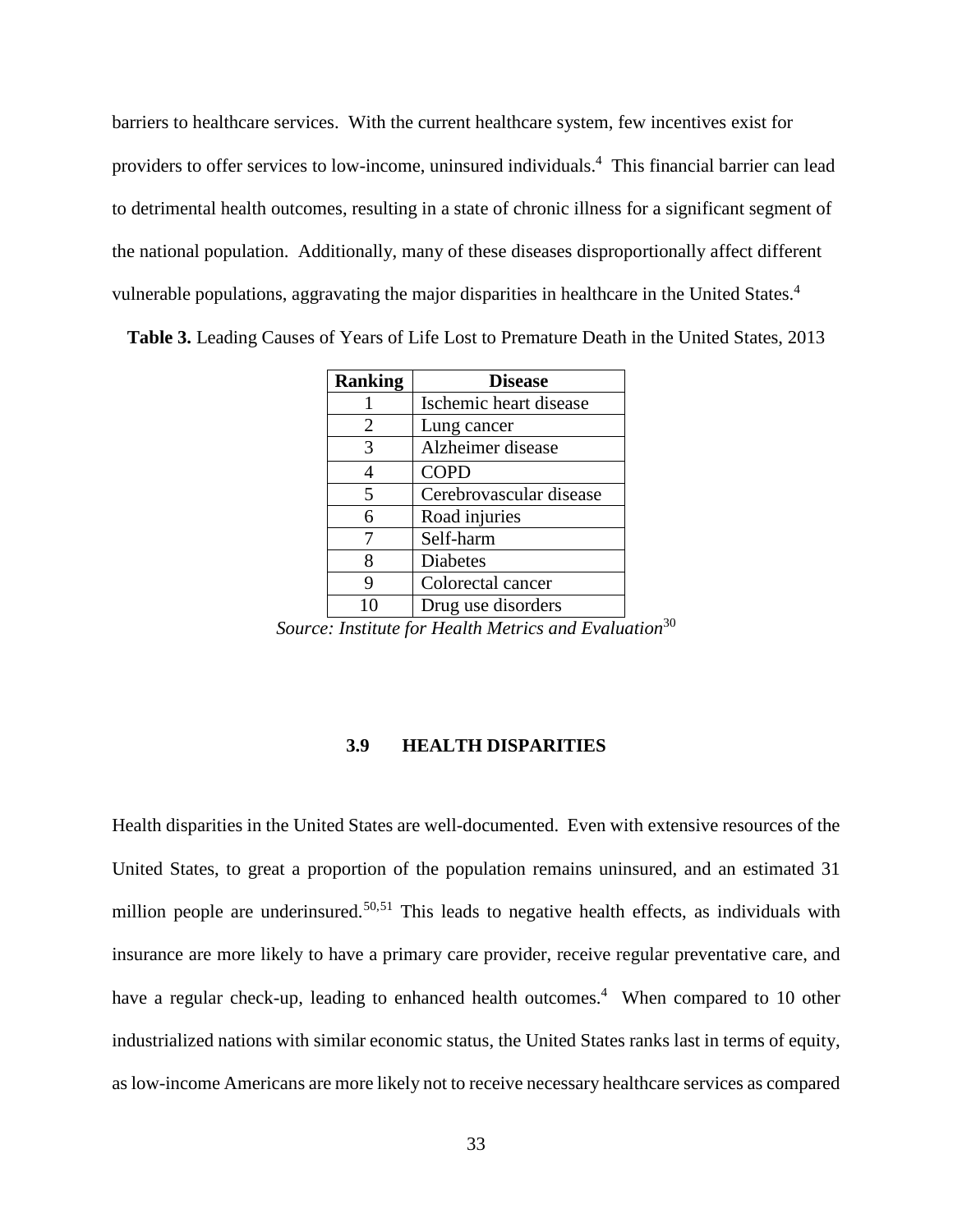<span id="page-43-1"></span>to their counterparts in the other 10 nations.<sup>[52](#page-35-4)</sup> A public opinion poll revealed that 31% of Americans in 2015 delayed medical treatments because of cost, which is consistent with previous years.<sup>53</sup> Even when the medical condition is broken out into serious and non-serious categories, 19% of U.S. adults put off treatment for a serious condition and 12% put off treatment for nonserious conditions.<sup>53</sup>

<span id="page-43-2"></span>Disparities become even clearer when differences in race are further examined. For instance, life expectancy at birth for African-Americans is 5 years lower than for Caucasians, while infant mortality is more than double in the African-American community than in the white, non-Hispanic community.[54](#page-35-6) Additionally, almost 2.5 times as many Hispanic individuals report not having a regular doctor in comparison to white, non-Hispanic people.<sup>54</sup> Hispanics are also more likely to be uninsured, regardless of income level, with more than  $20\%$  not having insurance in  $2014$ <sup>54,[55](#page-35-7)</sup> When quality of care is considered, Hispanics are less likely to get a same-day or next-day appointment to see a physician, and typically have to wait seven days or longer compared to white, non-Hispanics.<sup>54</sup>

#### **3.10 FUTURE CONCERNS**

<span id="page-43-0"></span>The healthcare system in the United States of America has evolved greatly over the past century, with the implementation of Social Security, Medicare, Medicaid, CHIP and, most recently, the ACA. However, there is still a long way to go in terms of ensuring healthcare access to all Americans. Beyond the number of uninsured individuals, the U.S. is facing critical shortages in key groups of healthcare providers.<sup>38</sup> This will almost certainly cause a bottleneck effect in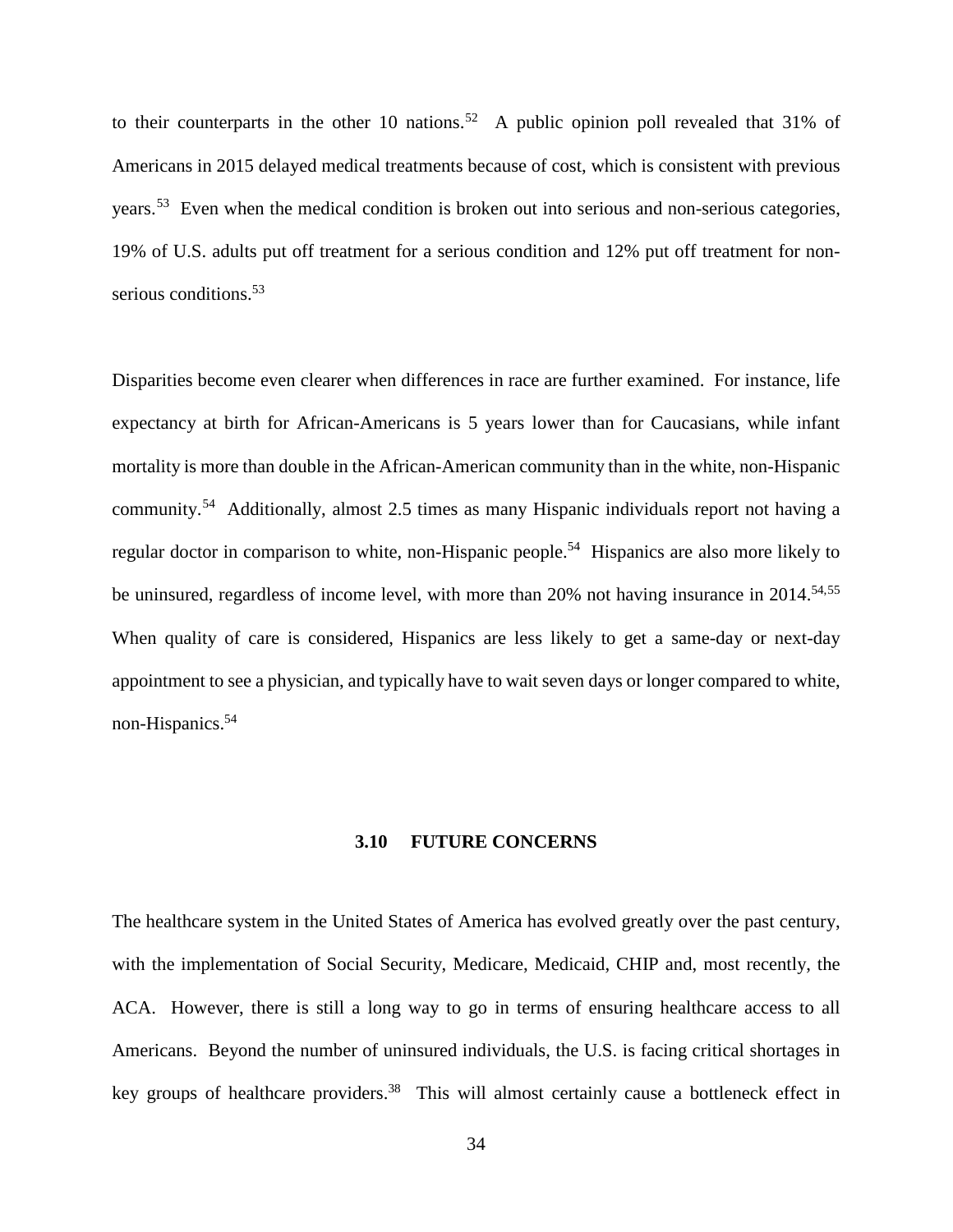healthcare delivery, which may deprive people of necessary health services.<sup>[42](#page-36-0),43</sup> Additionally, with the presence of an aging population, costs to support federally-funded entitlement programs, such as Medicare, are likely to increase each year. It is projected that Medicare spending in 2024 will account for 3.3% of the GDP, or approximately US\$866 billion.<sup>[56](#page-36-2)</sup> Lastly, as policies are drafted with high complexity and with a great deal of jargon, the ability to understand and implement health reform becomes muddled and more difficult. Confusion around the application of provisions of pieces of healthcare policy can lead to restrictions and delays in accessing services.<sup>[57](#page-36-3)</sup> If the United States aims to provide equitable healthcare to all of its citizens – as its fellow industrialized nations attempt to do – healthcare reform will be necessary to ensure true access for all.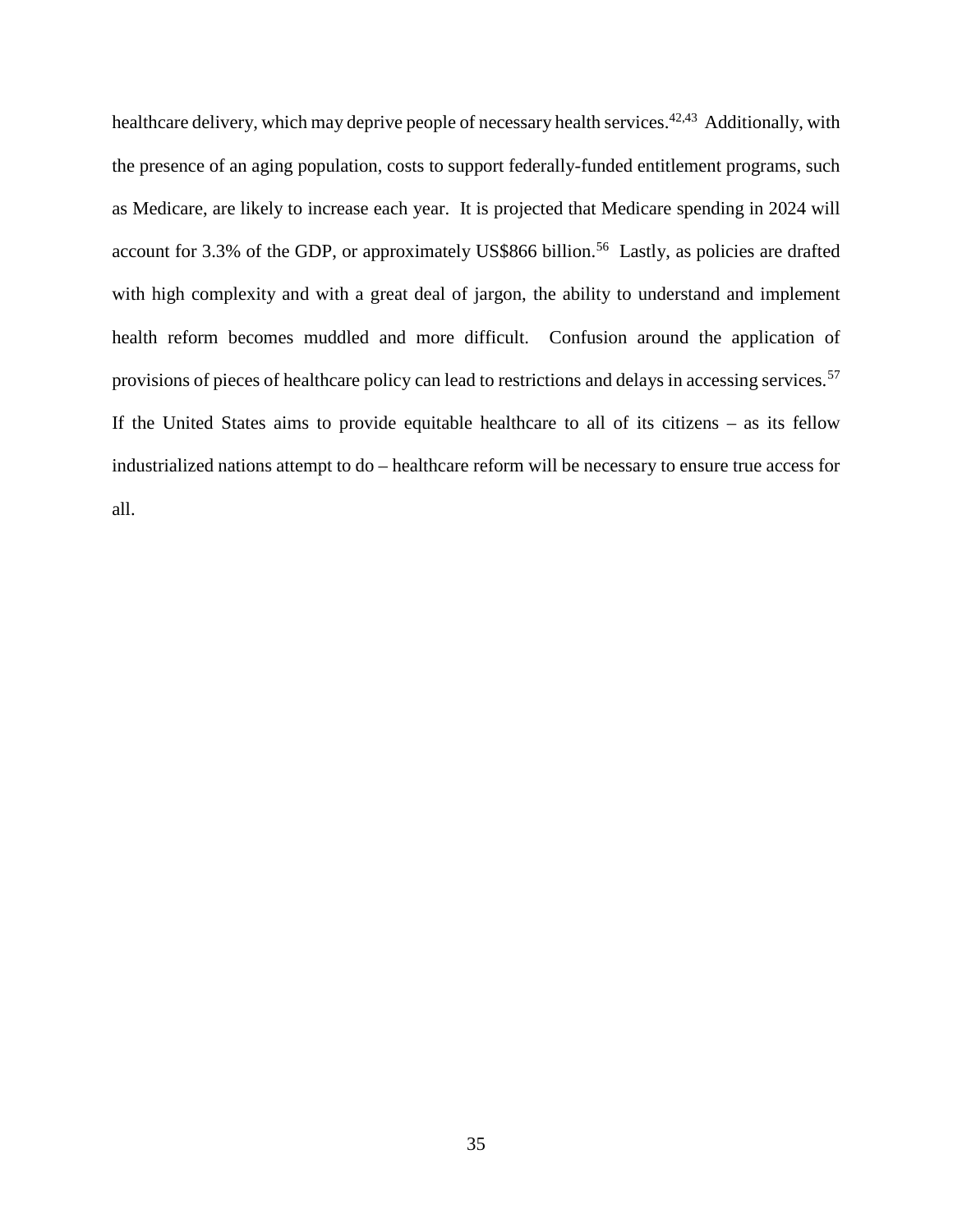#### **4.0 CONCLUSION**

<span id="page-45-0"></span>According to the mission statements of international organizations, including the World Health Organization and the United Nations, health is a basic human right (Appendix A, Appendix B). In the past decade, Thailand has not only made amendments to its national Constitution to reflect this ideology, but also completely reformed its healthcare system to reflect a commitment to improving the health of their citizens. The decision to integrate a universal health coverage scheme into the existing healthcare delivery system exemplified the nation's investment in the Thai people and that value achieved in having a healthy society.<sup>50</sup> By increasing access to health throughout the nation, Thailand enables its people to not only enjoy their freedom but also prosper and help grow their economy.

Alternatively, the United States shows a tension between those who view health as a privilege and those who consider it to be a Constitutional right. The outcome to date is that the United States remains the only industrialized nation without some type of universal healthcare.<sup>50</sup> Although policy changes in recent history, specifically the ACA, represent progress toward more universal access, the guarantee of comprehensive healthcare regardless of ability to pay has not been accepted by society as a whole in the US. This comes even as America invests more than any other nation in the world in healthcare, while producing worse results for its people through longer waiting periods, poorer health outcomes and higher costs.<sup>50</sup> In terms of access, the United States healthcare delivery system may be considered a hybrid of international systems.<sup>50</sup> The inconsistencies in providing access to healthcare services leads to high costs, which forces individuals who are uninsured or underinsured to choose between paying out of pocket for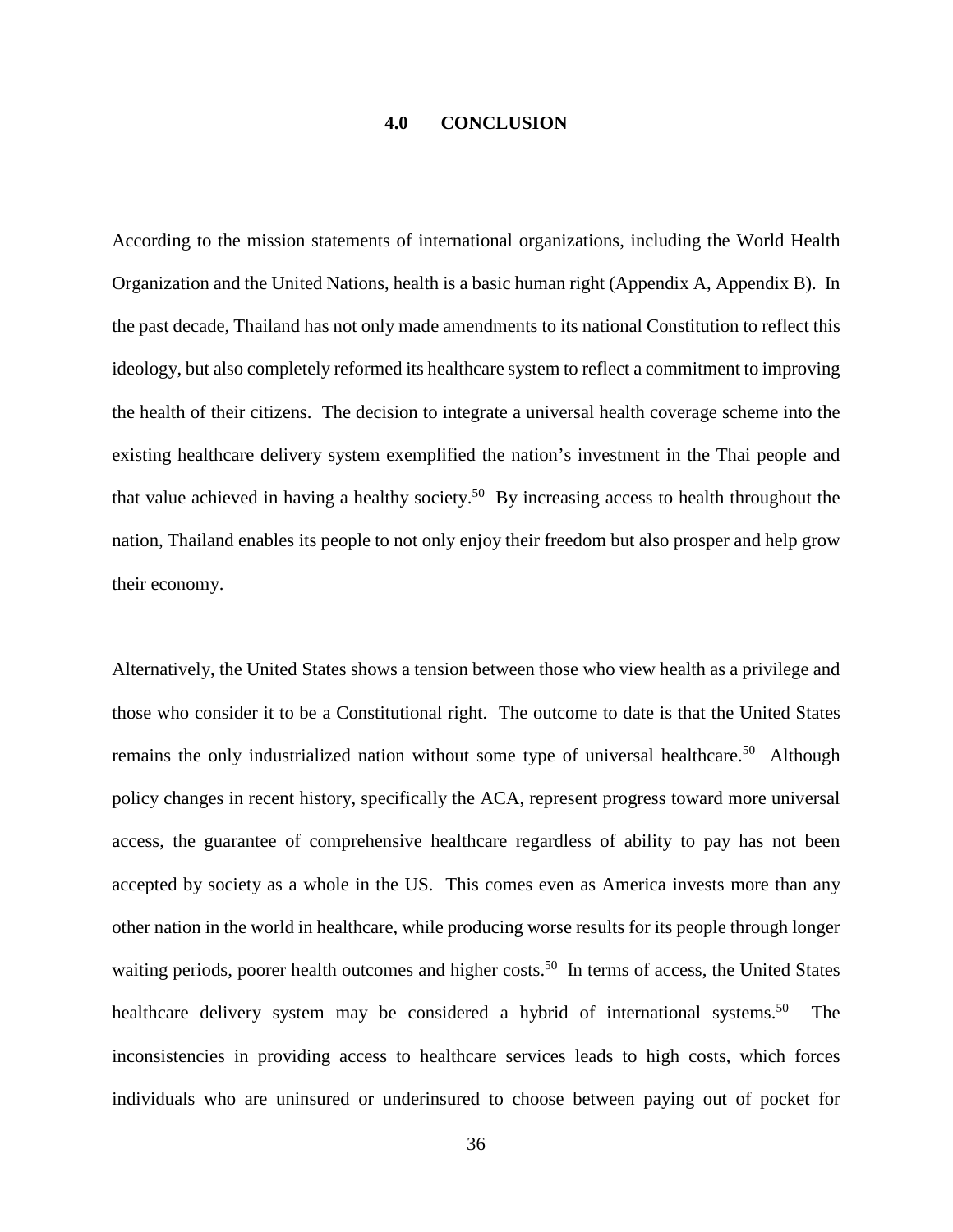necessary medical care instead of addressing other financial responsibilities, remaining sick or dying, or accepting a lower quality of life.

Culture plays a deep and important role in how health as a human right is accepted in a nation, and thus how healthcare delivery provides true access for its citizens. Culture is shaped by key values, which in turn influences action. A nation's culture reflects the predominant values the population shares, and those values determine what action, including political decisions concerning healthcare reform, will be taken to establish public policy.<sup>58</sup>

Thailand has a unique cultural structure that led to its establishment of universal healthcare and the adoption of health as a basic human right into their Constitution. The presence of strictly observed, vertical hierarchies leads to generally higher trust in government. This is manifest not only by the reverence shown to the current King, but also in how individuals respect one another, elders, and Buddhist monks. An integral part of Thai culture is seen in the quality of relationships between individuals. People in Thailand are very sensitive to feelings and behaviors, and prefer to remain in control of all emotions – both positive and negative. This is different than attitudes stereotypically found in the United States, where individuals tend to be more assertive and less considerate of feelings when conversing with one another.<sup>58</sup>

Similarly, the impact of Buddhism is central to Thai life. While many Thais will not worship at the wats regularly, spirit homes to honor the dead and feed spirits remaining in the world are commonplace in every community. Additionally, as Buddhists, Thai people believe in karma and that the actions and decisions they make in their life will dictate their future lives for many cycles.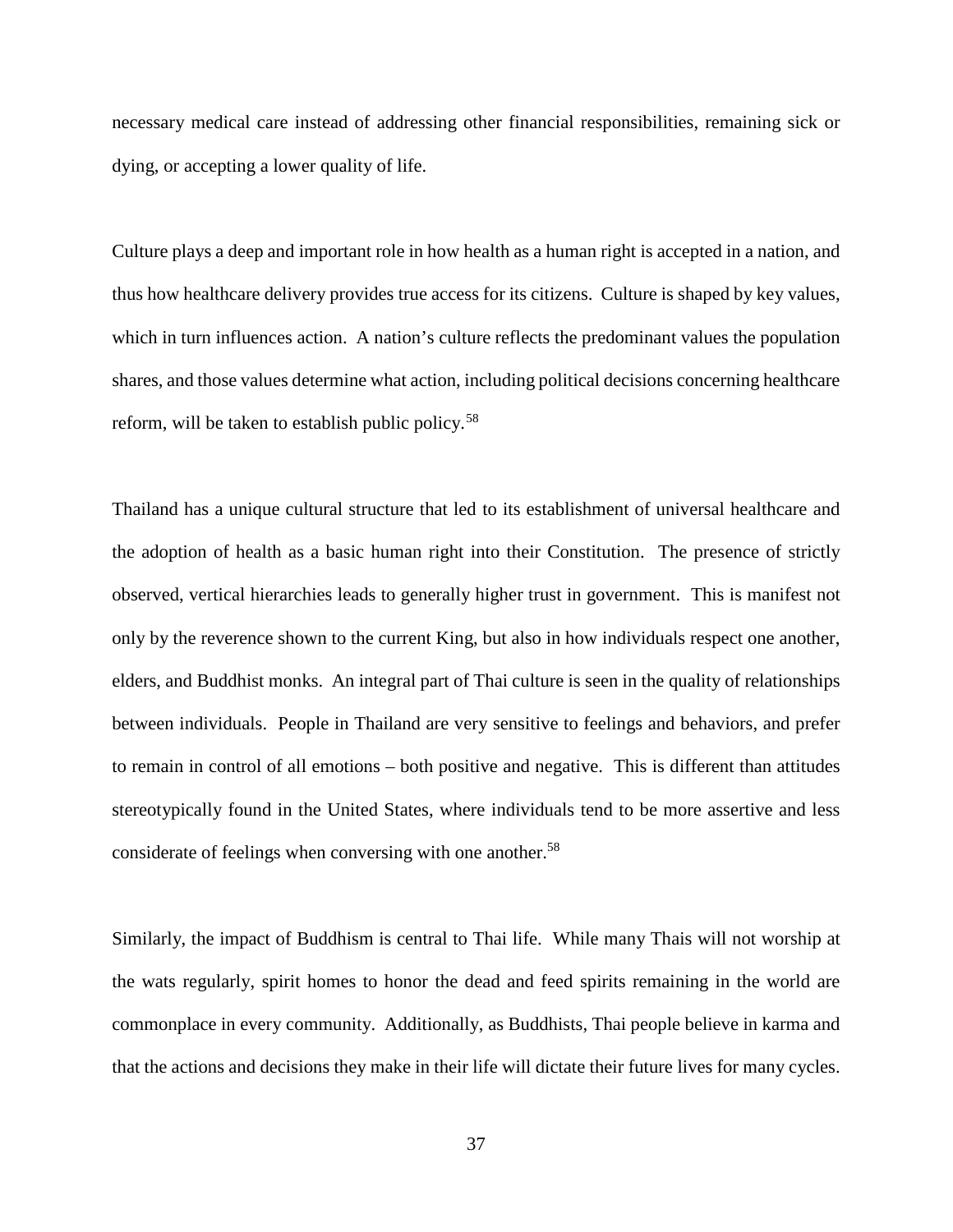If someone were to mistreat another, or behave poorly to one in need or a superior, it could result in punishments in future lives. Due to this ingrained belief, Thai people have a reputation of being extremely friendly and caring. It is part of the life view found in Thailand that accepts what is presented in life and makes the best of whatever it may be.<sup>58</sup> This positive attitude and genuine care for one another makes it an ideal environment to introduce a policy that may have some potentially negative effects, such as higher taxes, to be able to implement a program to help much of the population. It is also aligned with Thai values of placing individual needs and preferences below the welfare of the community.

While the United States and Thailand share many core values, the Kingdom of Thailand is very clearly different in not only acceptance and respect of hierarchies and government, but even in how people interact with one another and feel a social responsibility for the betterment of humankind.<sup>58</sup> Cultural difference is a major factor in explaining why comprehensive healthcare reform is easier to be achieved in some nations than in others. Different cultural values and norms have important effects on health system structure and outcomes including health status, quality and costs.

Economically and politically, the United States and Thailand are in many ways polar opposites. The United States is considered the most powerful and wealthy nation in the world, whereas Thailand is a middle-income nation that has attained economic property along with political instability. It would be easy to assume that these global reputations dictate each nation's ability to provide healthcare and increase access to health services for their people; however, this is not the case in this comparison. Thailand, with all of its continued development, has done what no other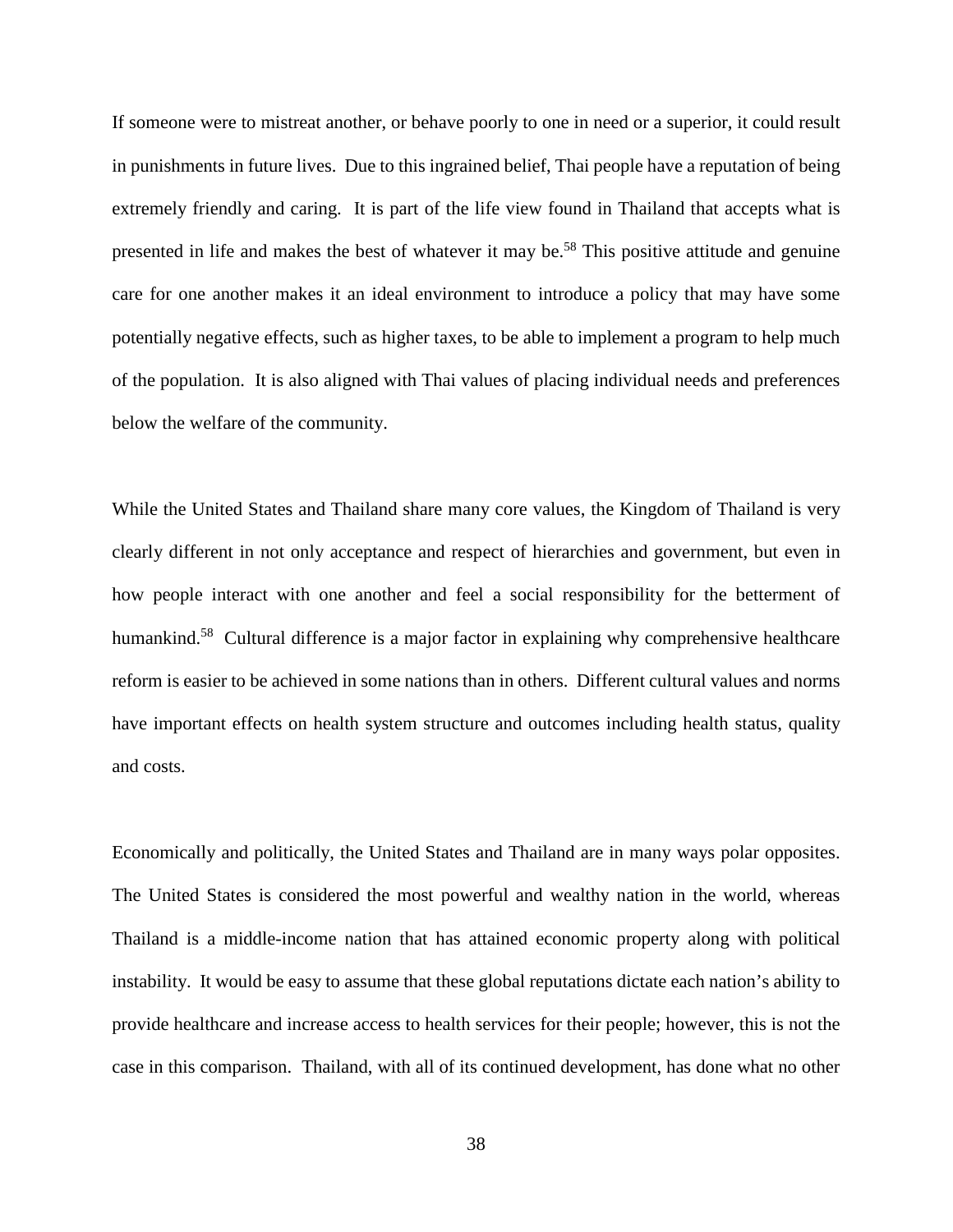nation of similar standing has been able to accomplish – providing universal healthcare coverage to over 99% of its nationals. This establishment and achievement of the basic human right – the right to health – has led to improved health outcomes and continued economic growth.

When *true access* to healthcare services is compared between the two nations, Thailand bypasses the United States. If the United States truly wants to be the most powerful nation in the world, it must follow in the steps of Thailand and most other industrialized nations in the world by reforming its healthcare system to insure that every American has *true access* to healthcare.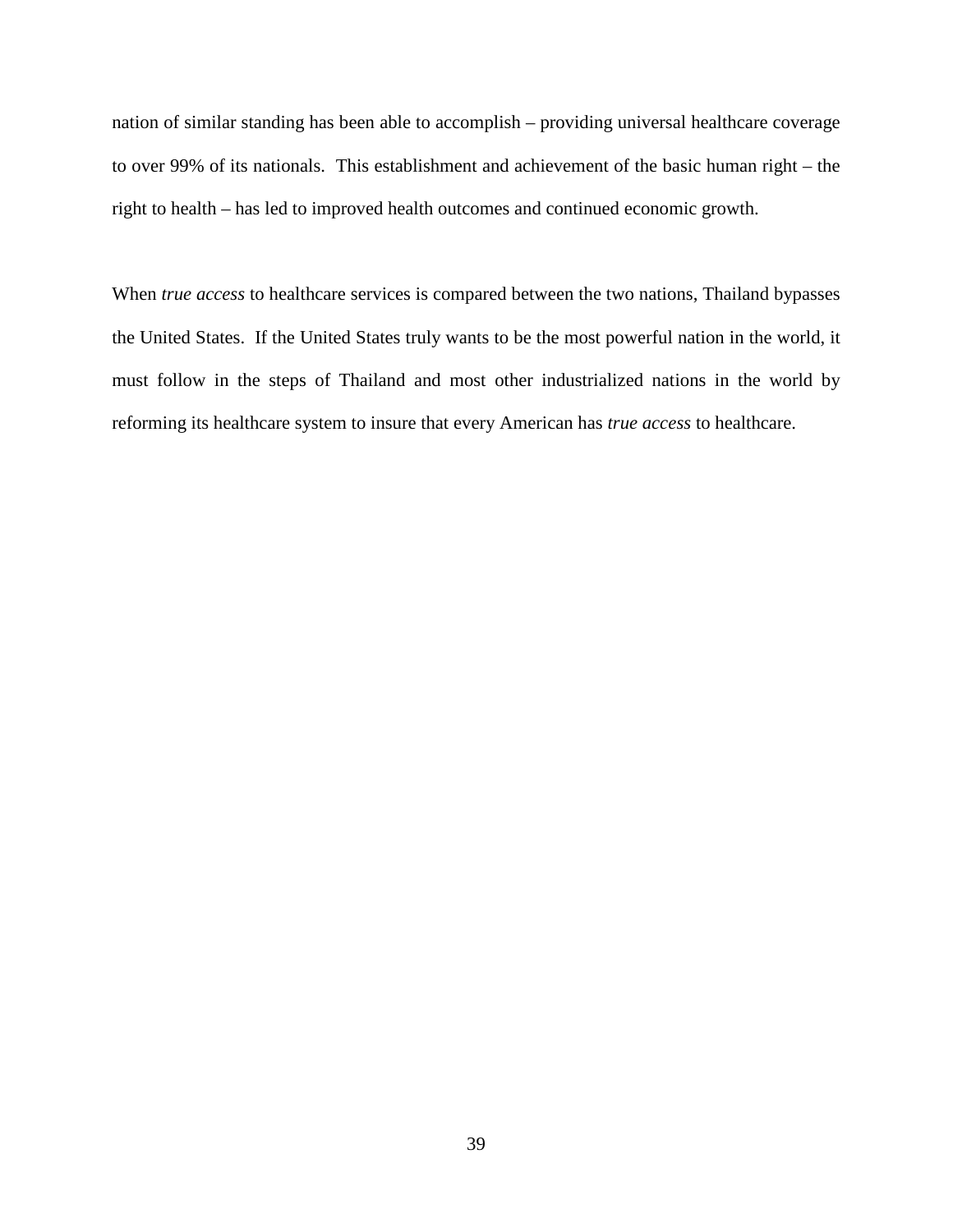# **5.0 RECOMMENDATIONS**

<span id="page-49-0"></span>As a result of this comprehensive comparison between Thailand and the United States, several strengths and weaknesses for both healthcare delivery systems have been identified. They are listed in [Table 4.](#page-49-1)

<span id="page-49-1"></span>

| <b>Strengths</b>                                                                                                                                                                                                                                                                                                                                                        | <b>Weaknesses</b>                                                                                                                                                                                                                                                                                                                                            |  |  |  |  |
|-------------------------------------------------------------------------------------------------------------------------------------------------------------------------------------------------------------------------------------------------------------------------------------------------------------------------------------------------------------------------|--------------------------------------------------------------------------------------------------------------------------------------------------------------------------------------------------------------------------------------------------------------------------------------------------------------------------------------------------------------|--|--|--|--|
| <b>Kingdom of Thailand</b>                                                                                                                                                                                                                                                                                                                                              |                                                                                                                                                                                                                                                                                                                                                              |  |  |  |  |
| Over 99% coverage nationally<br>$\bullet$<br>Promotion of preventative services and<br>healthy behaviors via policy and finances<br>Stable financing through Thai Health<br>Promotion Foundation and 30 Baht copay<br>Streamlined, tiered referral system<br>Well established primary care services<br>and health promotion through HPHs<br>No informal payment systems | Political instability<br>Disparities in coverage, specifically SSS<br>Disparities in remote areas of country<br>$\bullet$<br>Severe shortages in health providers<br>Disparities in provisions for support<br>(health and financial) after 2 <sup>nd</sup> child<br>Aging population leads to increasing<br>costs                                            |  |  |  |  |
|                                                                                                                                                                                                                                                                                                                                                                         | <b>United States of America</b>                                                                                                                                                                                                                                                                                                                              |  |  |  |  |
| ACA has resulted in large increase in<br>insured individuals<br>ACA has begun shift towards<br>emphasizing preventative services<br>Excellent advanced care and technology<br>Large number of physicians and<br>specialists<br>Hospitals are numerous                                                                                                                   | $>11\%$ uninsured rate nationally<br>Severe shortages in nurses and primary<br>care physicians<br>$>17\%$ of GDP spent on healthcare<br>٠<br>Aging population leads to increasing<br>costs<br>Insurance and pharmaceutical industries<br>$\bullet$<br>have large influence on healthcare<br>Expensive products and procedures<br>Disparities in care by race |  |  |  |  |

**Table 4.** Strengths and Weaknesses Comparison, United States and Thailand

Although their systems and strengths are dissimilar, the Thai and US systems share several weaknesses, including rising costs due to an aging population, shortages in healthcare providers, and disparities and inequalities in coverage and care. No healthcare system will ever be perfect;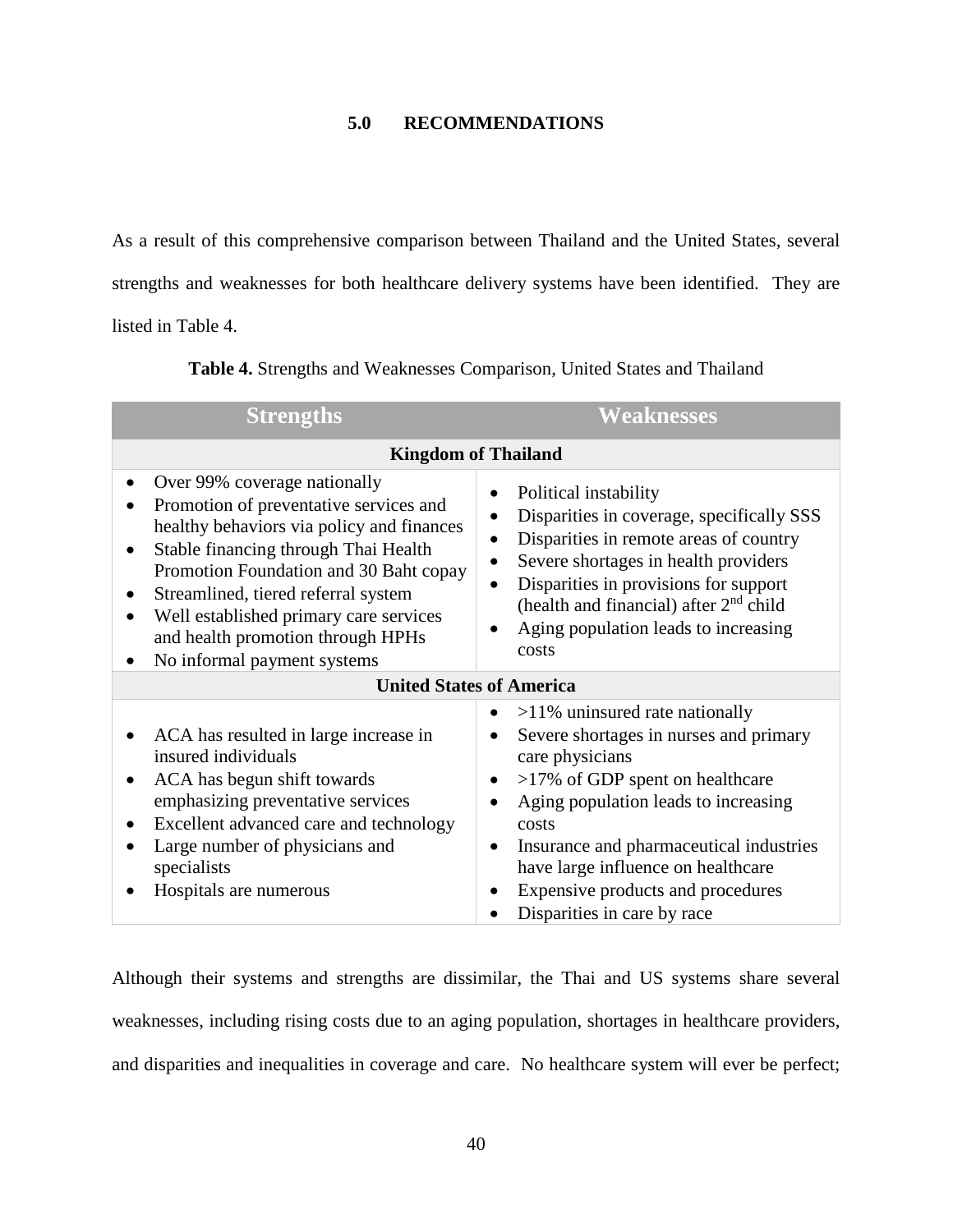however, both systems would benefit by addressing existing weaknesses to improve both their delivery systems. Several recommendations in regards to research and policy have been identified.

Thailand serves as a successful example of evidence-based policy design, after their analysis of Sweden's healthcare delivery model influenced their healthcare reform.<sup>8</sup> In this capacity, the need for additional research of nations that have successfully implemented some sort of universal healthcare coverage is needed. The results of this research can potentially influence the design of future healthcare reform policies, as the US currently operates with a healthcare delivery system similar to a variety of European nations. The departure of Eurocentric research can also lead to innovation, as Thailand exemplifies a model that retained employer-provided insurance in addition to universal coverage.

Thailand's prioritization of health promotion and preventative services represents a necessary shift in how medicine is approached not only to improve health, but also decrease costs.<sup>8</sup> However, as the system is currently structured, individuals possessing SSS face disparities in coverage of health and preventative services. To address these inequalities, it would be prudent to remove SSS entirely and redistribute the 16% of the population currently covered to the remaining two schemes. As the original intention of the healthcare reform was to establish a national single payer system, removing SSS is a logical option. However, if this recommendation is followed, costs would increase and so the government would have to either impose additional taxes or user fees, or shift funds from another purpose to healthcare services. Additionally, to address inequalities in regards to healthcare service availabilities in rural and remote areas, increasing the ease of registering with local CUP boards to achieve more accurate population counts could result in more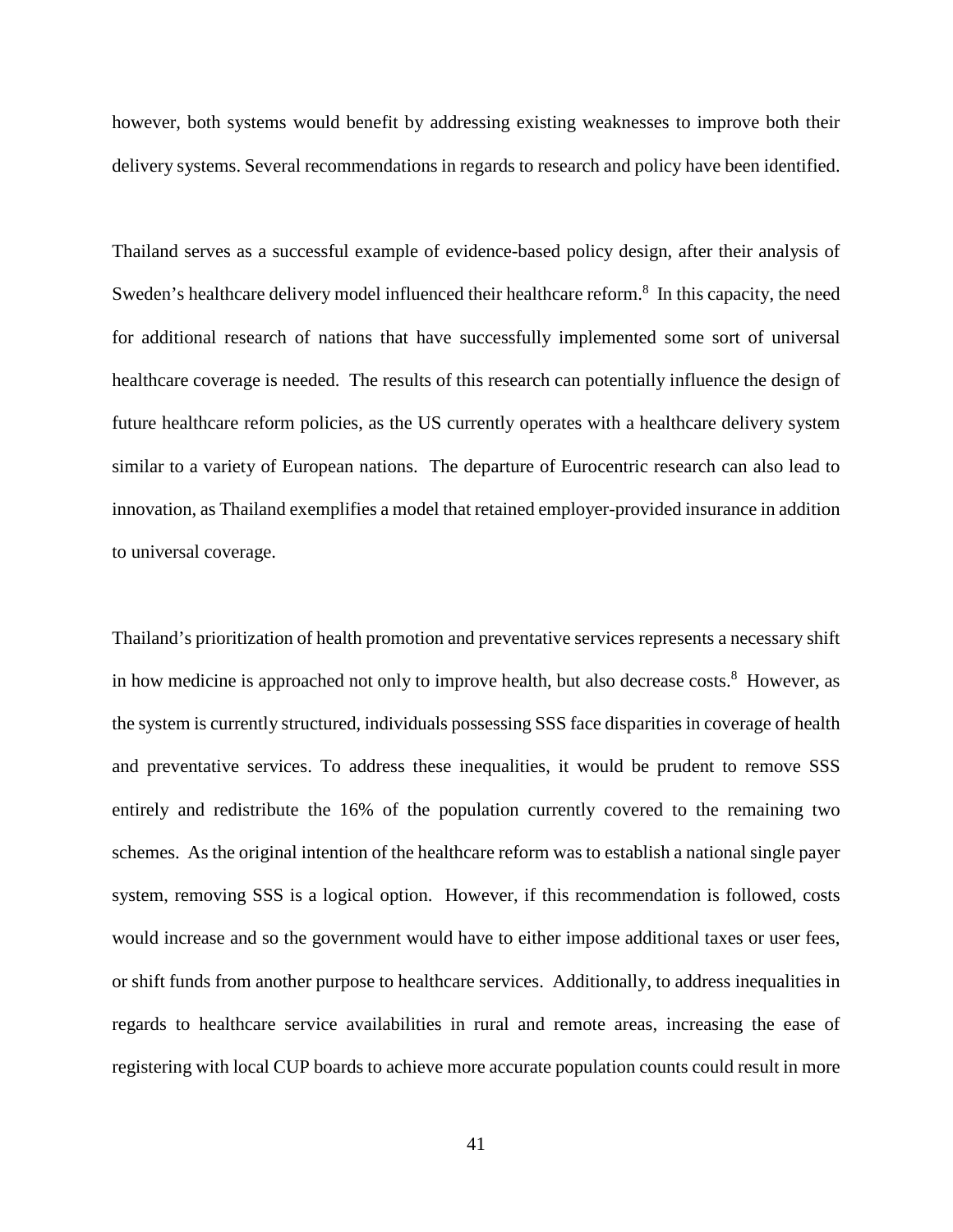funds being allocated to local HPHs and healthcare facilities. Lastly, by removing limitations on health- and finance-related support services for women and their children, especially after a woman's second child, could lead to improved health outcomes and decreased disparities in the system. These recommendations, while theoretically economically and politically feasible in theory, face obstacles in implementation due to the current political instability currently in the nation.

In the United States, the passage of the ACA has been instrumental in this policy shift towards emphasizing preventative services by requiring insurance companies to cover the associated costs; however, additional health promotion strategies and initiatives must be adopted to address the growing prevalence of obesity and the associated chronic diseases. 39 Additional barriers to addressing these multi-faceted and complex health issues exist, including: limited community capacities for providing culturally competent interventions, inflexible bureaucratic practices, and fierce political partisanship. In regards to improving access for Americans and also addressing the concern of complexity of healthcare policies, the United States must consider options that migrate away from the traditional, and arguably ineffective, private-insurance based financing system and towards a policy that guarantees universal coverage for all citizens.<sup>57</sup> Whether or not this option is politically feasible is arguable, especially in the divided partisan political system that currently occupies the nation's capital. No matter how future healthcare reform is designed, one thing is for certain – the United States must reassess its financial and political priorities to better ensure *true access* to healthcare services for all Americans.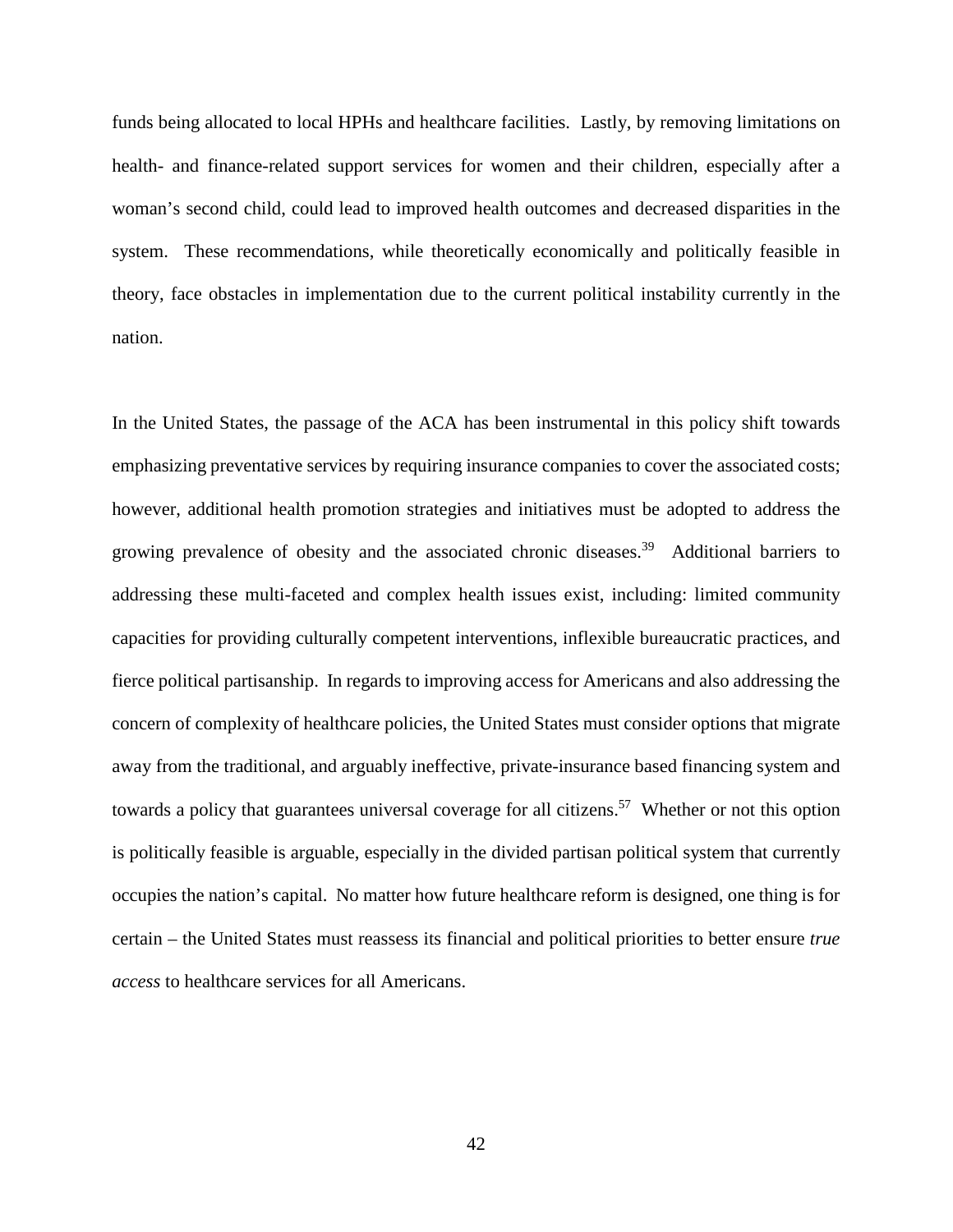# **6.0 PUBLIC HEALTH SIGNIFICANCE**

<span id="page-52-0"></span>Healthcare delivery systems vary dramatically from nation to nation. When comparing global health systems – even ones that appear superficially to be polar opposites – it is not uncommon to find similarities. As the global community continues to become more integrated, it can be expected that increased collaboration will be seen among nations. In this capacity, establishing a global consensus on the right of health to all human kind and sharing best practices with international allies will be of the utmost importance. Additionally, emphasizing public health practices, specifically health promotion and preventative services, in healthcare delivery provides an important transition to improve health and decrease the prevalence of costly, wasteful and ineffective interventions. A shift in culture and policy to increase *true access* for not just those in the United States, but for the entire of the world, is essential to improving health outcomes and promoting wellness by preventing illness.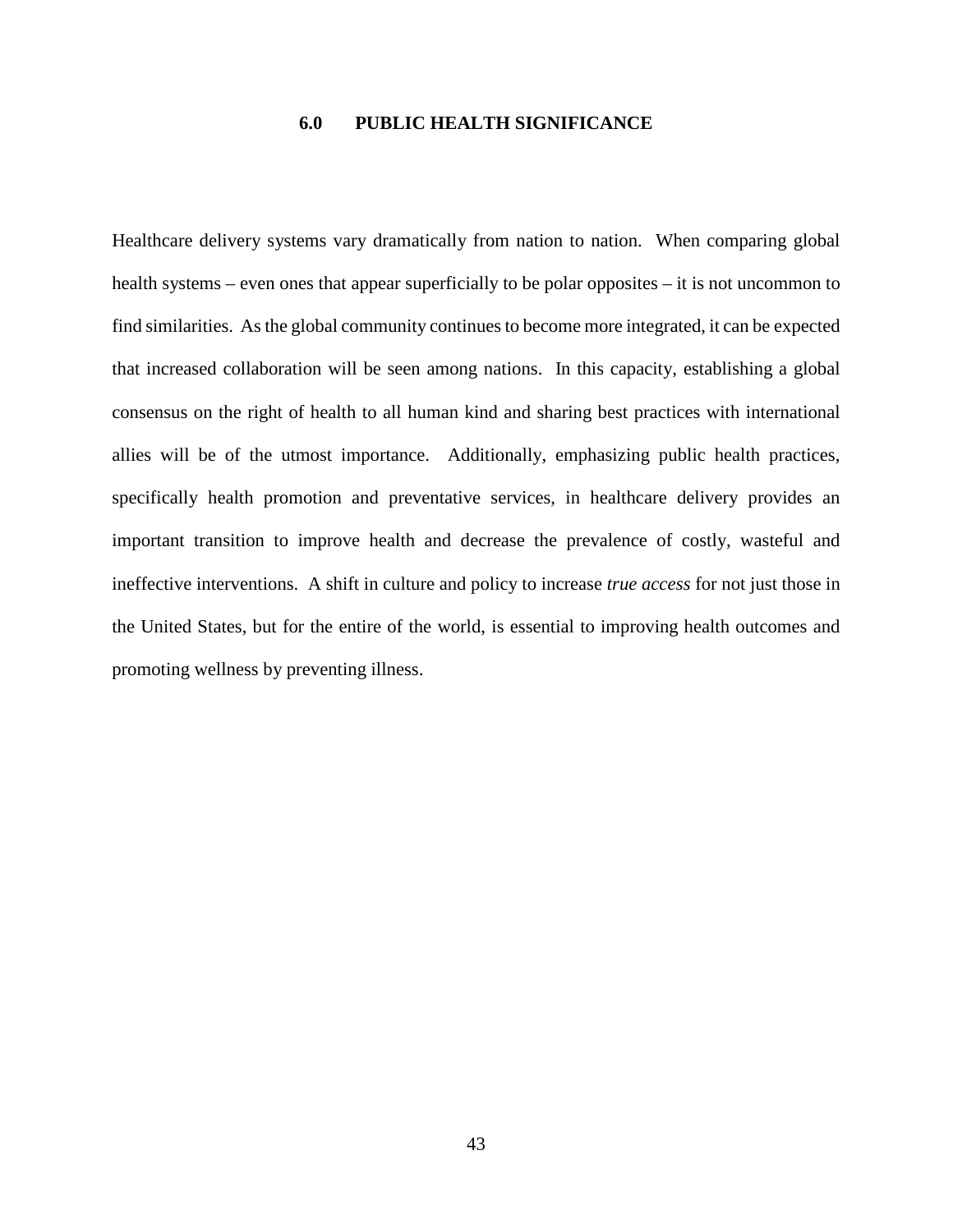# <span id="page-53-0"></span>**APPENDIX A**: **WORLD HEALTH ORGANIZATION'S CONSTITUTION PREAMBLE**

THE STATES Parties to this Constitution declare, in conformity with the Charter of the United Nations, that the following principles are basic to the happiness, harmonious relations and security of all peoples:

Health is a state of complete physical, mental and social well-being and not merely the absence of disease or infirmity.

The enjoyment of the highest attainable standard of health is one of the fundamental rights of every human being without distinction of race, religion, political belief, economic or social condition.

The health of all peoples is fundamental to the attainment of peace and security and is dependent upon the fullest co-operation of individuals and States.

The achievement of any State in the promotion and protection of health is of value to all.

Unequal development in different countries in the promotion of health and control of disease, especially communicable disease, is a common danger.

Healthy development of the child is of basic importance; the ability to live harmoniously in a changing total environment is essential to such development.

The extension to all peoples of the benefits of medical, psychological and related knowledge is essential to the fullest attainment of health.

Informed opinion and active co-operation on the part of the public are of the utmost importance in the improvement of the health of the people.

Governments have a responsibility for the health of their peoples which can be fulfilled only by the provision of adequate health and social measures.

ACCEPTING THESE PRINCIPLES, and for the purpose of co-operation among themselves and with others to promote and protect the health of all peoples, the Contracting Parties agree to the present Constitution and hereby establish the World Health Organization as a specialized agency within the terms of Article 57 of the Charter of the United Nations.

Source: The World Health Organization<sup>[59](#page-36-5)</sup>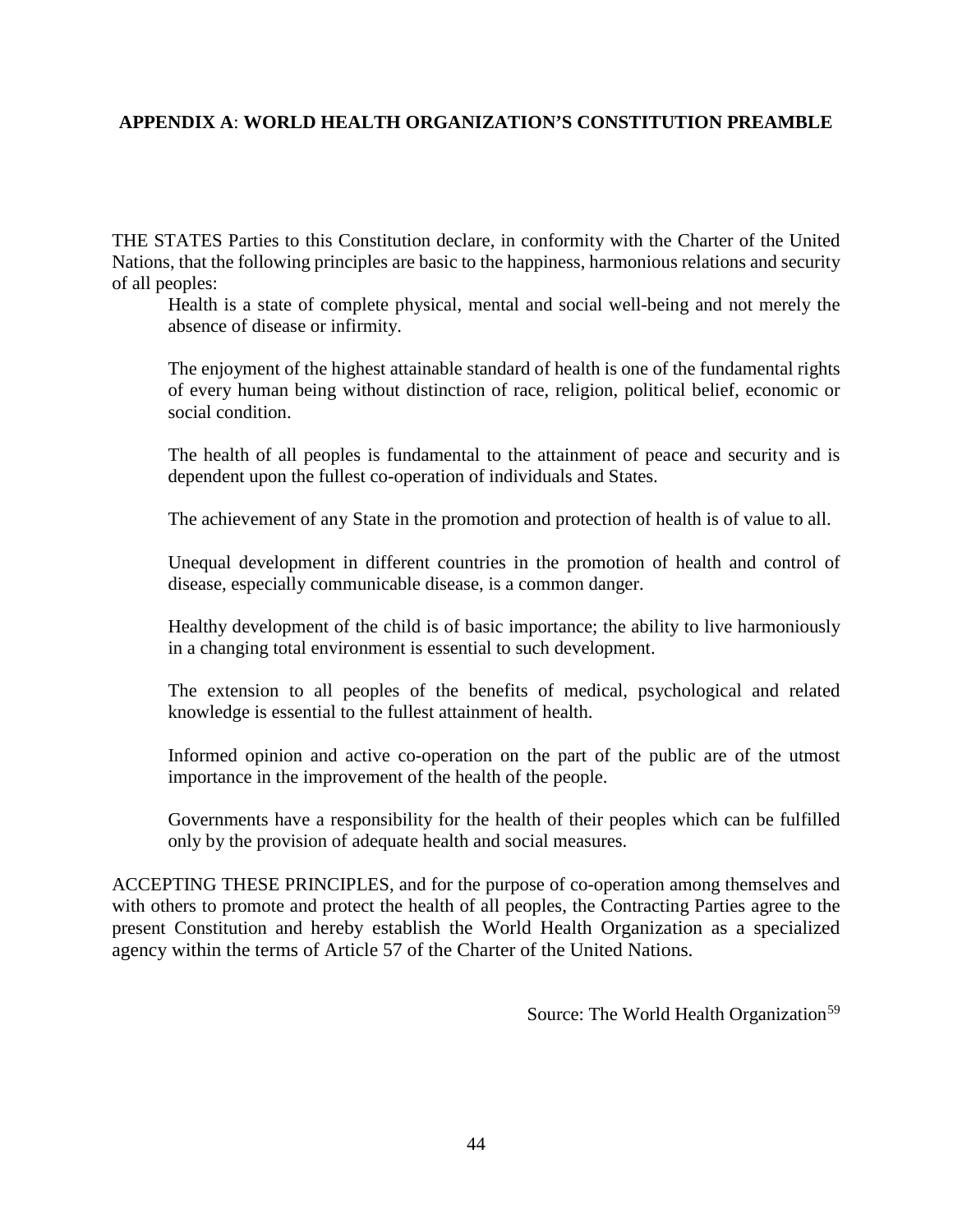# <span id="page-54-0"></span>**APPENDIX B**: **THE UNIVERSAL DECLARATION OF HUMAN RIGHTS PREAMBLE, ARTICLE 25 SECTION 1**

Everyone has the right to a standard of living adequate for the health and well-being of himself and of his family, including food, clothing, housing and medical care and necessary social services, and the right to security in the event of unemployment, sickness, disability, widowhood, old age or other lack of livelihood in circumstances beyond his control.

Source: The United Nations<sup>[60](#page-37-3)</sup>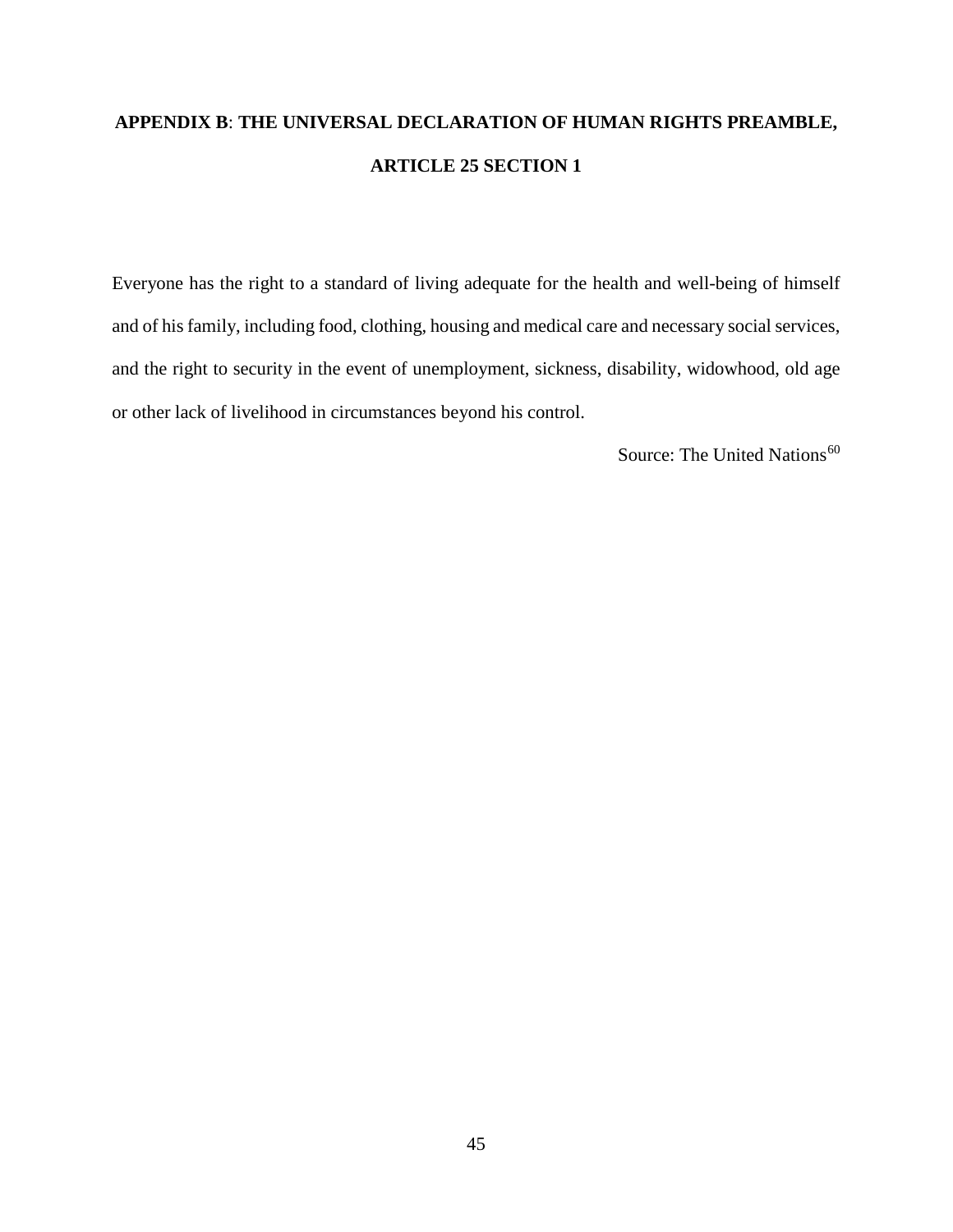#### <span id="page-55-0"></span>**BIBLIOGRAPHY**

- <sup>1</sup> World Health Organization Assesses the World's Health Systems. (2000). Retrieved from http://www.who.int/whr/2000/media\_centre/press\_release/en/
- <sup>2</sup> Stenberg, K., et al. (2014). Advancing social and economic development by investing in women's and children's health: a new Global Investment Framework. *The Lancet, 383*(9925), 1333-1354. doi:10.1016/s0140-6736(13)62231-x
- <sup>3</sup> Lancet, T. *Policy Brief #2: The Returns To Investing In Health*. Retrieved from The Lancet: http://globalhealth2035.org/sites/default/files/policy-briefs/policy-brief-2-english.pdf
- <sup>4</sup> Margie Lovett-Scott, Faith Prather (2014). *Global Health Systems: Comparing Strategies for Delivering Health Services*. Burlington, MA: Jones & Bartlett Learning.
- <sup>5</sup> Thailand. (2015). *The World Factbook.* Retrieved from <https://www.cia.gov/library/publications/the-world-factbook/geos/th.html>
- <sup>6</sup> Thailand. (2013). *Global Burden of Disease.* Retrieved from <http://www.healthdata.org/thailand>
- <sup>7</sup> Thailand. (2015). *World Development Indicators.* Retrieved from [http://databank.worldbank.org/data/reports.aspx?source=2&country=THA&series=&peri](http://databank.worldbank.org/data/reports.aspx?source=2&country=THA&series=&period=) [od=](http://databank.worldbank.org/data/reports.aspx?source=2&country=THA&series=&period=)
- <sup>8</sup> Piyabanditkul, L. (2015). Health Care System in Thailand. Khon Kaen University.
- <sup>9</sup> Tangcharoensathien V., et. al. (2004). *Knowledge-based changes to health systems: the Thai experience in policy development*. Retrieved from Bulletin of the World Health Organization.
- <sup>10</sup> Yiengprugsawan, V. (2010). The first 10 years of the Universal Coverage Scheme in Thailand: review of its impact on health inequalities and lessons learnt for middle-income countries. *Australas Epidemiol, 17*(3), 24-26.
- $11$  Li, C., Yu, X., Butler, J. R., Yiengprugsawan, V., & Yu, M. (2011). Moving towards universal health insurance in China: performance, issues and lessons from Thailand. *Soc Sci Med, 73*(3), 359-366. doi:10.1016/j.socscimed.2011.06.002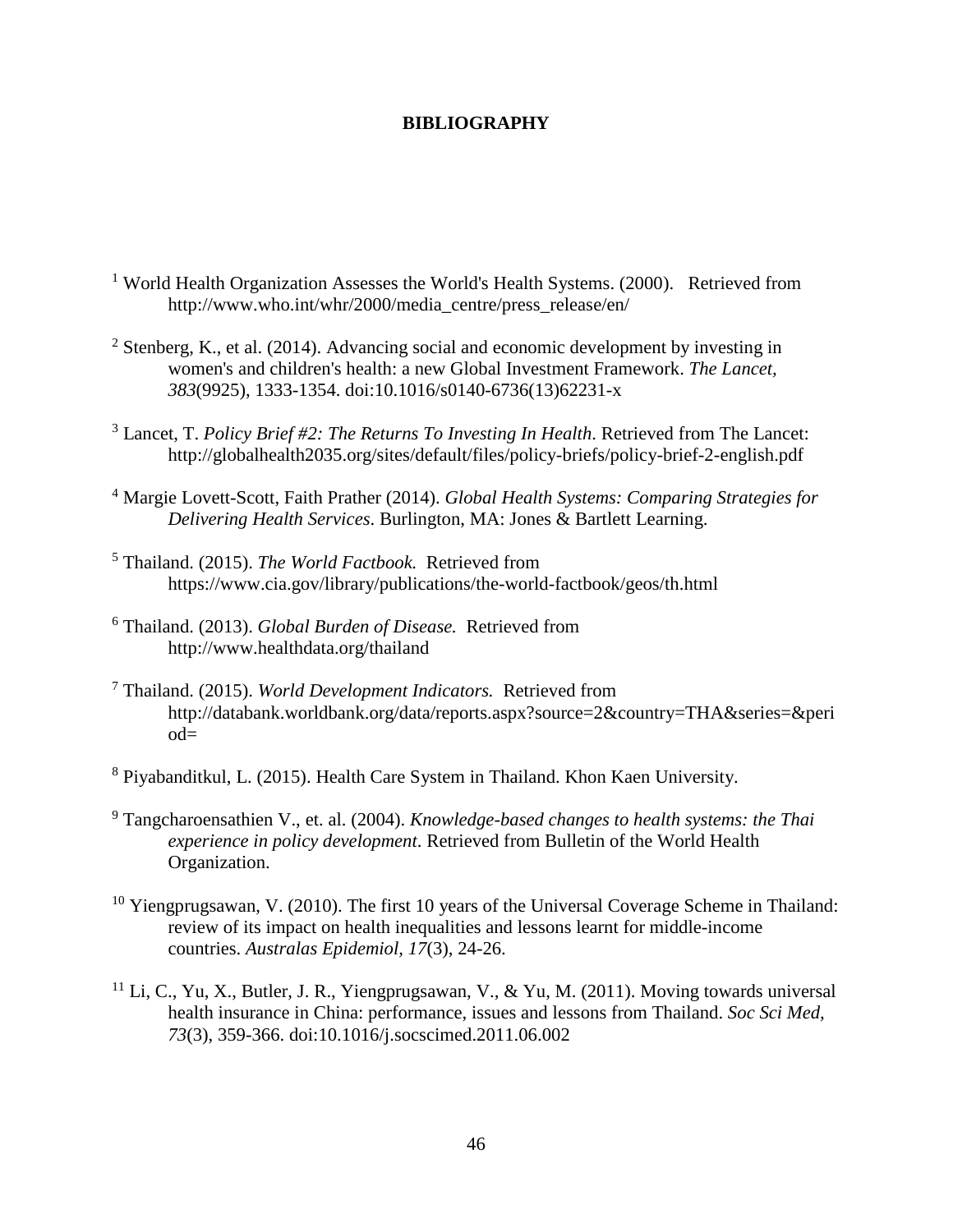- $12$  Hughes, D. (2010). Using economic levers to change behavior: the case of Thailand's universal coverage health care reforms. *Social science & Medicine, 70*(3), 447-454.
- <sup>13</sup> Health Care System of Nampong's Health Service Network. (2015). Nampong Hospital.

 $\overline{a}$ 

- <sup>14</sup> Intaranongpai, S., Hughes, D., & Leethongdee, S. (2012). The provincial health office as performance manager: change in the local healthcare system after Thailand's universal coverage reforms. *Int J Health Plann Manage, 27*(4), 308-326. doi:10.1002/hpm.2113
- <sup>15</sup> Prajit, J. (2015). Nursing Shortage. Khon Kaen University: Khon Kaen University.
- <sup>16</sup> Matsuda, M. (2013). Area informatics in community health policy  $\&$  system development to cope with changing health needs in South East Asia. Tokyo Kasei-gakuin University.
- <sup>17</sup> Damrongplasit, K., & Melnick, G. A. (2009). Early results from Thailand's 30 Baht Health Reform: something to smile about. *Health Aff (Millwood), 28*(3), w457-466. doi:10.1377/hlthaff.28.3.w457
- $18$  Damrongplasit, K., & Melnick, G. (2015). Funding, coverage, and access under Thailand's universal health insurance program: an update after ten years. *Appl Health Econ Health Policy, 13*(2), 157-166. doi:10.1007/s40258-014-0148-z
- <sup>19</sup> Tangcharoensathien, V., Limwattananon, S., Patcharanarumol, W., & Thammatacharee, J. (2014). Monitoring and Evaluating Progress towards Universal Health Coverage in Thailand. *PLoS Medicine, 11*(9), 1-3. doi:10.1371/journal.pmed.1001726
- <sup>20</sup> United Nations (Ed.). (2013, December 31). Statistics: Thailand. Retrieved October 7, 2015, from UNICEF website: http://www.unicef.org/infobycountry/Thailand\_statistics.html
- <sup>21</sup> *Thailand Health Profile Report 2008-2010*. (2013). Retrieved from Ministry of Public Health: [http://wops.moph.go.th/ops/thp/thp/en/index.php?id=288&group\\_=05&page=view\\_doc](http://wops.moph.go.th/ops/thp/thp/en/index.php?id=288&group_=05&page=view_doc)
- <sup>22</sup> Overview of Health Promoting Hospitals. (2015). Kumbong Village: Kumbong Health Promoting Hospital.
- <sup>23</sup> Rotheram-Borus, M. J., Stein, J. A., Jiraphongsa, C., Khumtong, S., Lee, S. J., & Li, L. (2010). Benefits of family and social relationships for Thai parents living with HIV. *Prev Sci, 11*(3), 298-307. doi:10.1007/s11121-009-0165-6
- <sup>24</sup> *World Health Statistics 2015*. (2015). Retrieved from World Health Organization: [http://www.who.int/gho/publications/world\\_health\\_statistics/2015/en/](http://www.who.int/gho/publications/world_health_statistics/2015/en/)
- <sup>25</sup> *Global Status Report on Road Safety 2015*. (2015). Retrieved from [http://www.who.int/violence\\_injury\\_prevention/road\\_safety\\_status/2015/en/](http://www.who.int/violence_injury_prevention/road_safety_status/2015/en/)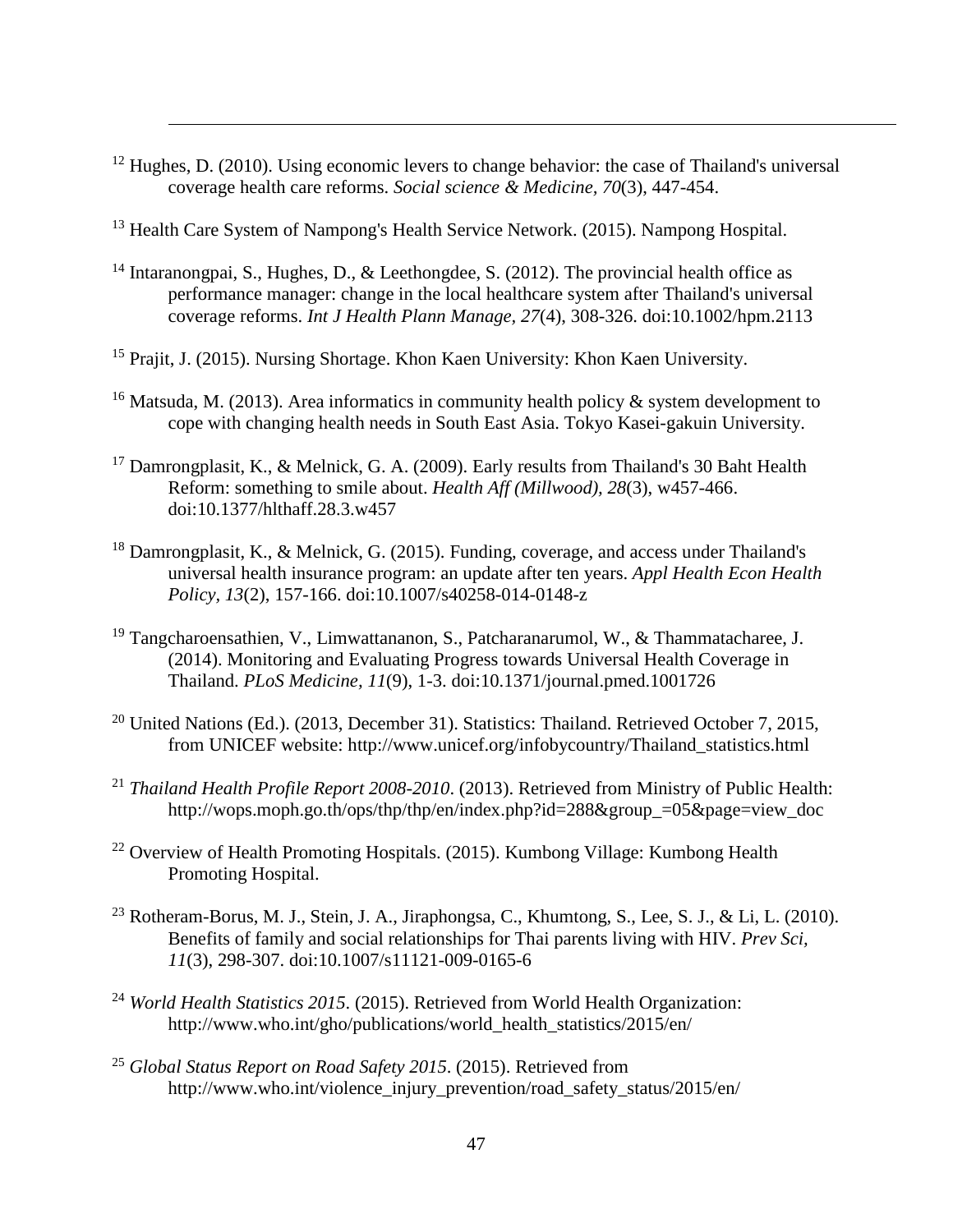- 26 Suriyawongpaisa, P., Thakkinstian, A., Rangpueng, A., Jiwattanakulpaisarn, P., & Techakamolsuk, P. (2013). Disparity in motorcycle helmet use in Thailand. *International Journal for Equity in Health*, *12*, 74. http://doi.org/10.1186/1475-9276-12-74
- 27 Treerutkuarkul, A. (2010). Thailand: health care for all, at a price. *Bull World Health Organ, 88*(2), 84-85. doi:10.2471/BLT.10.010210
- <sup>28</sup> Tangcharoensathien, V., Patcharanarumol, W., Ir, P., Aljunid, S., Mukti, A., Akkhavong, K.,…Mills, A. (2011). Health-financing reforms in southeast Asia: challenges in achieving universal coverage. *The Lancet, 377*(9768), 863-873. doi:10.1016/s0140- 6736(10)61890-9
- 29 United States. (2015). *The World Factbook.* Retrieved from <https://www.cia.gov/library/publications/the-world-factbook/geos/us.html>
- 30 United States. (2013). *Global Burden of Disease.* Retrieved from <http://www.healthdata.org/united-states>
- 31 2014 Highlights. (2015). *Poverty.* Retrieved from <https://www.census.gov/hhes/www/poverty/about/overview/>
- 32 Ubokudom, S. E. (2012). The Evolution of the US Health Care System *United States Health Care Policymaking* (pp. 27-46): Springer Science+Business Media, LLC.
- 33 Longest, B. B. (2010). *Health Policymaking in the United States* (5 ed.). Chicago: Health Administration Press.
- <sup>34</sup> Pfiffner, J. (2001). President Clinton's Health Care Reform Proposals of 1994. In D. Abshire (Ed.), *Triumphs and Tragedies of the Modern Presidency: Seventy-Six Case Studies in Presidential Leadership* (pp. 69-71).
- 35 Children's Health Insurance Program Overview. (2015). *Health.* Retrieved from <http://www.ncsl.org/research/health/childrens-health-insurance-program-overview.aspx>
- <sup>36</sup>*Key Facts about the Uninsured Population*. (2015). Retrieved from The Henry J. Kaiser Family Foundation: [http://kff.org/uninsured/fact-sheet/key-facts-about-the-uninsured](http://kff.org/uninsured/fact-sheet/key-facts-about-the-uninsured-population/)[population/](http://kff.org/uninsured/fact-sheet/key-facts-about-the-uninsured-population/)
- 37 Medicaid Eligibility. (2015). *Affordable Care Act.* Retrieved from <https://www.medicaid.gov/affordablecareact/provisions/eligibility.html>
- 38 Marken, S. (2016). U.S. Uninsured Rate 11.9% in Fourth Quarter of 2015. *Healthcare.*  Retrieved from [http://www.gallup.com/poll/188045/uninsured-rate-fourth-quarter-](http://www.gallup.com/poll/188045/uninsured-rate-fourth-quarter-2015.aspx?g_source=CATEGORY_WELLBEING&g_medium=topic&g_campaign=tiles)[2015.aspx?g\\_source=CATEGORY\\_WELLBEING&g\\_medium=topic&g\\_campaign=tiles](http://www.gallup.com/poll/188045/uninsured-rate-fourth-quarter-2015.aspx?g_source=CATEGORY_WELLBEING&g_medium=topic&g_campaign=tiles)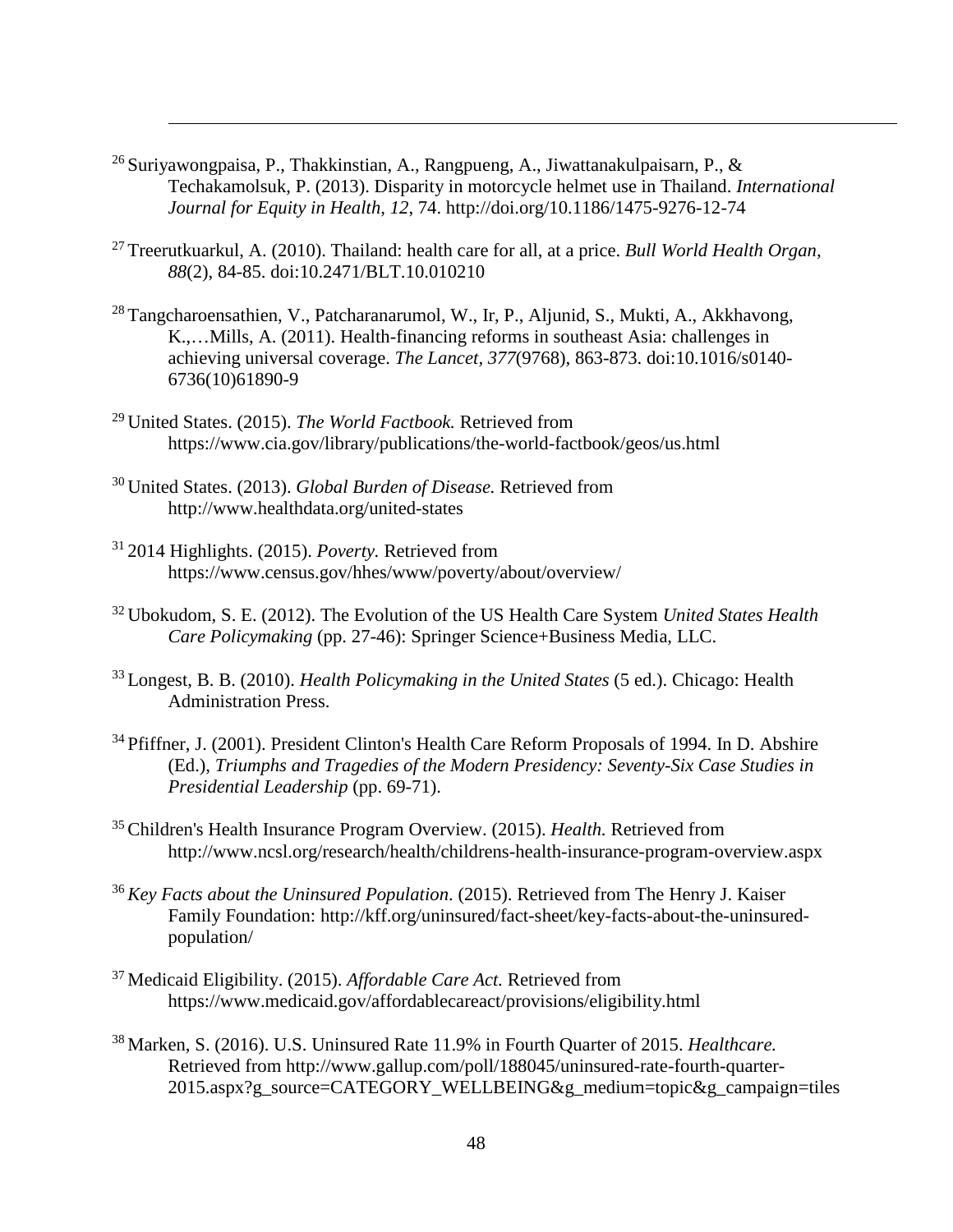- 39 The [Affordable Care Act is Working. \(2015\).](http://www.hhs.gov/healthcare/facts-and-features/fact-sheets/aca-is-working/index.html) *Health Care Fact Sheets.* Retrieved from http://www.hhs.gov/healthcare/facts-and-features/fact-sheets/aca-is-working/index.html
- [40 Fast Facts on US Hospitals. \(](http://www.aha.org/research/rc/stat-studies/fast-facts.shtml)2016). Retrieved from [http://www.aha.org/research/rc/stat](http://www.aha.org/research/rc/stat-studies/fast-facts.shtml)studies/fast-facts.shtml
- <sup>41</sup> Density of nursing and midwifery personnel. (2015). Retrieved from http://www.who.int/gho/health\_workforce/nursing\_midwifery\_density/en/
- <sup>42</sup>*[Physician Supply and Demand Through 2025: Key Findings](https://www.aamc.org/download/426260/data/physiciansupplyanddemandthrough2025keyfindings.pdf)*. (2015). Retrieved from AAMC: [https://www.a](https://www.aamc.org/download/426260/data/physiciansupplyanddemandthrough2025keyfindings.pdf)amc.org/download/426260/data/physiciansupplyanddemandthrough2025ke yfindings.pdf
- <sup>43</sup>*Nursing Shortage Fact Sheet*[. \(2014\). Retrieved from Fact Sheets:](http://www.aacn.nche.edu/media-relations/NrsgShortageFS.pdf)  http://www.aacn.nche.edu/media-relations/NrsgShortageFS.pdf
- 44 Nursing: [Estimates of Supply and Demand. \(2015\).](http://bhpr.hrsa.gov/healthworkforce/supplydemand/nursing/index.html) *Health Workforce Analysis.* Retrieved from http://bhpr.hrsa.gov/healthworkforce/supplydemand/nursing/index.html
- <sup>45</sup> Health Profile. (2014). Retrieved from http://www.compareyourcountry.org/health?cr=oecd&cr1=oecd&lg=en&page=2
- <sup>46</sup>*Why is health spending in the United States so high?* [\(2013\). Retrieved from Health at](http://www.oecd.org/unitedstates/49084355.pdf) a Glance 2011: OECD Indicators: http://www.oecd.org/unitedstates/49084355.pdf
- $47$  Lobo, C. (2016). Opioid Abuse, Misuse, Overdose Epidemic (Lecture). University of Pittsburgh: University of Pittsburgh.
- 48 Manchikanti, L., Helm, S., Fellows, B., Janata, J., Pampati, V., Grider, J., & Boswell, M. (2012). Opioid Epidemic in the United States. *Pain Physician, 15*, 29.
- 49 Religion. (2015). *In Depth.* Retrieved from<http://www.gallup.com/poll/1690/religion.aspx>
- [50 Shah, A. \(2011\). Health Care Around the World.](http://www.globalissues.org/article/774/health-care-around-the-world%23UniversalhealthcareinallwealthycountriesexceptUS) *Health Issues.* Retrieved from [http://www.globalissues.org/article/774/health-care-around](http://www.globalissues.org/article/774/health-care-around-the-world%23UniversalhealthcareinallwealthycountriesexceptUS)-theworld#UniversalhealthcareinallwealthycountriesexceptUS
- 51 31 Million People Were Underinsured in 2014; Many Skipped Needed Health Care and [Depleted Savings to Pay Medical Bills. \(2015\). \[Press release\]. Retrieved from](http://www.commonwealthfund.org/publications/press-releases/2015/may/underinsurance-brief-release)  [http://www.commonwealthfund.org/publications](http://www.commonwealthfund.org/publications/press-releases/2015/may/underinsurance-brief-release)/pressreleases/2015/may/underinsurance-brief-release
- 52 Karen Davis, K. S., David Squires, Cathy Schoen. (2014). *Mirror, Mirror on the Wall, 2014 Update: How the U.S. Health Care System Compares Internationally*. Retrieved from <http://www.commonwealthfund.org/publications/fund-reports/2014/jun/mirror-mirror>